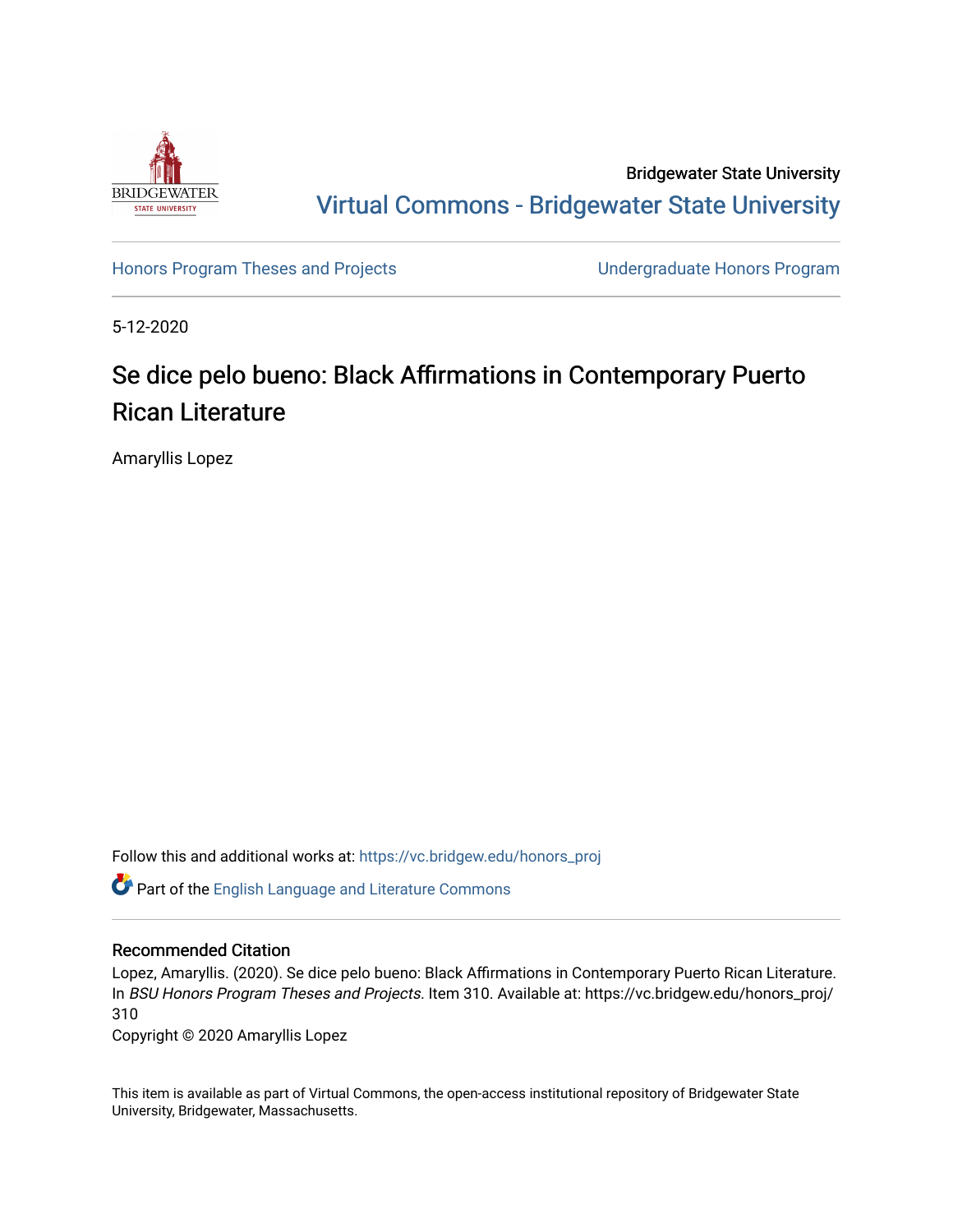*Se dice pelo bueno:* Black Affirmations in Contemporary Puerto Rican Literature

Amaryllis Lopez

Submitted in Partial Completion of the Requirements for Departmental Honors in English

Bridgewater State University

May 12, 2020

Dr. Alba Aragón, Thesis Advisor

Dr. Halina Adams, Committee Member

Dr. Emily D. Field, Committee Member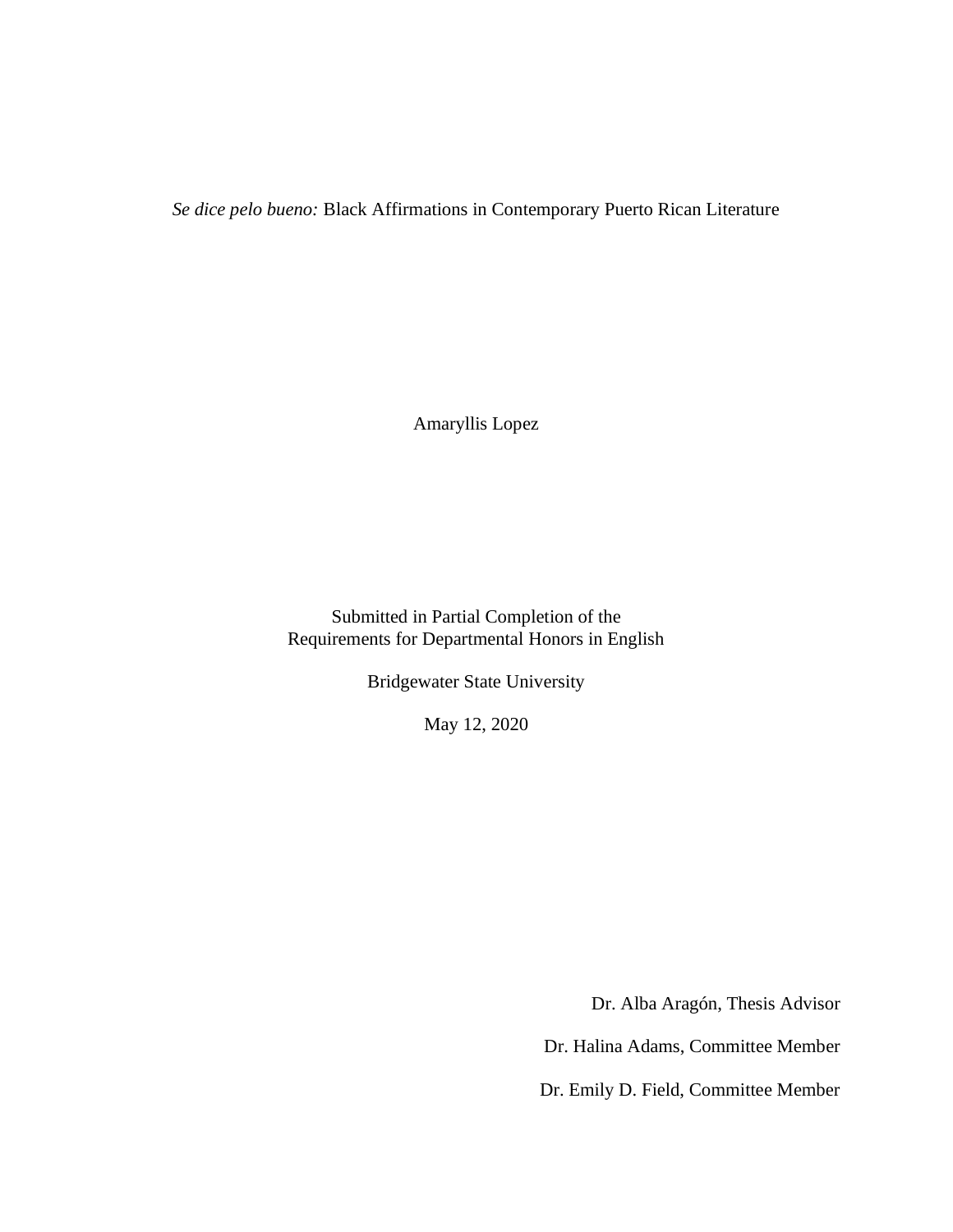# **Table of Contents**

[Abstract](#page-2-0) i

[Acknowledgements](#page-4-0) ii

1 [Introduction](#page-5-0) 1

1.1 [Black Denial in Puerto Rico](#page-9-0) 4

1.2 ["Folkloric" Blackness](#page-12-0) 7

2. [Affirming Mestizaje in Carmen L. Montañez's novel](#page-14-0) *Pelo bueno, pelo malo* 9

3. Affirming Black Hair in [Yolanda Arroyo Pizarro's](#page-23-0) *Pelo bueno* 18

4. [Affirming Black Identities, Bodies, and Histories in Yolanda Arroyo Pizarro's Forthcoming](#page-29-0)  Poetry Collection *[Afrofeministamente](#page-29-0)* 25

5. [Conclusion](#page-39-0) 35

<span id="page-2-0"></span>6. [Bibliography](#page-42-0) 37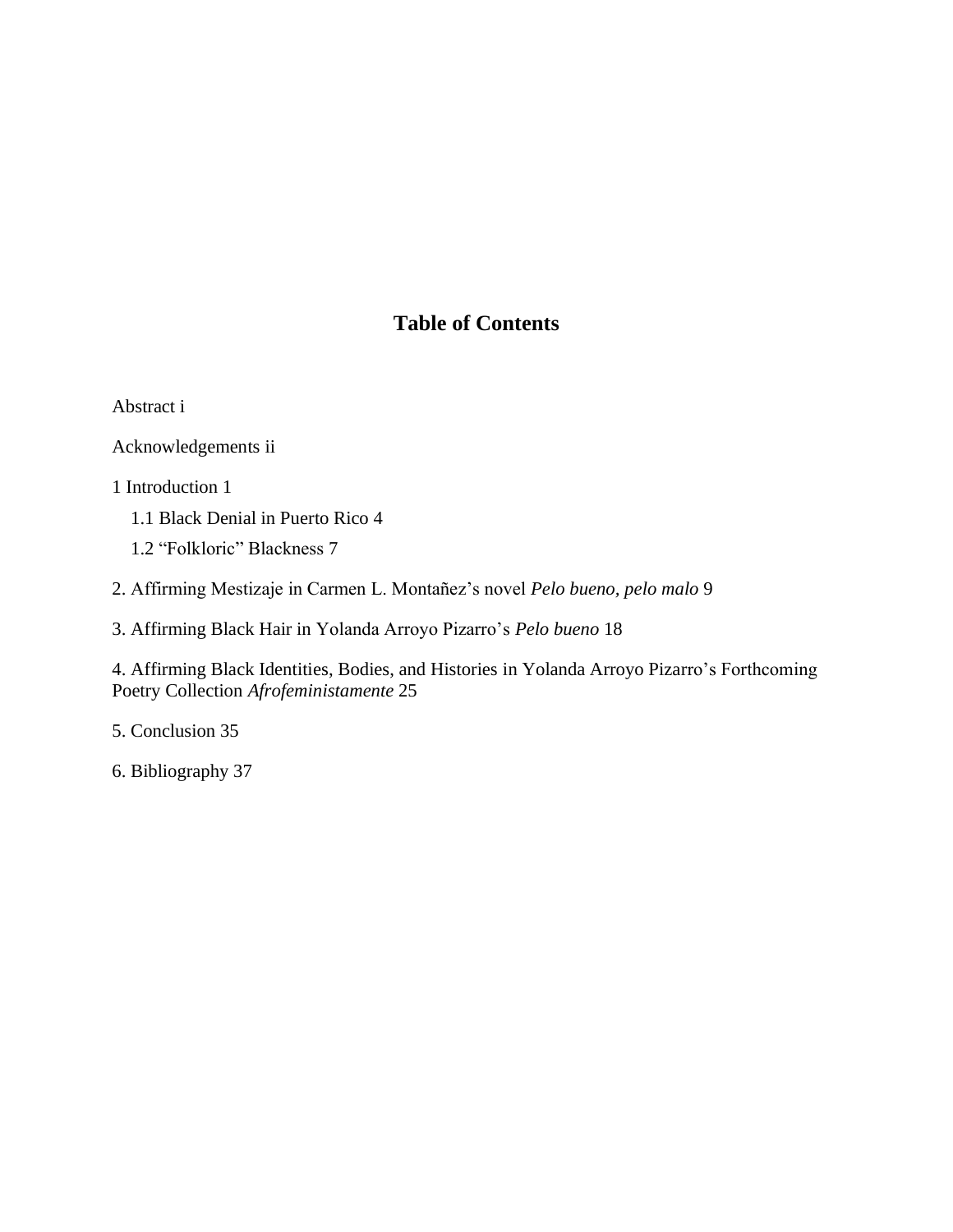### **Abstract**

In recent years, the natural hair movement has demanded social, political, and cultural acceptance of Black hair on a global scale. Particularly in the Hispanophone Caribbean, the natural hair movement has been a tool to not only promote the acceptance of curly, kinky hair but to combat Latin America's anti-Blackness. I have found that although Black hair in the Hispanophone Caribbean is constantly compared to textures found in nature such as wool and *pajón*, it has also been regarded as unnatural. My work has been largely inspired by the essay "Beyond *blanqueamiento*: black affirmation in contemporary Puerto Rico," in which Hilda Lloréns employs an affirmative anthropology framework to illustrate how Black Puerto Ricans maintain and affirm their Blackness in a racist society that works to reject and marginalize them. This is what I see as the contribution of my work to be: to highlight how nonfolkloric, contemporary literary affirmations of Blackness serve as an additional resistance strategy to counter *blanqueamiento*. In that spirit, I will be examining three recent literary works from Puerto Rico that center on the theme of Black hair and identity: the novel *Good Hair, Bad Hair*  by Carmen L. Montañez (2016), the illustrated children's book *Pelo bueno* by the renowned novelist Yolanda Arroyo Pizarro (2018), as well as three poems that will appear in Arroyo Pizarro's forthcoming poetry collection *Afrofeministamente,* which were published online in March of 2020*.*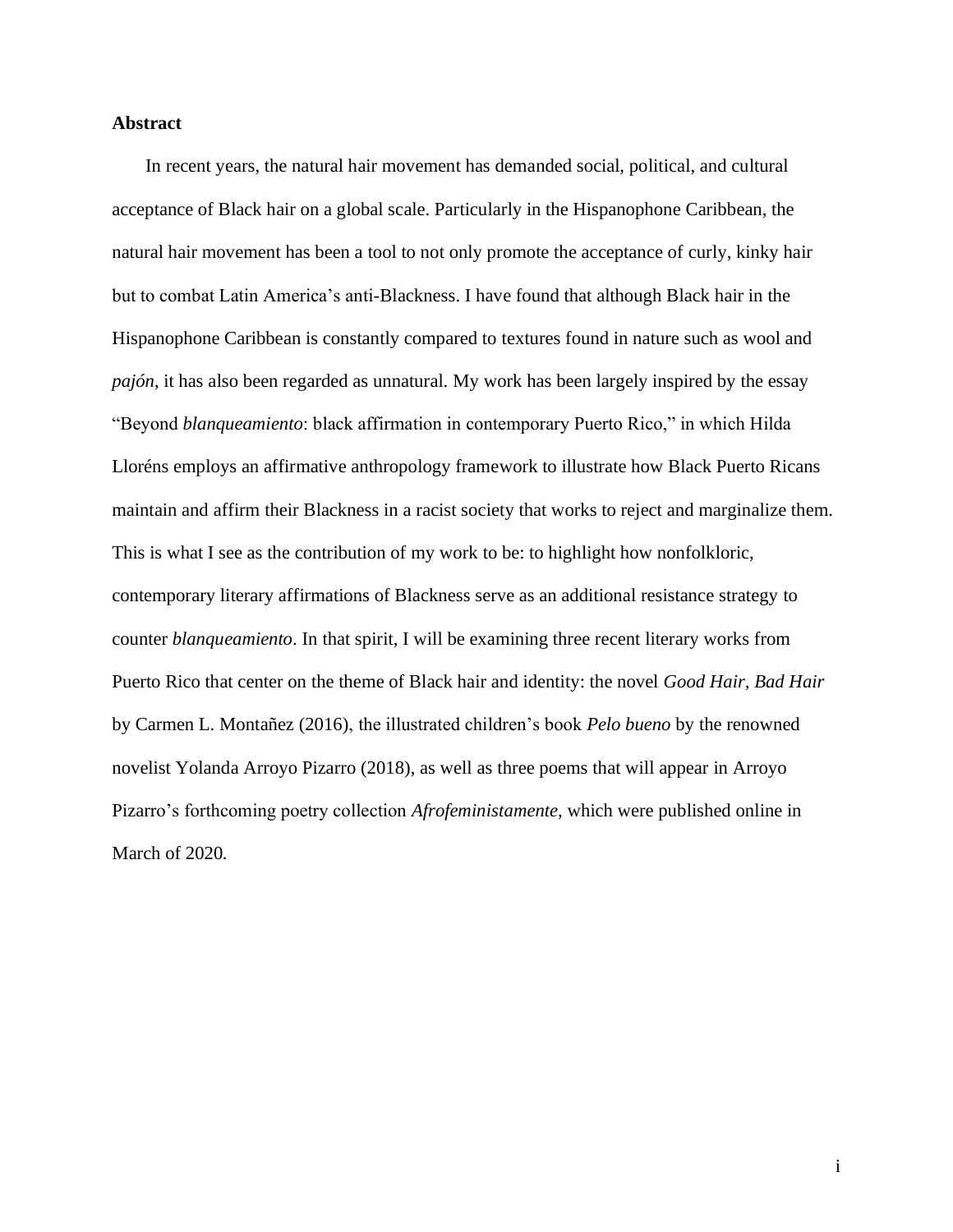#### <span id="page-4-0"></span>**Acknowledgments**

First and foremost, I have to thank my family– otherwise I'd get a *boche*. I'm grateful to Mami, who despite having *pelo lacio* taught my sisters and me how to twist, braid, and care for our curly hair, and of course to Papi's afro for passing on the pick to me. I am nothing without my family's support. Thank you for understanding and sustaining my love of literature.

To Dra. Aragón, for affirming how deeply personal this thesis is to me and whose mentorship and passion has inspired me to make these concepts, texts, and words *my own*. Thank you for introducing me to Rubén Darío and for taking me in as your research intern. All the office hours, phone calls, books, and laughs we've shared are invaluable moments in my life. Although I timidly respond back, you always talk to me in Spanish and I believe that small exchange is a testament to the trust we've built. I couldn't imagine accomplishing this with anyone else. *Mil gracias.*

Thank you, Dr. Field and Dr. Adams for being a part of my reading committee at such an apocalyptic time. Your classes have challenged and inspired me. Your allyship has not gone unnoticed. Dr. Ferrante, your mentorship has been a gift. Thank you for taking me under your wing my first year of undergrad and for believing in me ever since. You have transformed my life and our campus with the Latin American and Caribbean Studies minor.

To my homies and loved ones, thank you for reminding me that my life is more than just fearing deadlines. Julien, Celeste, Dorothy, and Coleman, who were not a part of my reading committee but may as well have been, I truly appreciate the support, constructive criticism, and insight you have given me on my work. You all push me to be and do better.

I will forever owe my gratitude to Toni Morrison whose work in my formative years gifted me the language to better understand and be proud of my Black self.

ii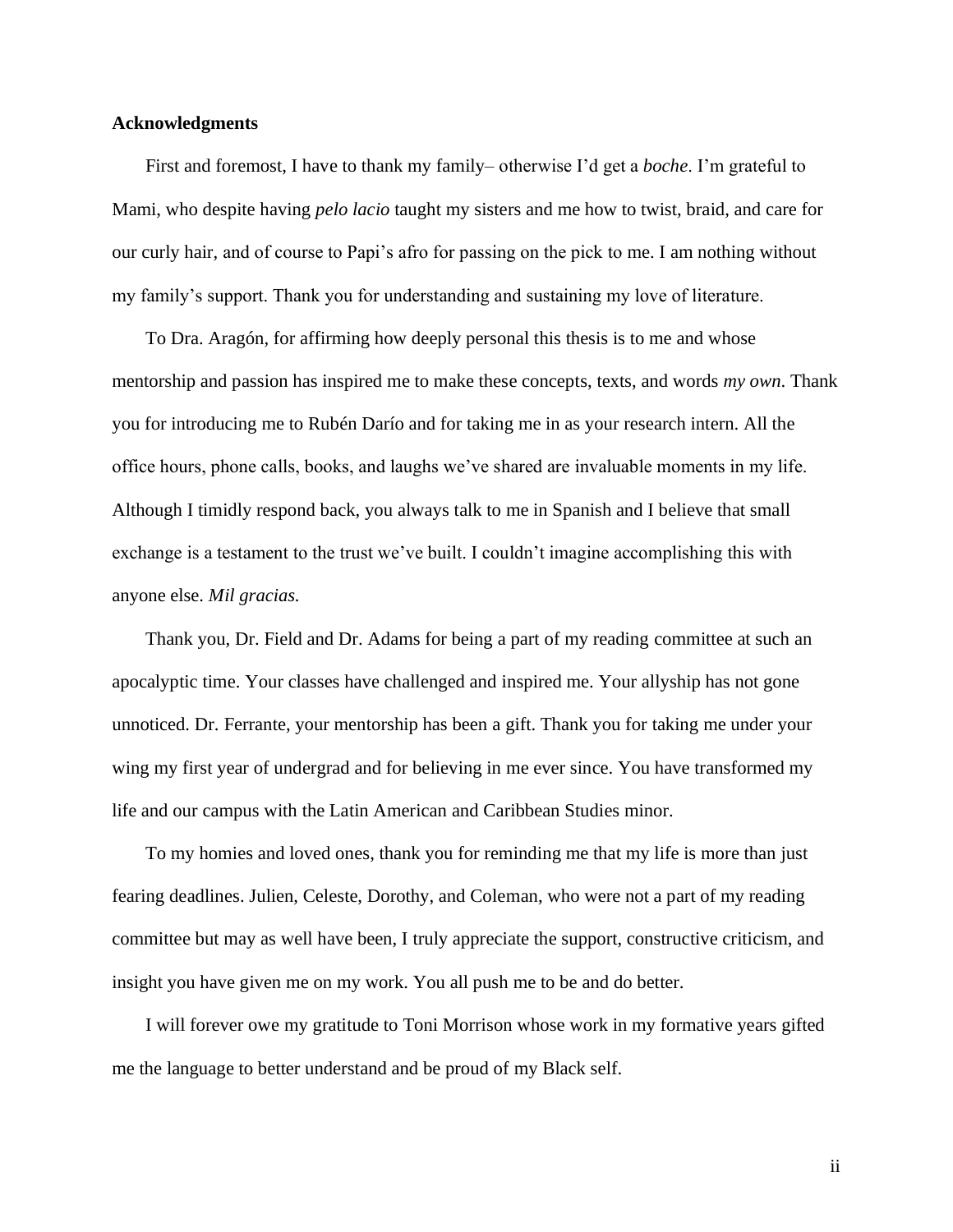<span id="page-5-0"></span>"When you write, it's like braiding your hair. Taking a handful of coarse unruly strands and attempting to bring them unity." — Edwidge Danticat, *Krik? Krak!*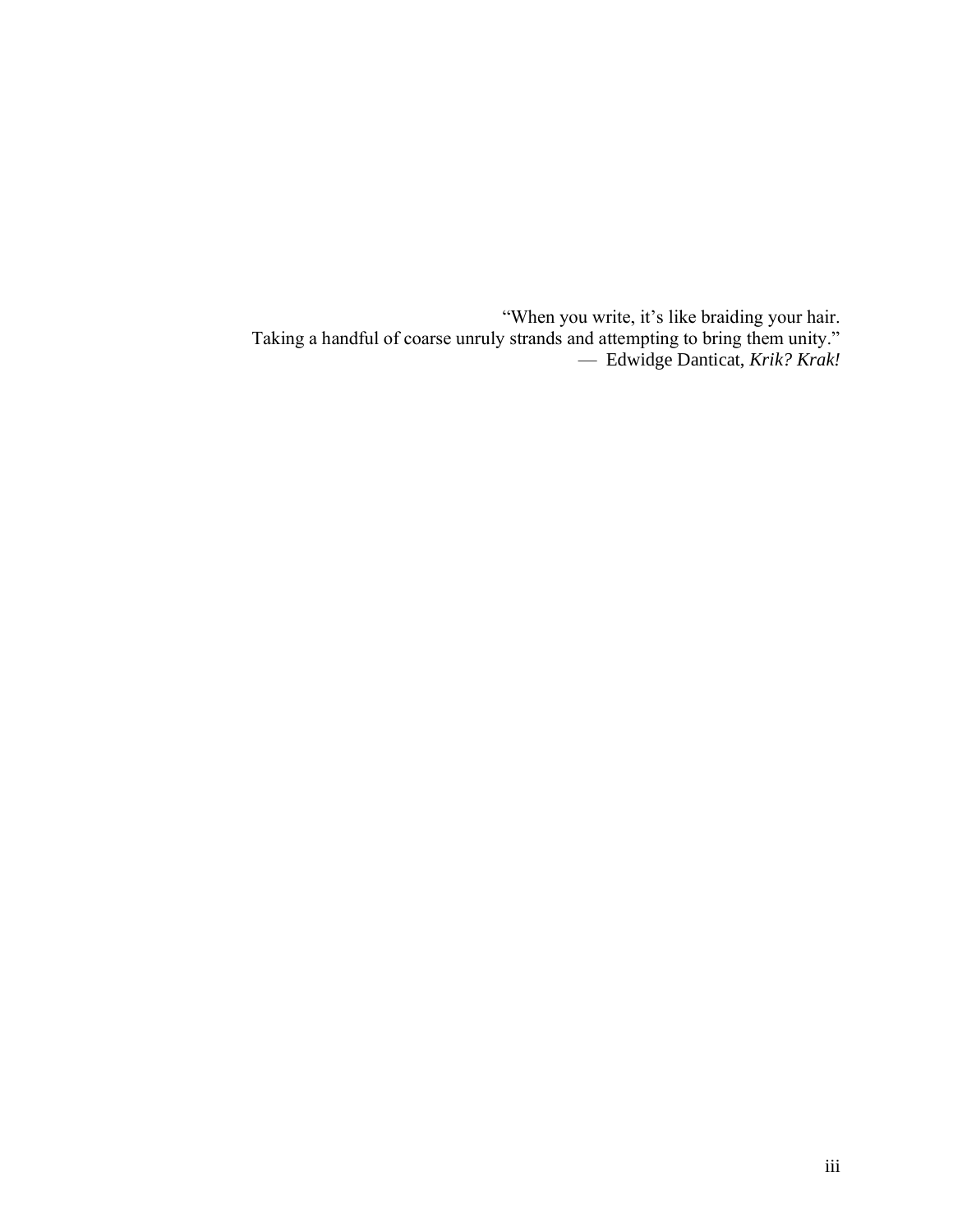#### **1. Introduction**

In recent years, the natural hair movement has demanded social, political, and cultural acceptance of Black hair on a global scale. Journalist Starrene Rhett Rocque recalls that in the early 2000s, Black women in the United States formed online communities and support networks in which they could exchange styling tips and haircare routines for their natural hair (Rocque).<sup>1</sup> It was not until a decade ago when the popularity of these online forums, blogs, and video tutorials began to have global influence and marketable reach that the natural hair community was recognized as the natural hair movement. In 2016, Carolina Contreras, notoriously known as Miss Rizos, opened up the first natural hair salon in the Dominican Republic with the goal to empower more people in the Latin American region to embrace their kinky, curly hair and Blackness. Miss Rizos is evidence of the growing natural hair movement in the Spanish speaking Caribbean lead by Black Latin American womxn who longer want to confirm to Euro-centric standards of beauty.<sup>2</sup> Particularly in the Hispanophone Caribbean, the natural hair movement has been a tool not only to promote the acceptance of curly and kinky hair but to combat Latin America's anti-Blackness more broadly. I have found that although Black hair in the Hispanophone Caribbean is constantly compared to textures found in nature such as wool and *pajón*, it has also been regarded as unnatural.<sup>3</sup>

The title of my thesis, *Se dice pelo bueno: Black Affirmations in Contemporary Puerto Rican Literature*, seeks to reject the phrase "*pelo malo*" ("bad hair") and appropriate "*pelo bueno*" ("good hair") into our understanding of Black hair. Black Latin Americans continue to be

<sup>1</sup> Natural hair is a term that refers to curly and kinky hair that has not been chemically straightened, permed, relaxed or pressed.

<sup>2</sup> Womxn is an alternative spelling of woman that is inclusive of trans, nonbinary, and woman-identified persons regardless of their assigned sex at birth.

<sup>3</sup> The pajón is used to compare afros to the shape of a mop head. A pajón (*holcus lanatus*) is a perennial grass that spreads by forming new shoots and roots in the form of mop shapes.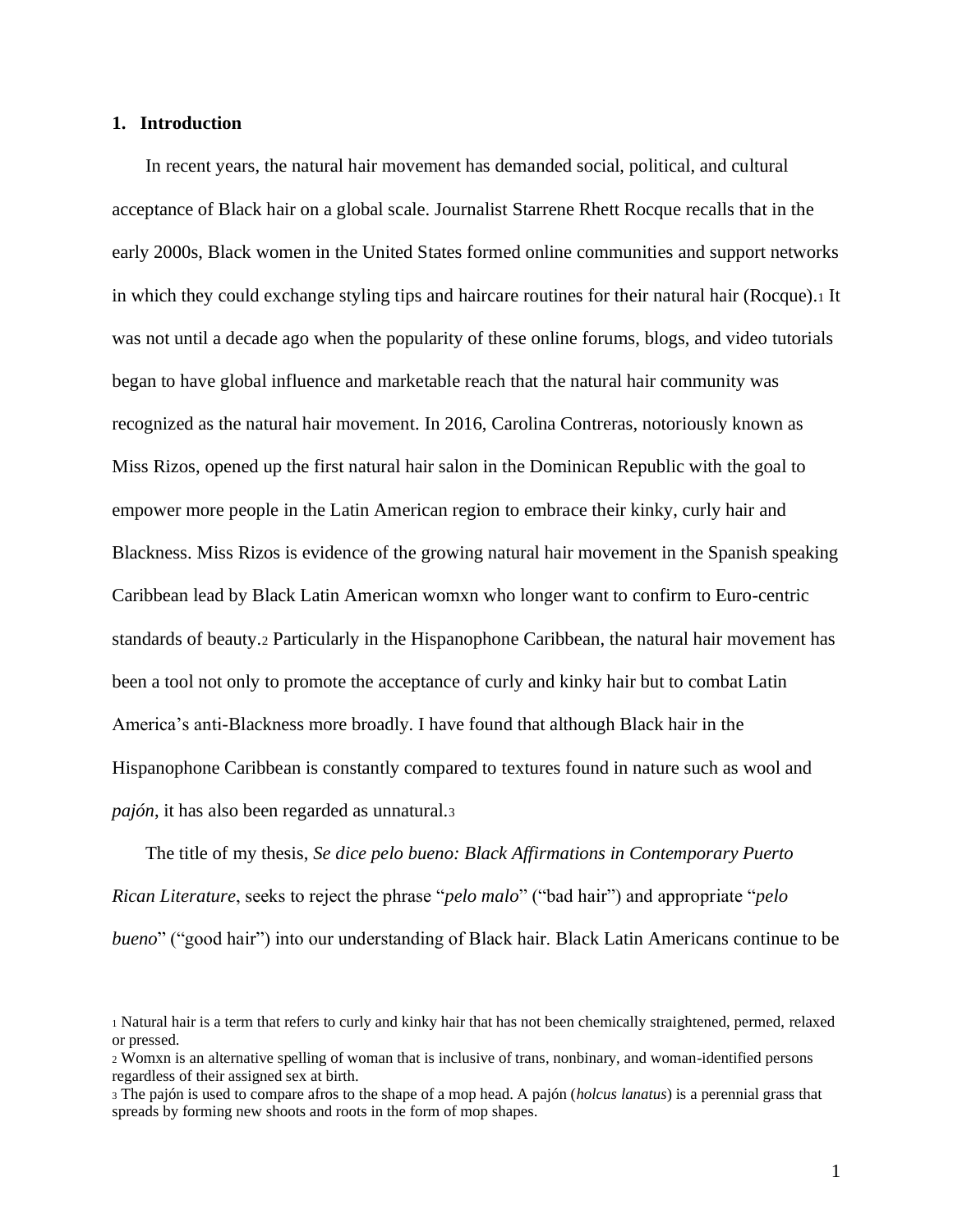policed and punished for the way their hair naturally grows and are constantly reprimanded for having "*pelo malo."* "*Pelo malo*" ("bad hair") is an expression that targets and shames the appearance of kinky, curly hair. This shame is internalized and then manifests as a looming fear of having one's hair labeled as "bad" which suggests that hair holds a moral essence reflective of a person's value in society. And thus, we straighten, press, conceal, and torture our kinks and curls.

Curly hair is, of course, not an exclusively Black phenotype. When I say Black hair, I am referring to the racialization of hair textures such as curly and kinky as traits that define Black people. It seems that White and other non-Black people are free to have "bad hair days" without having to routinely punish their hair and bodies to conform to a state of perceived "goodness." However, the hair of Black people, and especially Black womxn, no matter how neat or styled, gets characterized as "bad" – not just for a day, but for life. As bell hooks observes, "white women have lots of issues about their hair, but they also have lots of affirmation for their hair. [Black people] don't have the overall cultural affirmation that counters the negative obsession" (Byrd and Tharps 148). As such, the representations and discourses centered around Black people's hair negatively influence the relationships we have with our bodies.

In this thesis, I am not interested in representations of Blackness in Puerto Rican literature as much as I am in Black affirmations of it. While positive representations of Black people are necessary in combating anti-Black sentiments, they simply will never do enough to remedy the racism we experience. Often times "representation" is rooted in the desire to prove our humanity to our oppressors. In this way, representation is more about re-scripting the gaze of White, cis, and straight people who continue to control the dominant narrative and not so much about celebrating and validating each other.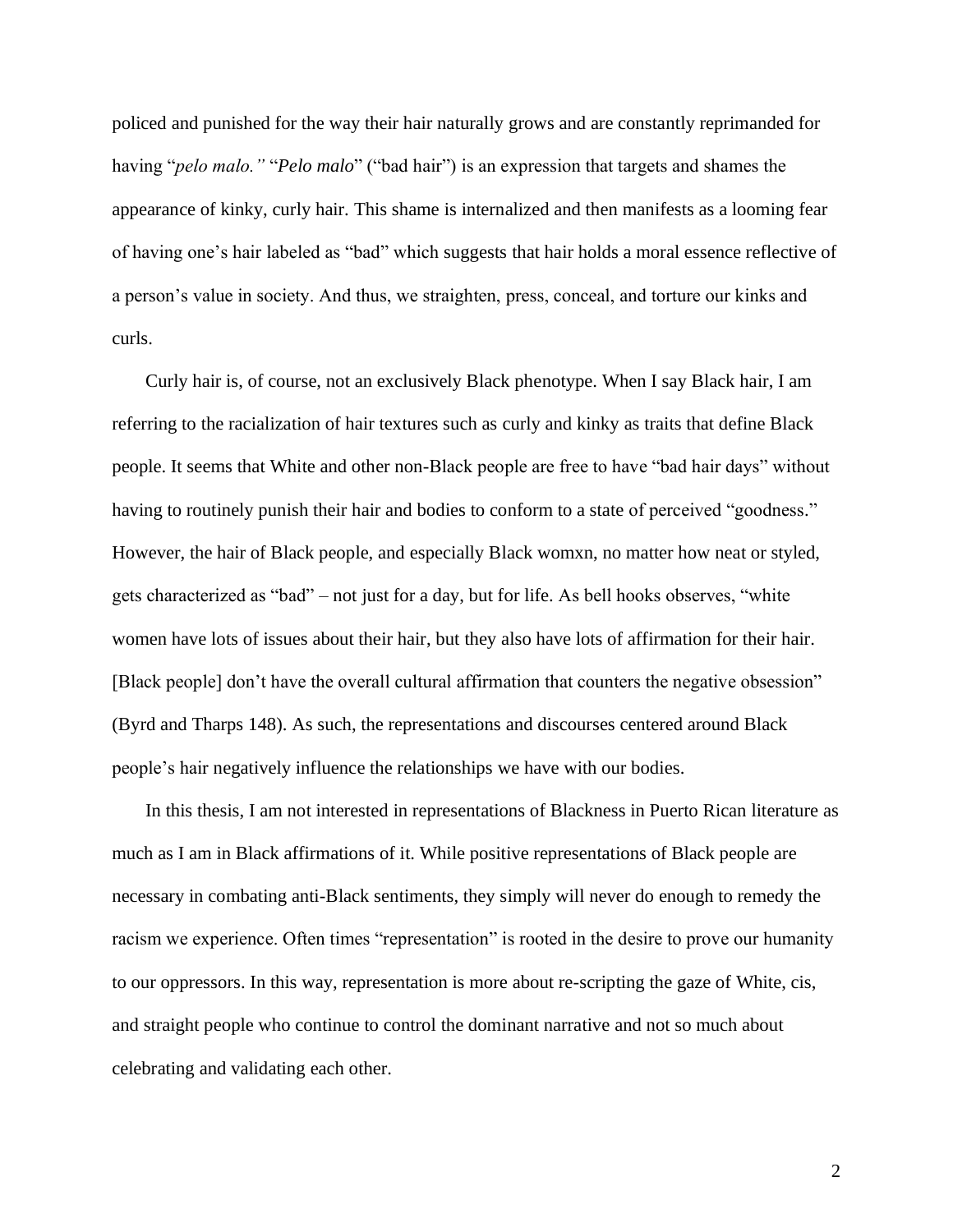The phrase "*pelo malo*" is an example of racist language commonplace in Latin America that empowers the preferred phenotypes of Whiteness. "*Pelo malo"* suggests that Blackness is undesirable, unacceptable, and not worthy of admiration while again associating negative moral connotations with Black people. Over time, this message becomes internalized and Blackness is accepted as inferior by both Black and non-Black peoples. Racist language denies the visibility and legitimacy of Blackness in Latin America and excludes Black aesthetics, history, and contributions in national identity making. The social cost of celebrating Blackness has always been violent at public, private, and political levels. As such, whether intentional or not, Black people wearing their natural hair is an act of resistance.

My work has been largely inspired by the essay "Beyond *blanqueamiento*: Black Affirmation in Contemporary Puerto Rico," in which Hilda Lloréns employs an affirmative anthropology framework to illustrate how Black Puerto Ricans maintain and affirm their Blackness in a racist society that works to reject and marginalize them. *Blanqueamiento* or "whitening" refers to the deliberate process of Whitening phenotypes and family lineage through interracial marriages with the goal of achieving a higher social status. Lloréns argues that Puerto Rico's Black collective consciousness has been considerably unexplored beyond *blanqueamiento*. In her essay, she identifies the "master narratives" that have contributed to the historical denial of Blackness in Puerto Rico. Through two decades' worth of ethnographic research, she is able to counter them, highlighting stories and practices of resistance to show how Black Puerto Ricans affirm their Blackness through linguistic practices, "marrying Black," creating and maintaining Black spaces, developing psychological and psychosocial fortitude, celebrating Black identity, culture, and history, as well as creating "non-folkloric" artistic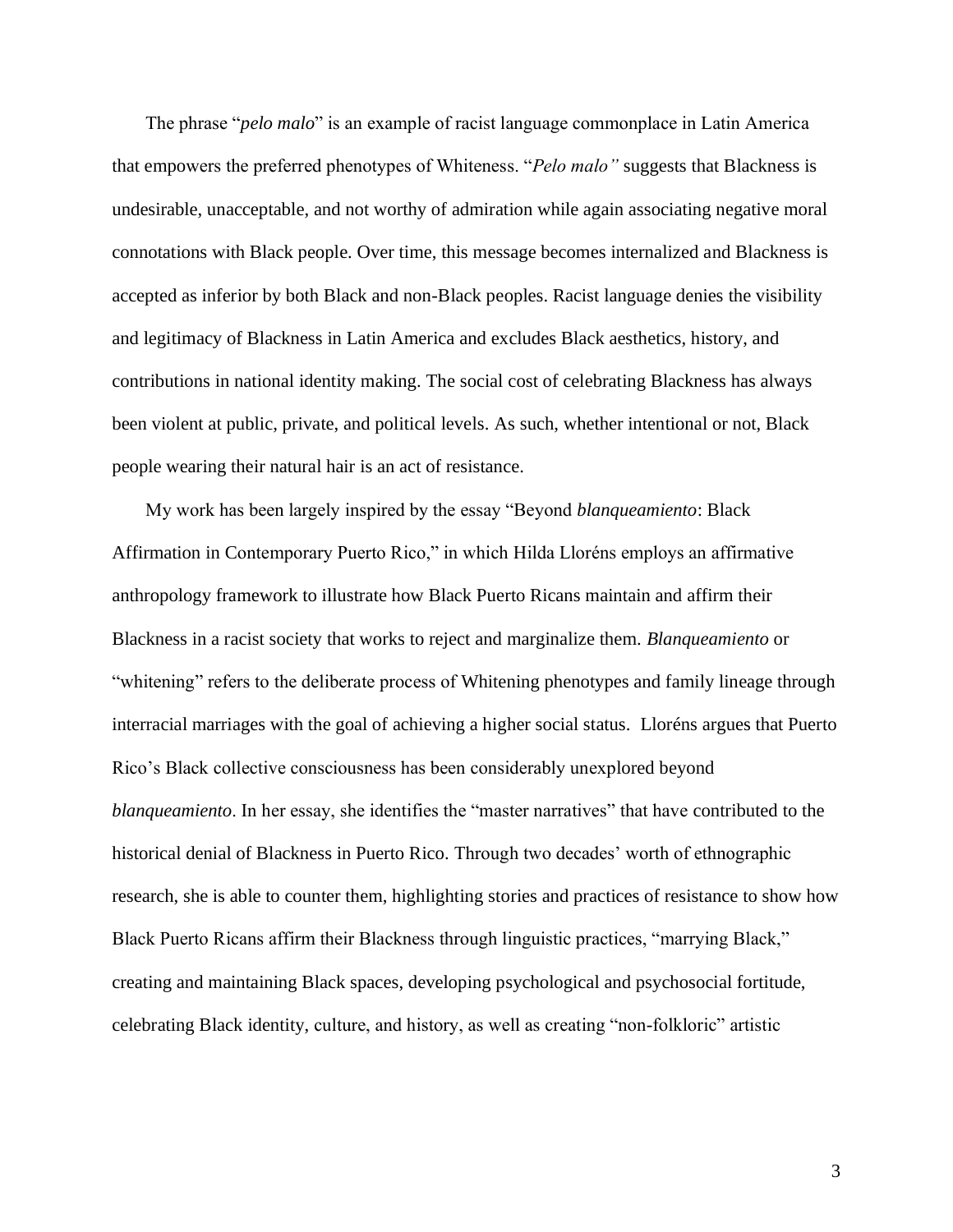affirmations of Black identity.<sup>4</sup> Lloréns understand these practices not only as counter*blanqueamiento* adaptations to racism, but also as vital strategies to maintain and affirm a Black identity. In the following paragraphs, I detail how my work engages with Lloréns on the topic of Black denial and affirmation.

# <span id="page-9-0"></span>**1.1 Black Denial in Puerto Rico**

In this thesis, I seek to define and recognize *mestizaje* as a neocolonial project and function of Spanish colonialism that favors Christianized Whiteness and claims racial equality and colorblindness while erasing and marginalizing both Indigeneity and Blackness. Puerto Rico's claims of being a racial paradise are false, as Black people since slavery have documented and expressed their experiences with racial violence on the island. As a result of the political, social, and cultural implications of racism, Afro-Puerto Ricans have created separate ways to navigate Puerto Rican identity and aesthetics. Lloréns' work has inspired me to analyze how Puerto Rican literature that affirms Black identity can serve as a Black affirmation strategy. Therefore, this thesis attempts to engage Puerto Rican literature and writers who are unafraid to say that there is, in fact, a different racial experience on the island for Black Puerto Ricans, and to explore the tools they provide to continue combatting anti-Blackness on the island.

Lloréns identifies three "master narratives" that contribute to the historical denial of Blackness in Puerto Rico. The first is what terms "fugitive blackness," the idea that Blackness in Puerto Rico is foreign or unrepresentative of the culture's identity. The second refers to what anthropologist Isar Godreau has called the "benevolent-slavery" theory – the myth that

<sup>4</sup> Psychological fortitude refers to a set of "positive personal tools, states of mind, and thinking that assists individuals in building a healthy sense of self- worth" (Lloréns 170). Psychosocial fortitude refers to "positive life circum- stances, events, coping mechanisms, optimism, and social support that aid individuals in crafting meaningful lives" (170). These terms are further explained in Lloréns's work.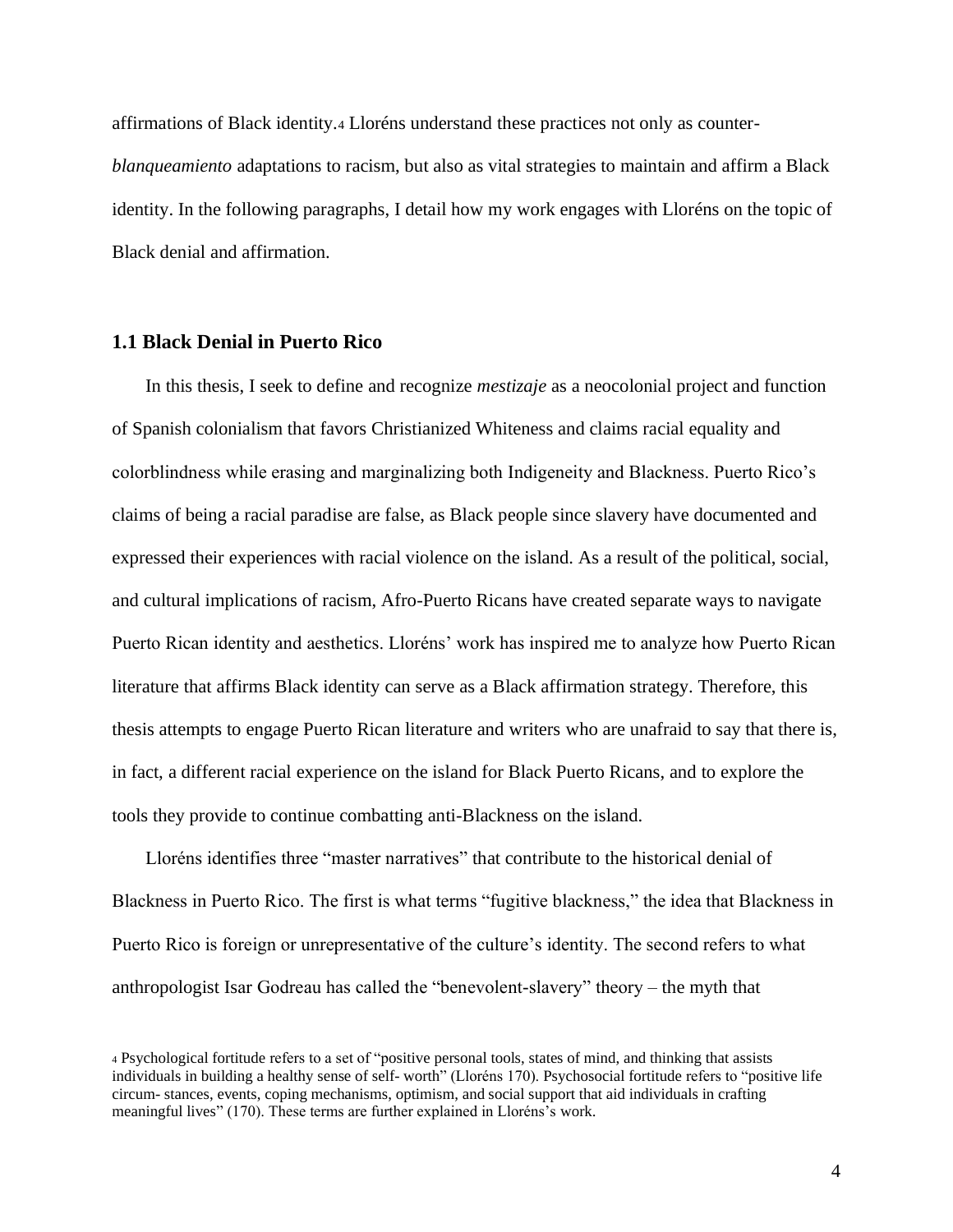historically, Black Puerto Ricans did not suffer as much as enslaved peoples in North America because of the "leniency" of Spanish Catholicism. The third "master narrative" has to do with the view that Afro-Puerto Ricans expressing or claiming a Black identity are acting on a harmful outside or United States influence.

However, focusing on just these frames of reference further ignores the hundreds of years of Black resistance and affirmation in Puerto Rico. Lloréns shares that her affirmative approach and

# research attempt to:

First, to break away from an anthropology that focuses exclusively on deficits of a population to investigate assets people deploy in carving out good and meaningful lives… The second aim is to acknowledge and privilege the voices of black Puerto Ricans and the self-affirmations of their identities. I demonstrate that although black Puerto Ricans may at times appear to accept the myth that Puerto Rico is a racial democracy, many nonetheless reproduce and forge a black identity in both private and public arenas. Although in principle racial democracies might support the expression of multiple racial identities, Puerto Rico's version precludes support of race-based identities. Instead, it highlights creolization and mestizaje as a unifying factor and stands as the marker of Puertorriqueñidad (Puertoricanness). (Lloréns 165)

As Lloréns states, the process of *blanqueamiento* and *mestizaje* (miscegenation or racial mixing) has allowed Puerto Rico to view itself as an example of a post-racial paradise. Thus, affirming a Black identity in Puerto Rico is seen as challenging the racist narratives that protect this "postracial paradise". The pressure to maintain social and economic upward mobility pressures Black Puerto Ricans to support *mestizaje* ideology in hopes to gain access to mainstream society. Black Puerto Ricans are expected to negotiate and conceal their Blackness for the "good" of the nation. The myth of a racial democracy in Puerto Rico further reinforces that rejecting Blackness is necessary for an "authentic" Puerto Rican identity.

In the early twentieth century, Mexican philosopher José Vasconcelos proposed in his influential book *La raza cósmica* (1925) that it was Latin America's destiny to erase racial hierarchy through *mestizaje* or racial mixing. He envisioned the emergence of a "definitive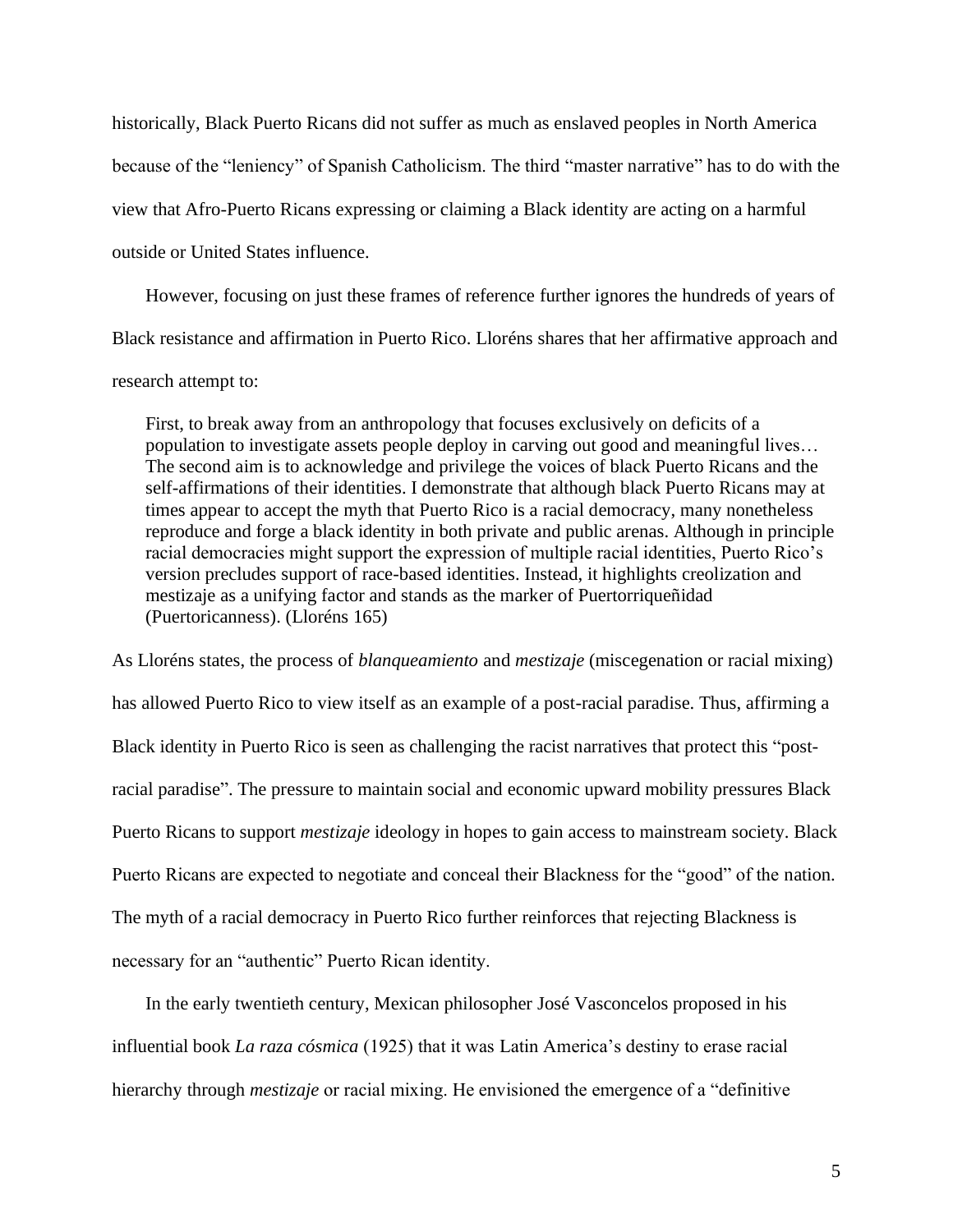race... made up of the genius and the blood of all peoples," which would become "the moral and material basis for the union of all men into a fifth universal race" (38, 60). Vasconcelos's Cosmic Race theory is representative of the historic tolerance of racial mixing in Spanish America. Its rhetoric informed understandings of a Spanish-speaking Latin American continental identity, as well as the mestizo nationalism that emerged across the Latin American region in the late nineteenth and early twentieth century. While mestizo nationalism celebrates racial and cultural mixing in way that contrasts White supremacy in United States, its hegemonic pressure created new forms of discrimination and oppression. In *Born in Blood and Fire: A Concise History of Latin America*, historian John Charles Chasteen points out that while *mestizaje* embraces elements of Indigenous and African peoples, it is still problematic:

There are many differences *within* countries as *between* them. Whose accent, whose music, whose cuisine, whose skin tone get to represent the whole nation? According to Mexican nationalist ideology, a mestizo is now considered somehow more Mexican than others born in Mexico. Many other Latin American nations have instituted this quasi-official mestizo self-image. The mestizo image does describe many, perhaps most, Latin Americans, but it marginalizes others. In the Dominican Republic, for example, the mixed-race image excludes people of strong African descent, especially immigrants from Haiti, who appear "too black to be Dominican." In Mexico, Central American, and the Andes, it excludes indigenous people, pushing them to "stop being Indians," adopt a mestizo identity, and enter the national mainstream. (328)

In that same vein, *Puertorriqueñidad* as a national identity promotes the idea that Puerto Ricans are genetically a "perfect" mix of Spanish, Taíno, and African people. But in fact, Spanishspeaking Caribbean countries have "folklorized" their African heritage in order to distance their national identity from Blackness.<sup>5</sup> All of these strategies seek to erase or deny Blackness in favor of a mestizo vision of national identity. In this understanding, the affirmation or claiming of a Black racial identity is frowned upon, as it challenges Puerto Rico's assertion that race has no

<sup>5</sup> The Taino are the Indigenous Arawakan-speaking peoples who inhabited the Greater Antilles prior to the "discovery" of the Caribbean region and were violently conquered as a result of European colonization.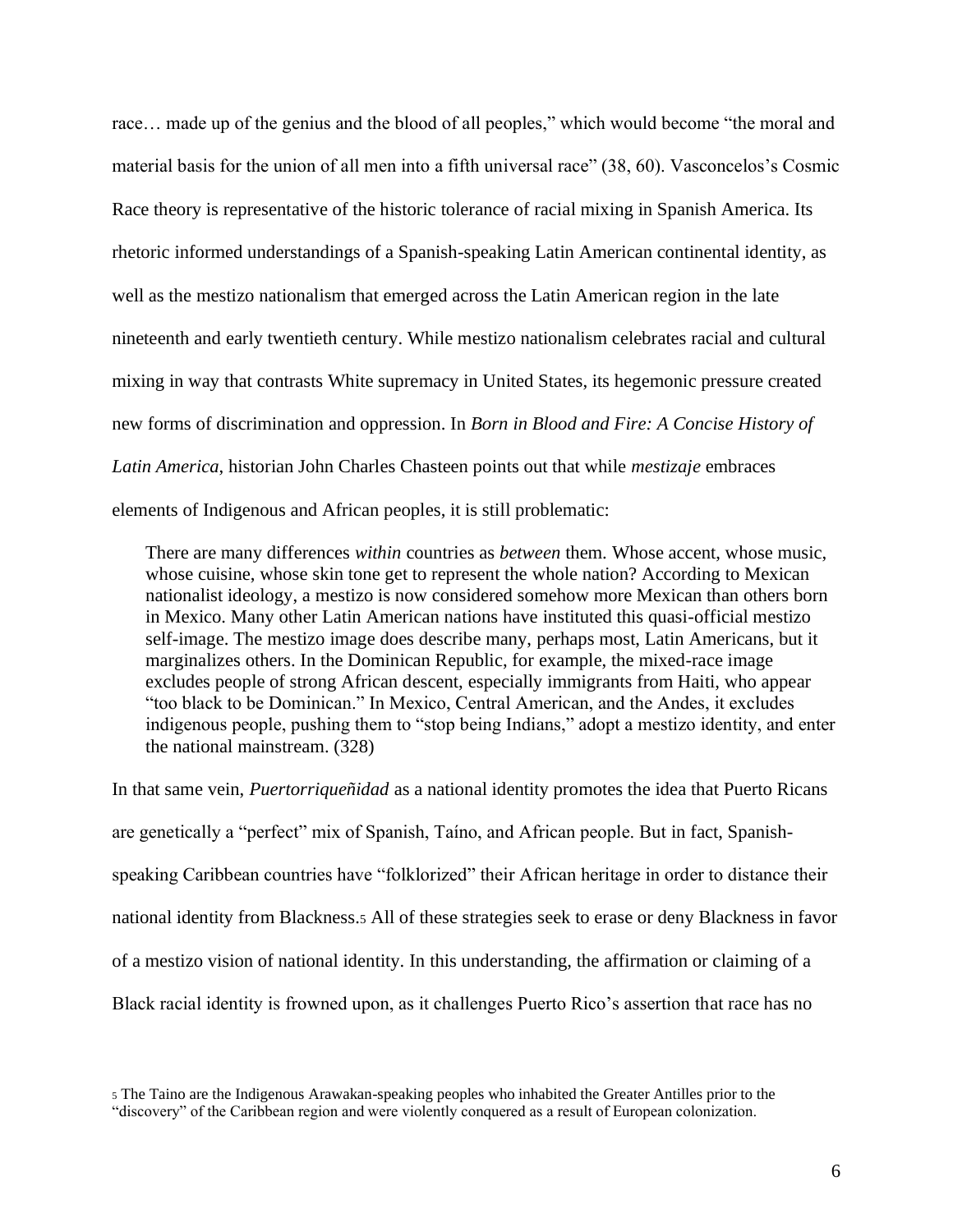cultural importance and therefore denies the presence of racial discrimination. Black Puerto Ricans are expected to "stop being Black" in order to fully embrace and be included in *Puertorriqueñidad*.

# <span id="page-12-0"></span>**1.2 "Folkloric" Blackness**

One of the key observations in Lloréns' essay is that Puerto Rican society tends to accept only "folkloric" depictions of Blackness. These "folkloric" images of Puerto Rico's African heritage are not only relegated to the past but historically Black neighborhoods and practices such as *bomba* and *plena* musical performances are packaged as Black "experiences" to tourists and "put on 'display' as authentic black spaces within the culture market by governmental agencies trying to promote cultural tourism" (170). These White-washed depictions of Blackness do not disturb the racial harmony that Puerto Rico performs and reinforce the idea of an accepting Puerto Rican culture. Lloréns notes that in this culture market "black identity and black products become una manera de defenderse economicamente (an economically viable defense strategy)" (170) as Black communities accept the money because of the lack of access to economic opportunities as a result of racial discrimination. In these folkloric depictions Blackness becomes monolithic; however, Lloréns observes that there are artistic efforts being produced that affirm Blackness in Puerto Rico to combat this folklorization. These works reject folklorization as they "do not image black Puerto Ricans living in inhumane conditions but offer a visual record of empowerment, cultural traditions, beliefs, and spirituality" (172). This is what I see as the contribution of my work to be: to highlight how nonfolkloric, contemporary literary affirmations of Blackness serve as an additional resistance strategy to counter blanqueamiento. In that spirit, I will be examining three recent literary works from Puerto Rico that center on the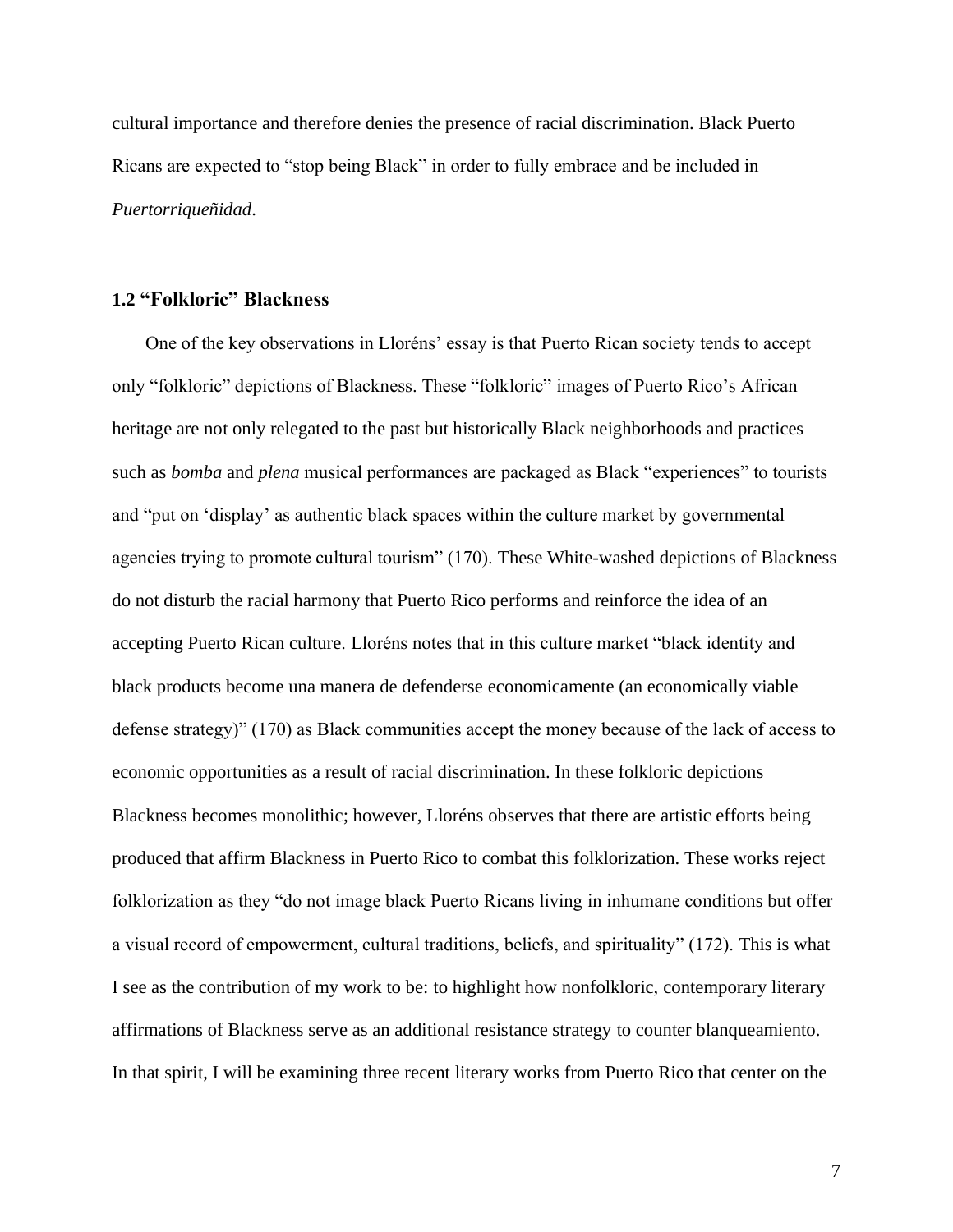theme of Black hair and identity: the novel *Good Hair, Bad Hair* by Carmen L. Montañez (2016), the illustrated children's book *Pelo bueno* by the renowned novelist Yolanda Arroyo Pizarro (2018), as well as three poems that will appear in Arroyo Pizarro's forthcoming poetry collection *Afrofeministamente,* which were published online in March of 2020*.*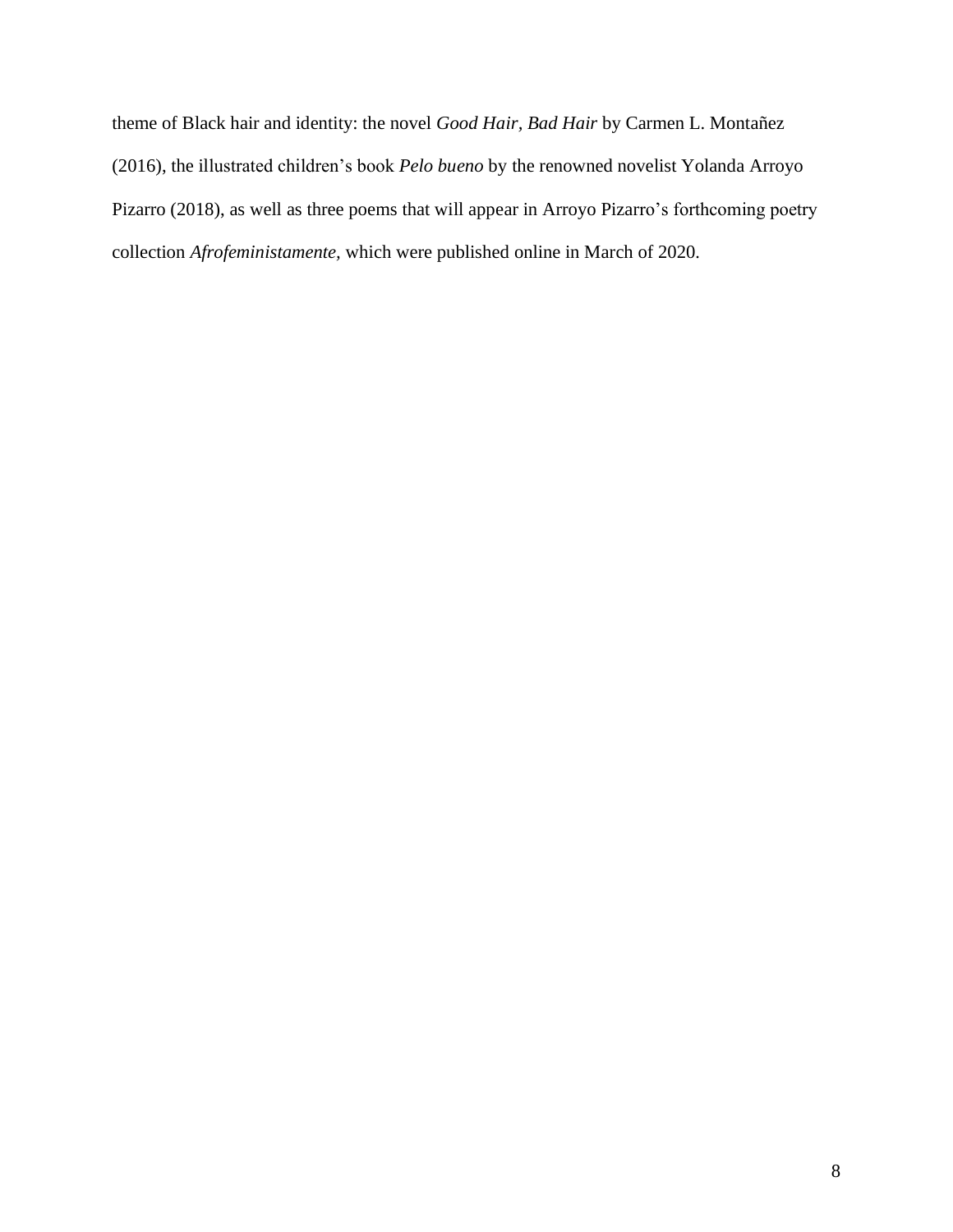#### <span id="page-14-0"></span>**2. Affirming Mestizaje in Carmen L. Montañez's Novel** *Pelo bueno, pelo malo*

Carmen L. Montañez's chick lit novel *Good Hair, Bad Hair,* published in Spanish as *Pelo bueno, pelo malo* in 2006 and in English translation in 2012, unfolds from the first-personal narrative of a young Puerto Rican woman obsessed with straightening her curly hair and finding a suitable marriage prospect.<sup>6</sup> Amarilis Almodóvar is a mixed-race Puerto Rican in her late twenties who, after reflecting on her failed romantic relationships, turns to generic Internet rituals to help facilitate her quest for eternal love. As a result of practicing these rituals, Amarilis's ancestors—a Yoruba woman, a Taíno woman, and a Spanish woman – begin to communicate with her through dreams that illustrate their experiences during the era of Spanish colonialism in Puerto Rico.<sup>7</sup> These dreams expose the violence of this era and force Amarilis to reflect on *mestizaje*. After invoking a series of love spells with no luck, Amarilis's friend Janina sets her up with a man named Omar and a spark is lit.

As Amarilis's confidence in the rituals grow, her relationship with Omar begins to heat up as well. The chemistry between the two is perfect until Omar shares his mother's obsession with last names, which reveals her concern with maintaining a White bloodline and therefore a higher social status. When Omar asks if Amarilis's hair is naturally straight, she becomes offended and ends the relationship, understanding that he, too, has inherited prejudices from his family and is wondering if she comes from a family of "good" or "bad" hair. The novel ends with Amarilis no longer practicing the rituals and begins to exchange emails with an American, in which she proudly confirms that she has black, curly hair. Montañez's *Good Hair, Bad Hair* 

<sup>6</sup> Chick lit, or chick literature, is a genre of fiction that "consists of heroine-centered narratives that focus on the trials and tribulations of their individual protagonists" (Smith 2) often in a lighthearted and humorous spirit. <sup>7</sup> I'd like to stress that these ancestors are representative of Puerto Rico's Spanish colonial era and not the current neocolonial relationship between the United States and Puerto Rico.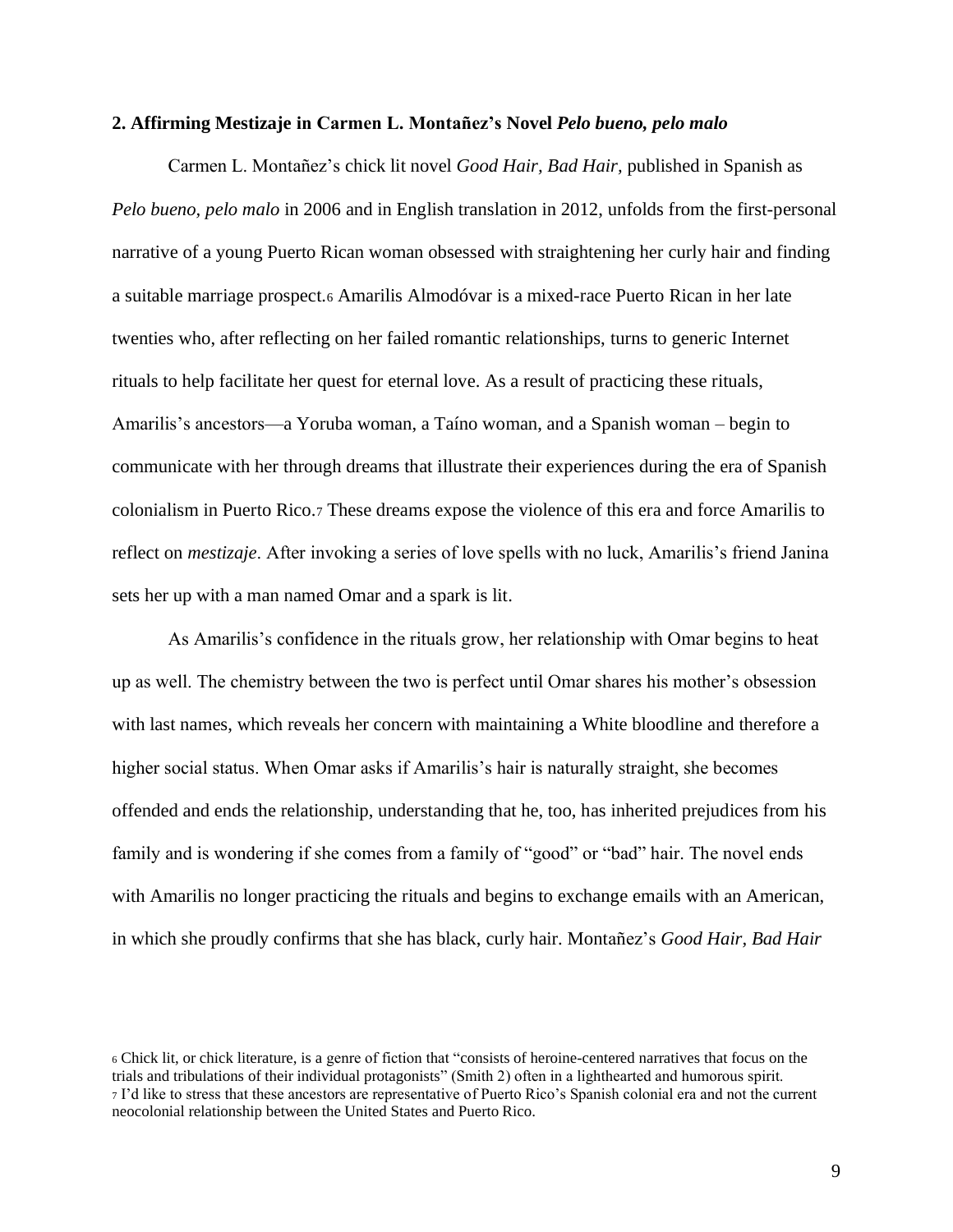exemplifies the stigma of curly hair and its fixture as a racial marker in Puerto Rican culture.

However, the story does more to affirm *mestizaje* than to affirm Blackness.

The story utilizes the experiences of three generations of Puerto Rican women to

underline the varied cultural attitudes towards Black hair. In a conversation after the sudden

death of Amarilis's father, her mother Amalia draws attention to the racist sentiments her own

mother had towards kinky hair textures:

"I married the man of my dreams," she said with a sad voice, "not even when my mother told me that he was *grifo*. I always remember the day she told me, "if you marry that man, you are going to comb *griferia*…"

"You see, Grandma was right," said Amarilis, showing her mother a lock of her black and curly hair.

"But, Amarilis, what do you mean? You have beautiful hair," her mother said, tenderly caressing her daughter's hair.

"Because you look at me with eyes of love, but some people don't look at me like that. I remember one day when I was around sixteen, a man, a very romantic one, made a flirtatious remark to me, 'Good-bye, my kinky-haired beauty," said Amarilis with a trace of anger in her voice.

"Forget it, it's not worth remembering it. I loved your father like he was, and I've given my whole life for you without thinking what your hair is like," her mother said with sincere voice. (5)

Pablo's race is introduced to the story by Amalia recalling how her mother referred to him as *grifo*— a usually derogatory term used to describe people with kinky hair— noting that his

Blackness would be a quality that Amalia would have to "deal" with. Amarilis's grandmother's

rejection of Pablo based on his hair texture illustrates just how normalized these racist attitudes

are. Amalia rejects her own mother's discriminatory ideology and expresses unconditional love

and acceptance of both her late husband and mixed-race daughter. Although she asserts that she

loved Pablo regardless of his hair or race, she tells Amarilis that discriminatory behavior towards

her Blackness is "not worth remembering" and therefore invalidates her daughters' anger. In this

way, Amalia represents a generation of Puerto Ricans who are aware of their culture's

discriminatory behavior but chose to love blindly— still naturalizing Blackness as a fault but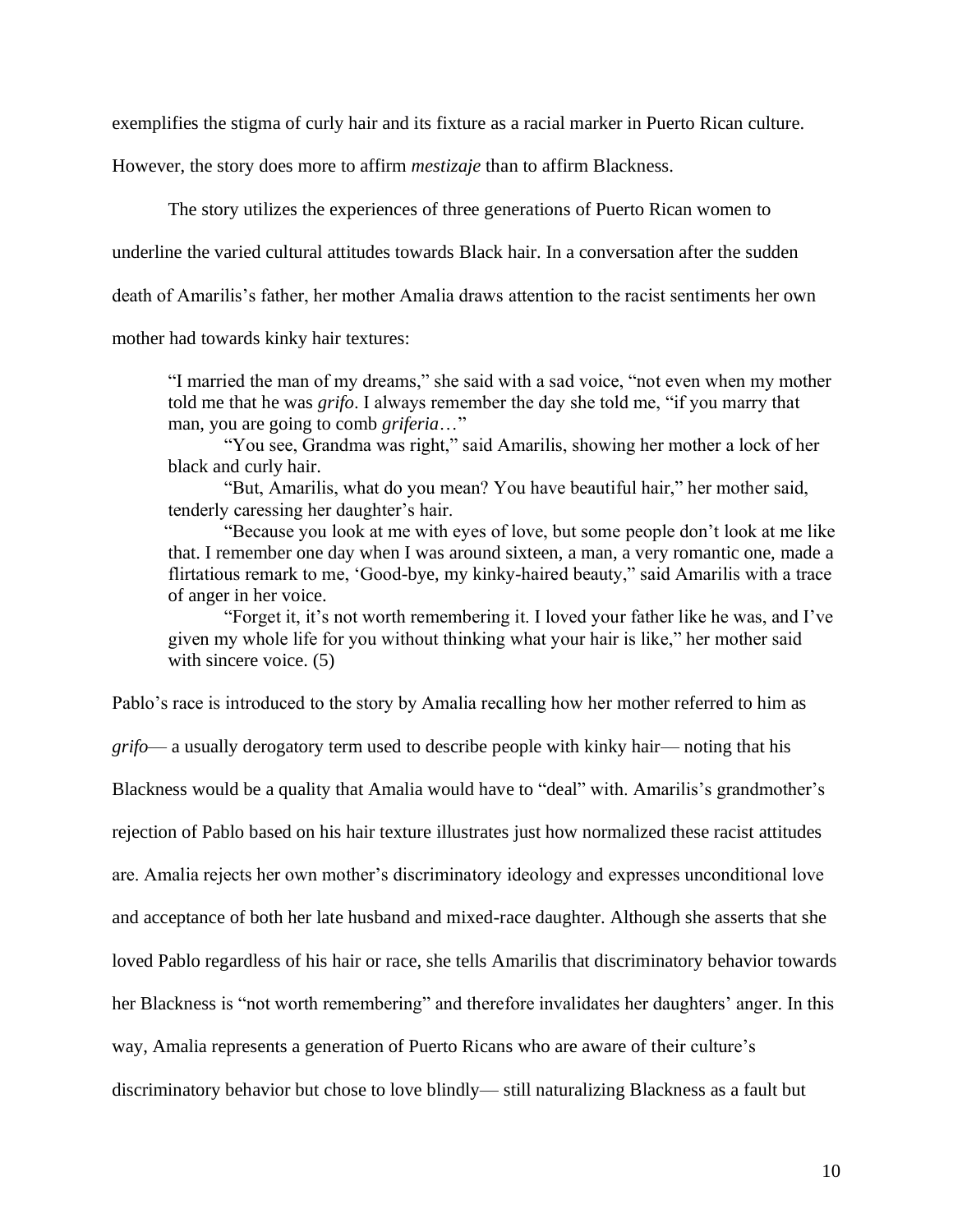condemning the discrimination. Amarilis, who since her youth has experienced racially charged microaggressions, represents the myriad of possibilities for younger generations who are left to reflect and grapple with their culture's prejudiced history.<sup>8</sup>

The rituals that Amarilis performs act as spaces for the protagonist to confront her multiracial self. In her rituals, Amarilis engages with affirmations of beauty as well as a series of prayers and baths. The first full description of Amarilis's appearance appears during her first ritual, while she is reflecting on her naked body's image in the mirror:

I have kind of a mixed nose, and sometimes I see it well profiled, but like my mother says it depends on what angle you see it. But it's not ugly, it's not flat like Celia Cruz's nose. I've learned how to camouflage it with makeup… You can see all my Taino roots on my forehead. It slants back… gives me an indigenous look that I like. My cheekbones are also rather mixed high cheekbones like black women… gives me the appearance of a strong woman and man killer…

Now focus on the prayer… Now with my fingertip I wet my head, my mouth, and the center of my heart, amen, amen, amen. Hmm! Like a trinity— that is what I am, a trinity, and I am god inside myself… (16-18).

Amarilis is able to recognize her mixed nose but exclaims that it's not "ugly" like that of the Cuban singer Celia Cruz (an unambiguously Black, proud, and prominent icon of Afro-Latin America). She exotifies her African and Taíno ancestry by distinguishing how they physically show up on her body. Although the word "mixed" is mentioned twice in this section, there are no descriptions in the novel that exemplify Amarilis's European ancestry. This exclusion reinforces the illusion that Whiteness is the default, the norm, and therefore uncountable. By attempting to harmonize the African, Taíno, and Spanish cultures through Amarilis's body, Montañez relies on the idea of *mestizaje,* in which one has to negotiate their Blackness in order to protect their Puerto Ricanness.

<sup>8</sup> Microaggressions can be defines as the "brief and commonplace daily verbal, behavioral, and environmental indignities, whether intentional or unintentional, that communicate hostile, derogatory, or negative racial, genre, sexual-orientation, and religious slights and insults to the target person or group" (Sue 5).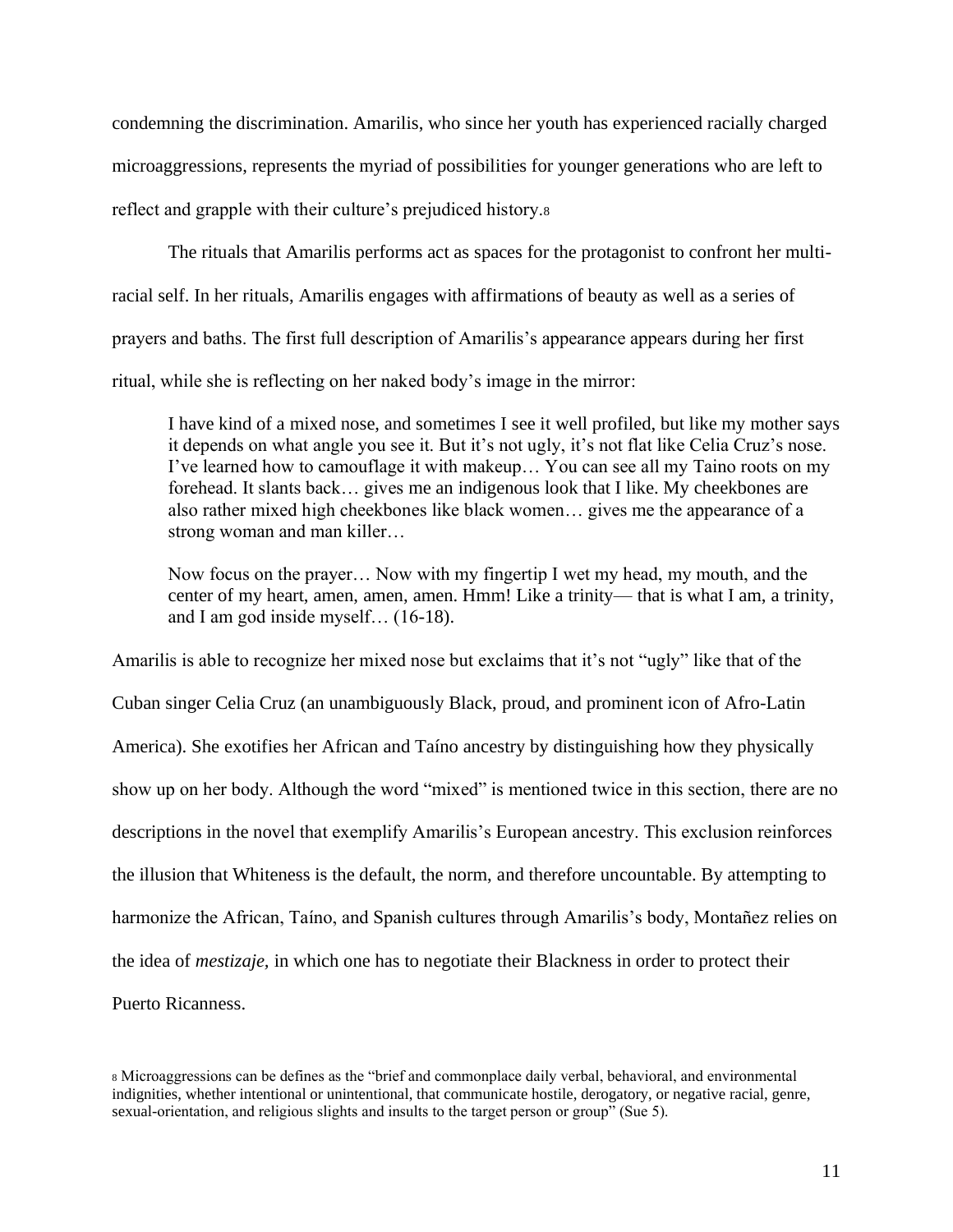In Brenda Ortiz-Loyola's article "Straight or Curly? Hair and Race in Carmen

Montañez's *Pelo bueno, pelo malo,*" she argues that:

Even though Amarilis mentions things that she likes and things that she doesn't, her final words display a degree of satisfaction that is absent from other narratives: "¡Me gustas, condená! . . . Mira, que me quejo de mi suerte . . . mirándome bien, no soy fea y tengo un cuerpo aceptable . . . no soy una Jennifer López, pero ahí vamos" (29–30) ["Damn girl, you look great!" I'm always complaining about my luck… looking carefully at myself, I'm not ugly, and I have an acceptable body… I'm not Jennifer Lopez, but hey, I'm almost there.] More importantly, her description reveals a transformation in the concept of beauty while alluding to her mixed-race origin. Thick lips, previously considered too African, are now in vogue. From Amarilis's perspective, this change inverts the sense of longing usually attributed to Afro-descendants. Now white women want to have something they lack, and that feature is linked in the Puerto Rican consciousness to blackness. Equally, her forehead and her cheeks highlight an indigenous and black ancestry that she embraces. Consistent with the paradigm Amarilis offers, someone of Hispanic origin like Jennifer López—and not a white fashion model—embodies beauty. (Ortiz-Loyola 426)

I think it's important to note that the context in which Amarilis is praising her physical features relies on her racial ambiguity. Features such as Amarilis's "*bembita*" (thick lips) on a mixed or White person's body are often praised but will still continue to be criticized on the body of an unambiguously Black person. Amarilis states that her mixed nose looks different depending on "what angle you see it" and considers it pretty in comparison to Celia Cruz's "ugly" and "flat" (that is, undeniably Black) nose. That is a rejection of her Blackness, not an embracement of it. Amarilis is more comfortable likening her appearance to someone like Jennifer Lopez, who has been able to pass as White in her major film productions. While I do agree with Ortiz-Loyola that "Amarilis doesn't intend to transform herself into a white person" (426), the protagonist's understanding of ugliness is rooted in anti-Blackness, and her framing of beauty is closely tied to its proximity to Whiteness. Amarilis's paradigm is not a shift from Hispanic Caribbean culture's anti-Blackness, but a direct reflection of the way that it has been able to cover itself as just a "personal preference" and not the result of hundreds of years of violent *blanqueamiento*.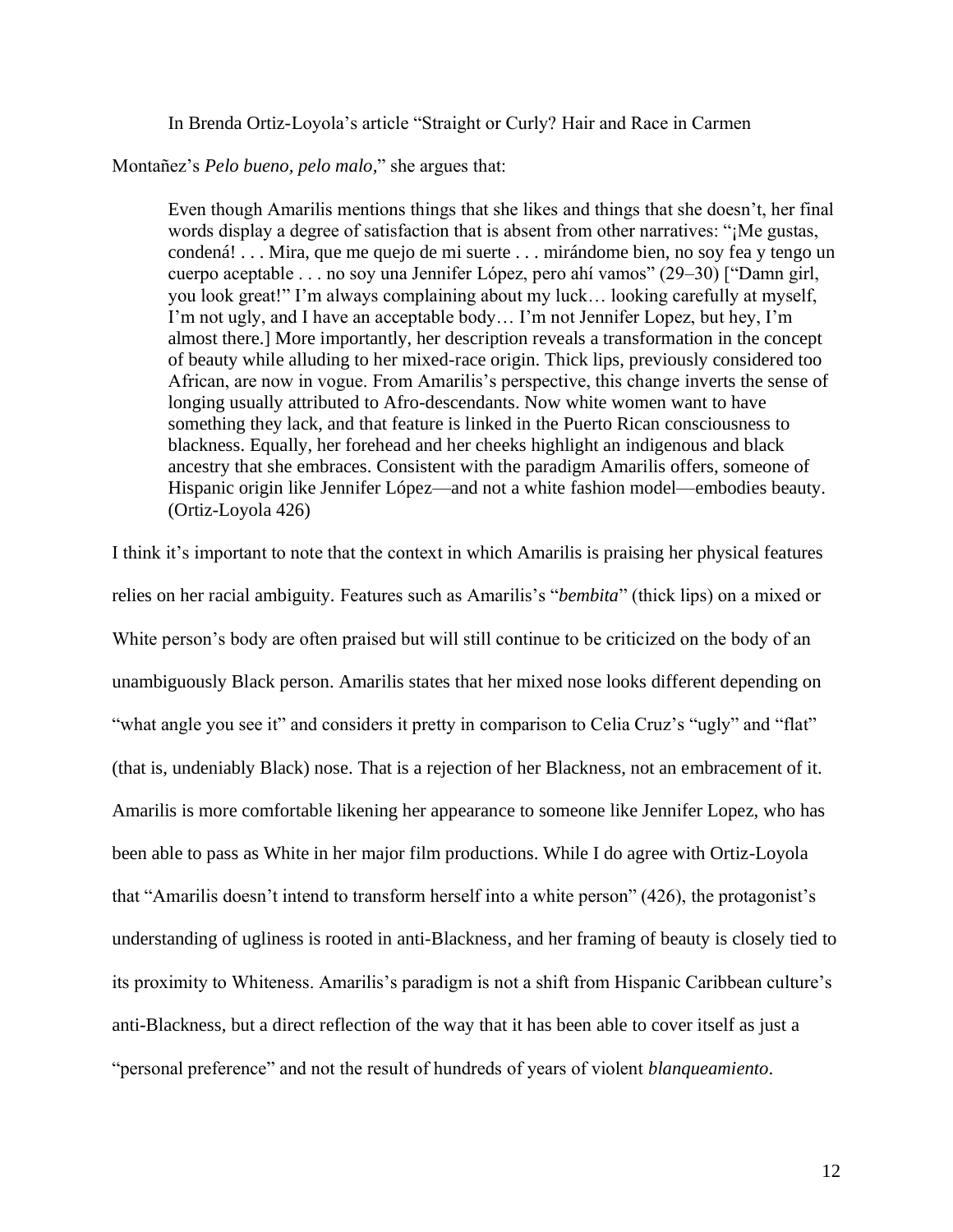When it comes to Amarilis's own attitudes towards her hair, it is hard to understand where her pride in a "trinity" of self comes when so much of it is reliant on her concealing her blackness:

I hope that tomorrow will be a better day even though I should watch the weather report to know if it's going to rain tomorrow. Oh! I can see it tomorrow morning. If it's rainy, I'll put my hair back and this way I can avoid having a meltdown with myself and my entire race over a bad hair day. (18)

Amarilis's tracking of the weather is an attempt to avoid any and all situations that may reveal her naturally curly hair. Her strategies underline a relationship in which Amarilis views her hair as a source of conflict which she must always prepare for. Along with keeping tabs on the weather, Amarilis strategically arranges her hair for work and nights out so that her "griferia doesn't mess up" (31). It is hard to believe that Amarilis straightening her hair is simply an expression or extension of her style when the worry over her curls is an everyday mission. Amarilis's complex with her hair is so potent that even her friends point it out, which causes her to reflect on the fixation:

I mean, in my opinion, maybe my friends are right. I'm kind of obsessed with my hair. I should accept myself as the horoscope said. Anyhow, I need to take care of myself, and one way is having my hair fixed up and healthy. Besides, this gives me self-confidence. (37)

In this excerpt, Amarilis sets out to pamper herself with oil treatments and hair rollers after a night out dancing. Although Amarilis claims this is an act of self-care, straightening natural hair has no health benefits and can lead to irreversible damage of curl patterns. Straightening her curly hair and concealing her Blackness help prevent the racist remarks she experienced with past lovers and catcallers on the streets. While getting ready for a date with Omar, Amarilis decides to alter her appearance and hair based on her partner Omar's preferences: "Ay! My hair. Should I put it up or let it loose? Something is telling me that I should wear it loose today. He let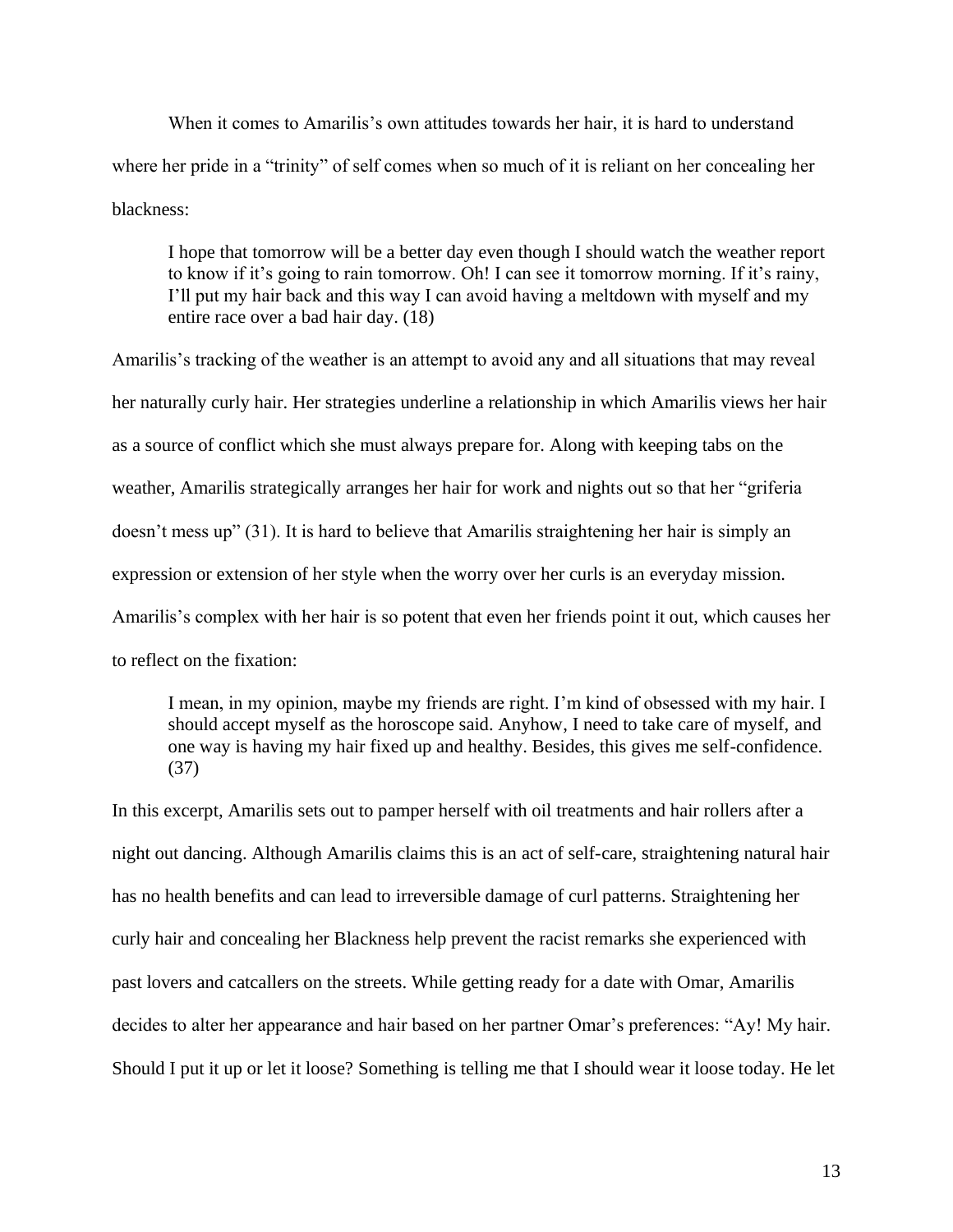me know that he likes women with a long, flowing mane" (81). This act further asserts that Amarilis's relationship with straightening her hair is influenced by the opinions of people around her and not of her own accord. While straightening one's curly hair is not necessarily an act of Whitewashing or inherent anti-Blackness, Amarilis's constant concealing and deprecation of her Black hair and "mixed nose" leaves little to convince readers that our protagonist truly embraces her multi-racial self. This language mirrors both the exotification and rejection of African ancestry in Puerto Rican folklore and culture.

*Good Hair, Bad Hair* has been praised for its celebration of Puerto Rico's racial mixture. However, its folkloric retelling of Puerto Rico's Spanish colonial period relies on exoticizing clichés of the African and Taíno experiences. The dream sequences which occur after Amarilis completes a ritual begin with a nameless Taíno woman who is trying to make sense of the Spanish conquistador's visits:

The supreme Agüeybana had a mix of happiness and fear… our priests couldn't explain with certainty of what was happening in our history...

Among the strangers, there was a young man who was looking at me intensely. He was a lot taller than our men. His hair was light colored, and his eyes were fair too. I had never seen a man with such a perfect nose… I don't know how to classify him, but for me he was like an apparition from the clouds because of his skin color that wasn't dark. The brightness of his skin produced a light that wasn't dark. Besides him, our men looked darker. I felt his gaze following me, and I went inside the *bohío*. It wasn't that I disliked his stare. But honestly, it scared me. (24)

These dreams romanticize the origin of racial mixing in Puerto Rico. Amarilis's Taíno ancestor understands that these visits from the Spanish will alter the history of her people, but is unsure whether this is a good or bad occurrence. Although she is unsure of how to classify the young Spaniard, her praises illustrate the myth of White superiority upon first contact. She cannot stop talking about how light and fair his skin, eyes, and hair are— even calling his nose "perfect" and likening him to an "apparition from the clouds," a remarkable and unexpected sight. This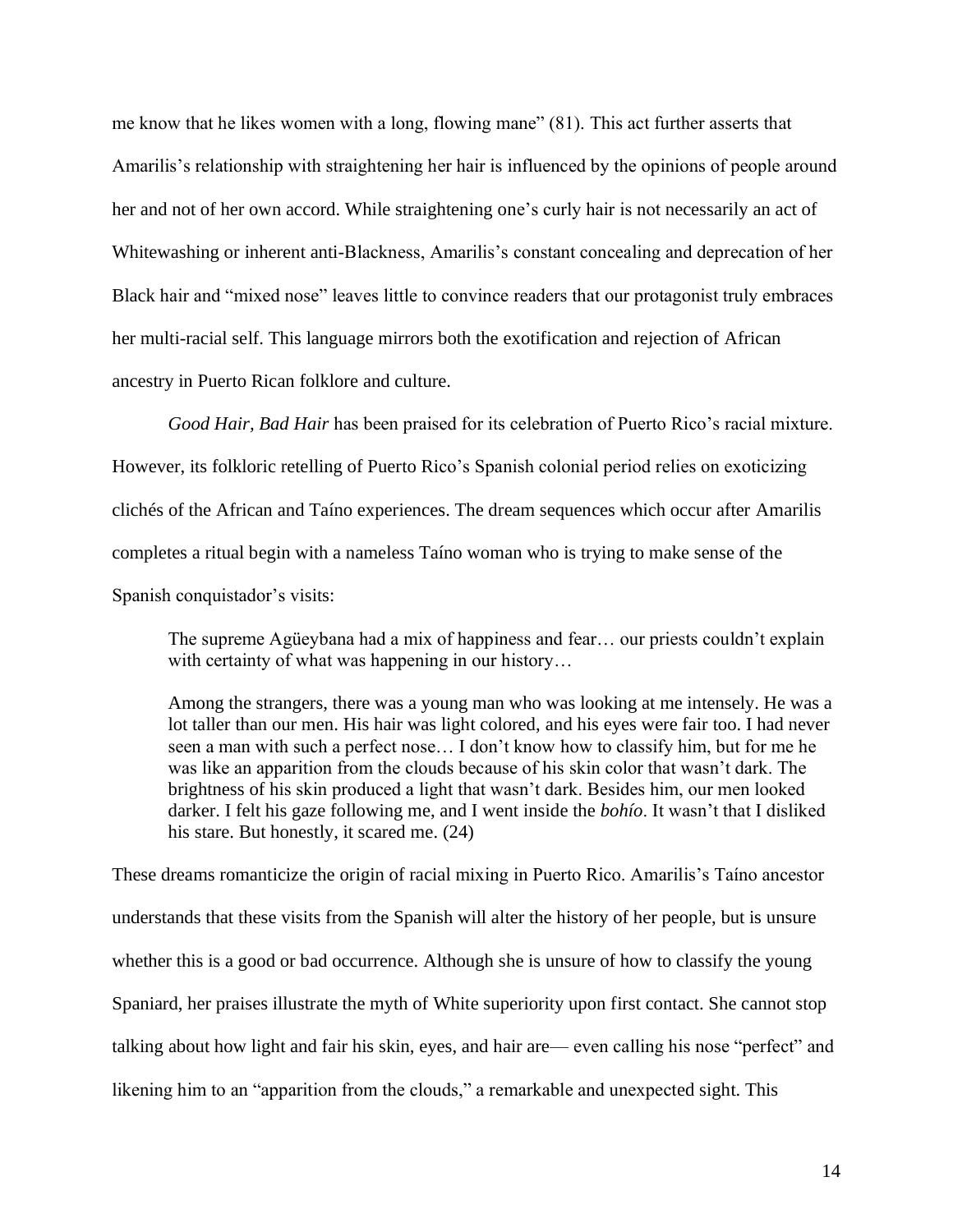"apparition" image plays into the myth that Indigenous peoples believed the Spaniards were gods and thus affirms the belief that White people are morally and intellectually superior. In contrast to Celia Cruz's Black nose referenced earlier, this Spaniard man's nose is "perfect." These adjectives reflect the Hispanophone Caribbean's racist beauty standards, which place White people as the standard and an object of desire. Although the Taíno woman is frightened, she is also intrigued by the gaze that she and the Spaniard share. Her mixed feelings reflect the "happiness and fear" of the Agüeybana. And thus, the historical colonial violence of the Spanish invasion is overshadowed by the "forbidden" romantic potential between the Taino and Spaniard.

Amarilis's dreams work to expose the violence of slavery during Puerto Rico's colonial era, yet they accede to misogynistic and racist narratives. In another dream sequence, the Taíno ancestor referred previously and the Yoruba ancestor (named Fatú), are enslaved by the same Spanish family. The Spanish woman defines their relationship when she states that "the native servant is my right hand, and my black slave woman... is hard working" (57). The Spanish woman shows compassion towards Fatú when she learns that she is pregnant but does not have a man by her side. The compassion doesn't last long. When the Spanish woman learns that Fatú was raped and impregnated by her own husband, Fatú's baby is taken away at birth. Fatú's pain from losing her child to slavery leads her to murder her master's wife:

But I have avenged myself. I have drunk her blood. The native girl was afraid when she saw me with the white woman's heart in my hands, but she also drunk the woman's blood because she also thirsts for justice. She too has in her womb a child with white blood that one day soon will be a slave too. May the gods be with them always!... And you, you should also drink from this blood. (107)

In this passage, Fatú seeks justice for herself, detailing how she grasps the racial hierarchies at play. Although this scene offers a very powerful counternarrative to the "benevolent-slavery"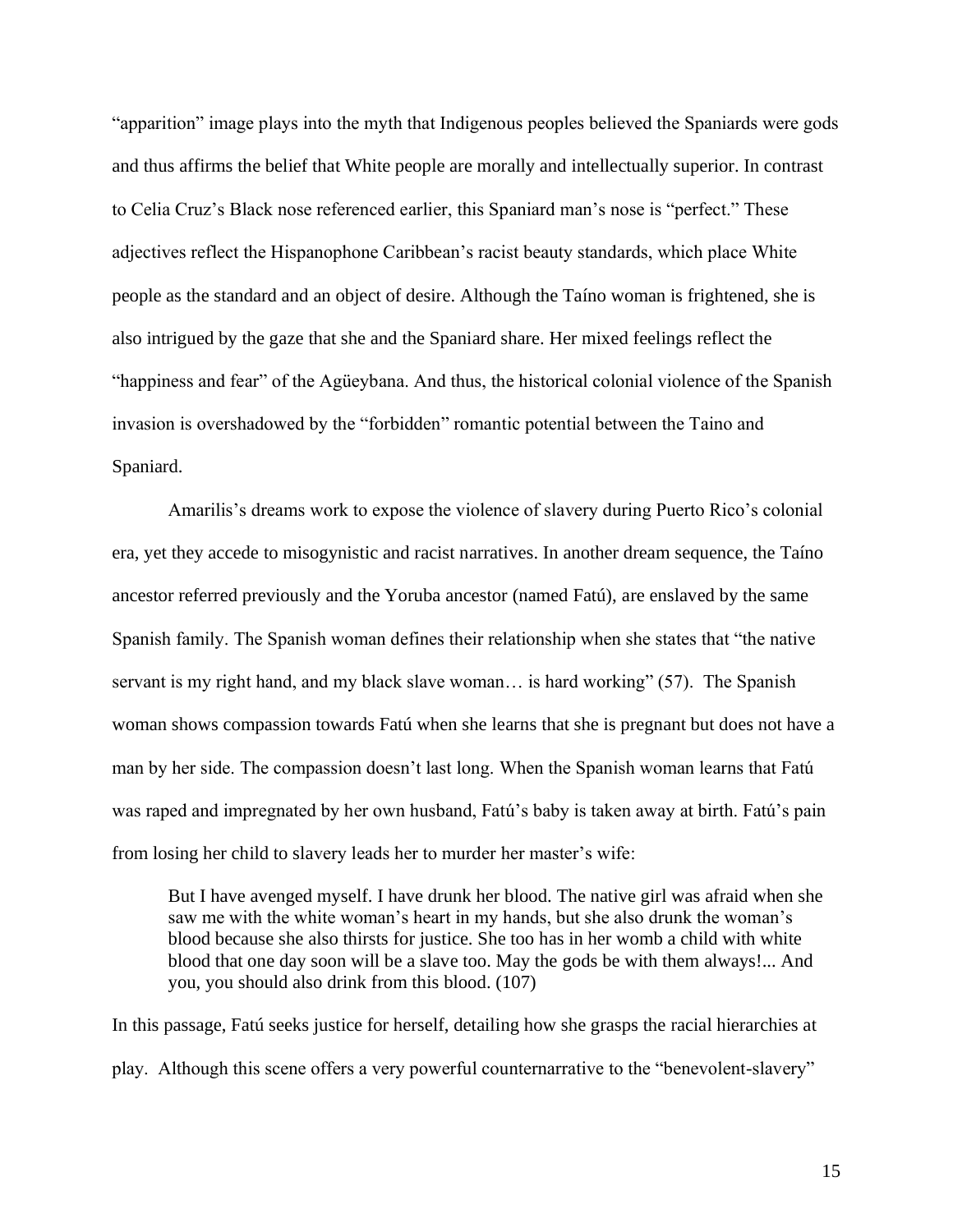theory, it is still stereotypical to portray the enslaved woman as the main perpetrator of violence. Unlike the Taíno ancestor, who is portrayed as a docile cliché, Fatú is defined as a "strong woman" early on and thus is the "only" one who can perform such a "savage" act. Furthermore, it is important to note how the violence illustrated in these colonial era dreams only occurs between the women. The Spanish men who conquered and subjugated the land and women escape the justice sought by the Yoruba and Taíno women.

Amarilis wakes up to the taste of blood after this dream, signaling that the ritual has further bonded her to her ancestors. Our protagonist believes that Fatú's final words to "drink from this blood" are a warning, a call so that such a violent racist history does not repeat itself. Then, for the first time in the novel, Amarilis determines that her Black features (nose, lips, and hair) will no longer be a "disgrace" to her and affirms that she will no longer "hide it in order to be happy" (108). Amarilis is able to understand that she has been subconsciously straightening her hair to fit into the standards of *mestizaje*. With this newfound confidence, Amarilis is able to acknowledge and truly embrace her trinity of self without having to reject her Blackness.

However, this is not how the novel ends. Amarilis's second and last affirmation of her curly hair comes through a developing relationship with a man named Peter from the United States. Peter emails her wanting to practice his Spanish. In his email he asks about Amarilis's physical appearance wanting to confirm whether she is *"morena"* (brown-skinned; sometimes a euphemism for Black) and has "*pelo negro*" (Black hair). Amarilis, still in the mindset to find a partner, confirms that it is so and hopes that she will hear from him again. Does Amarilis's comfort with Peter asking if she is Black suggest that she views the United States as a racial democracy and therefore Peter's question is not racist like Omar's? As she appears to be

16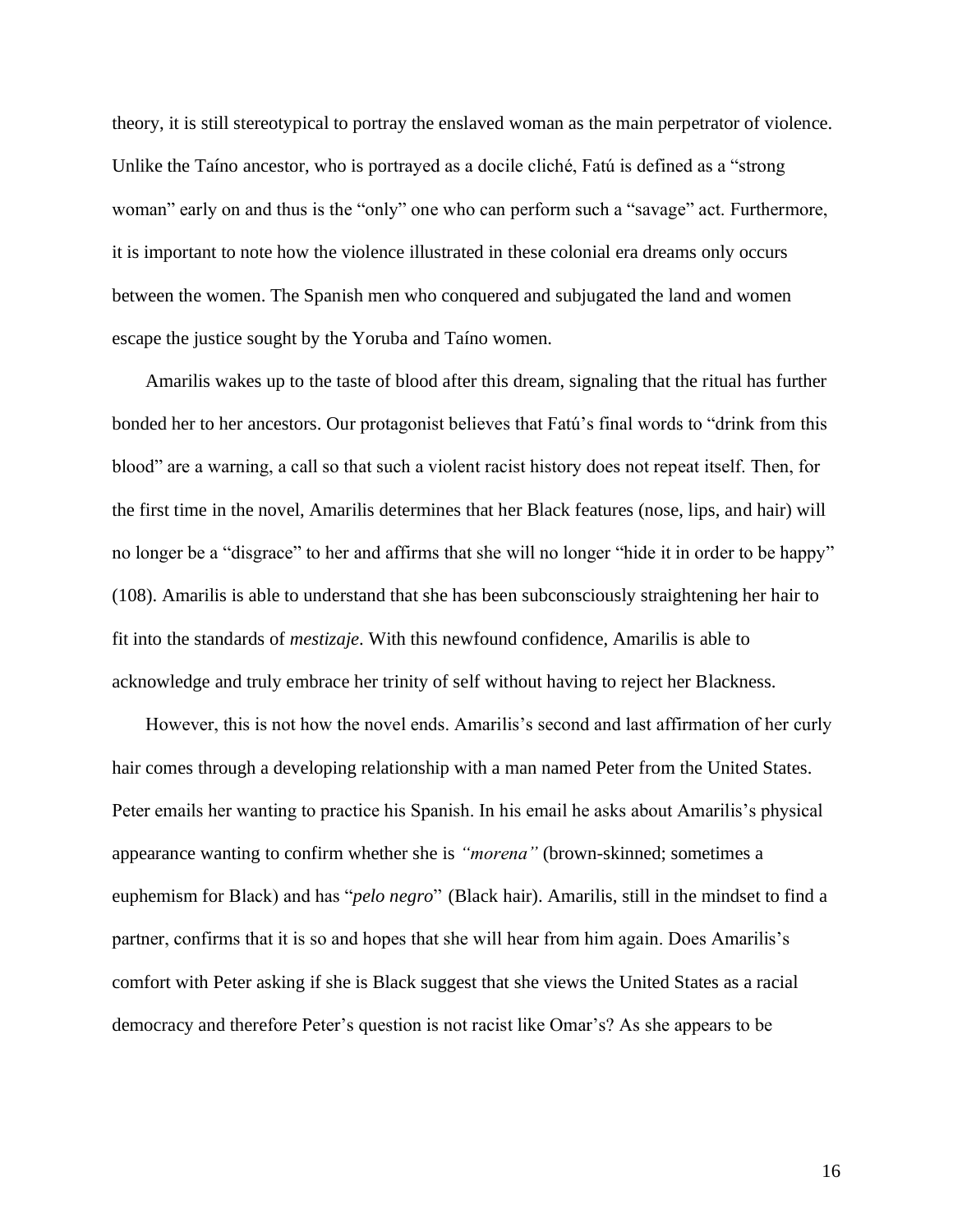codependent on a male gaze, it is challenging to discern Amarilis's ability to affirm her Black self-outside from her desirability.

Although I believe this novel fails to confidently affirm Blackness, it has been instrumental in furthering conversations about race and hair in Puerto Rico. In the year that *Pelo bueno, pelo malo* (2006) was published, it was nominated for the Sor Juana Inés de la Cruz Prize and won an Honorary Mention from the Pen Club of Puerto Rico. Award nominations signal acceptance. For a novel that depends on folkloric understanding of Blackness to garner such attention suggests that, at the time, the only way for stories about race and Blackness to be recognized is if they too conceded to colonialist and sexist norms. *Pelo bueno, pelo malo* was one of the few accessible and mainstream texts that acknowledged a Black identity in Puerto Rico. And so, because of *Pelo bueno, pelo malo* Puerto Rican writers were able to develop more affirmative approaches and language to celebrate Black hair.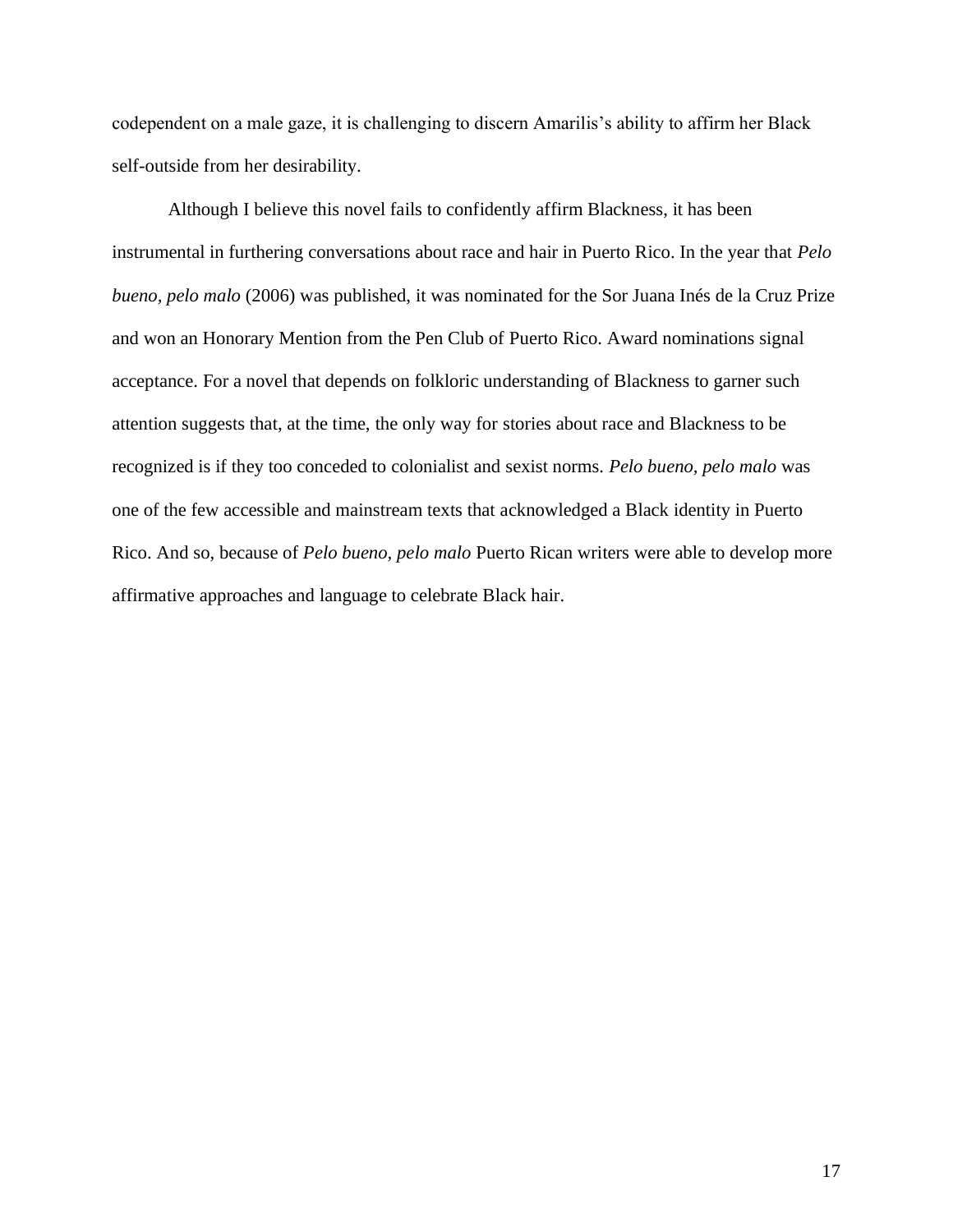#### <span id="page-23-0"></span>**3. Affirming Black Hair in Yolanda Arroyo Pizarro's** *Pelo bueno*

*Pelo bueno (Good Hair)* (2018) is a twenty-five-page children's book written in Spanish by Puerto Rican writer Yolanda Arroyo Pizarro and illustrated by Brittany Gordon Pabón that tenderly affirms and defends Black hair through the relationship of a child narrator and her grandmother. Intended for children ages five and up, the book addresses an adult audience in the back cover copy, which emphasizes that the story "highlights the roots of Afro-Puerto Ricans and instills pride in the growth of self-esteem in our grandchildren and granddaughters, sons and daughters."<sup>9</sup> The book's literary genealogy can be appreciated in the author's dedication to Puerto Ricans whose contributions highlight the Afro-Puerto Rican experience: Gloriann Sacha Antonetty Lebrón, who in 2019 launched *Revista Étnica,* the first-ever magazine specifically created for Black women in Puerto Rico; as well as Carmen Montañez, author of the novel *Good Hair, Bad Hair (discussed in the previous section). Arroyo Pizarro recognizes the new* possibilities for Afro-Puerto Rican representation that will come from Antonetty Lebrón's platform, honors the cultural work that Montañez has laid out, and claims them both as instrumental to *Pelo bueno*. Most of the book's pages are filled with close-up images of the child narrator and her grandmother, Petronila. The illustrator employs soft lines and a palette of rich browns, greens, and blues, placing the reader directly into the intimate self-affirming teaching moment the grandmother creates. It is clear from the book's paratext that *Pelo bueno* works in tandem with literary works and artistic initiatives that push forward Afro-Puerto Rican discourse.<sup>10</sup>

<sup>9</sup> Translations from Spanish in this essay are mine, unless otherwise indicated.

<sup>10</sup> Literary theorist Gérard Genette argued that a text rarely is presented unaccompanied and defines the surrounding text, illustrations, introductions, prefaces, and titles that reinforce the main text as a paratext. We can interpret a paratext as a set practices and discourses that serve as "a zone between text and off-text, a zone not only of transition but also of transaction: a privileged place of pragmatics and a strategy" (Genette, Gérard, and Maclean 1-2).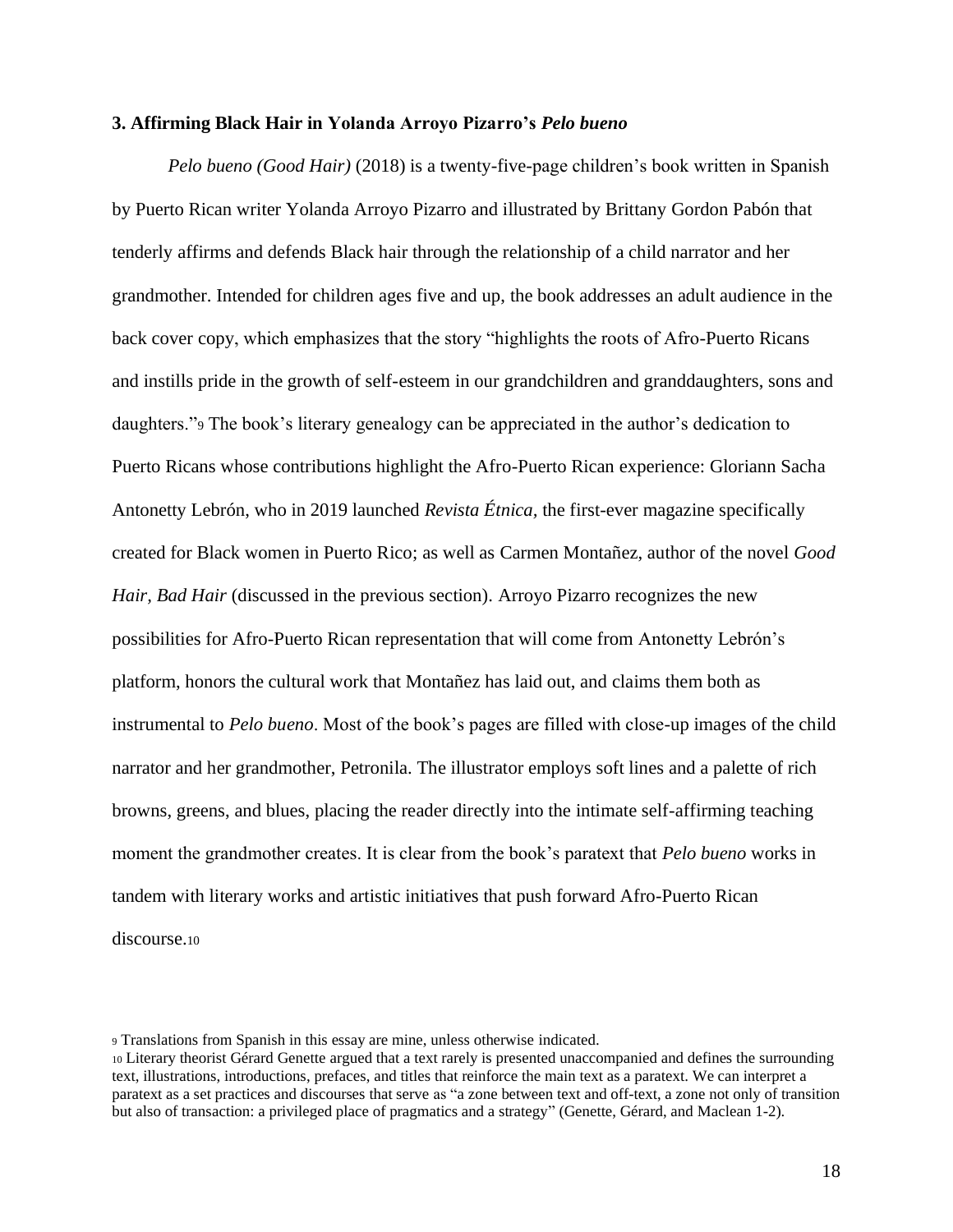The first page of *Pelo bueno* portrays abuela Petronila affectionally brushing her grown grandchild's curly hair. The two brown-skinned kin are outside, smiling, enjoying the sun and each other's company. The narrative then shifts to a flashback of the grandchild asking abuela Petronila why other children in school refer to her hair as "pelo malo." Abuela Petronila defends the beauty of natural hair and styles her granddaughters' in numerous ways, explaining how certain styles such as braids and headwraps are tied to Afro-Puerto Rican history. Through these hair tutorials, the granddaughter learns to take pride not only in her hair, but in her Blackness. In the end, both granddaughter and grandmother are full of smiles as they dance and celebrate their "good hair." Arroyo Pizarro's *Pelo bueno* presents language and imagery that affirms the beauty of Black hair and proposes hopeful alternatives to dealing with Puerto Rico's anti-Blackness.

Arroyo Pizarro employs the innocence of a child's perspective throughout the story to reveal the negative messages about curly, kinky hair in Puerto Rican culture. The child narrator shares with her grandmother that her classmates have called her hair an "afro":

En la escuela, mis amigas le dicen a mi pelo "afro". Yo le pregunté a mi abuela Petronila si me pelo verdadeamenta era un afro. (8)

Abuela Petronila me explicó que sí. Que mi pelo rizado rizadito es un afro. Me contó que el pelo afro yo lo heredé de mi mamá y mi papá y que mi mamá lo heredó de ella. Entonces, bajó su cabeza y me enseño su pelo afro, rizado rizadito, bien blanquito. (9)

At school, my girlfriends call my hair "afro". I asked my grandmother Petronila if my hair was really an afro.

Abuela Petronila explained to me that yes. That my curly, curly hair is an afro. She told me that I inherited my afro hair from my mom and my dad, and that my mom inherited it from her parents. Then she lowered her head and showed me her afro hair, her curly, curly, softly white hair.

At such a young age, the child narrator is picking up on the language used at school to describe her appearance, particularly her hair, and is able to sense the negativity surrounding these descriptors. As children, we internalize all sorts of messages, positive and negative, that help shape how we define beauty; these messages alter our relationships with ourselves and others.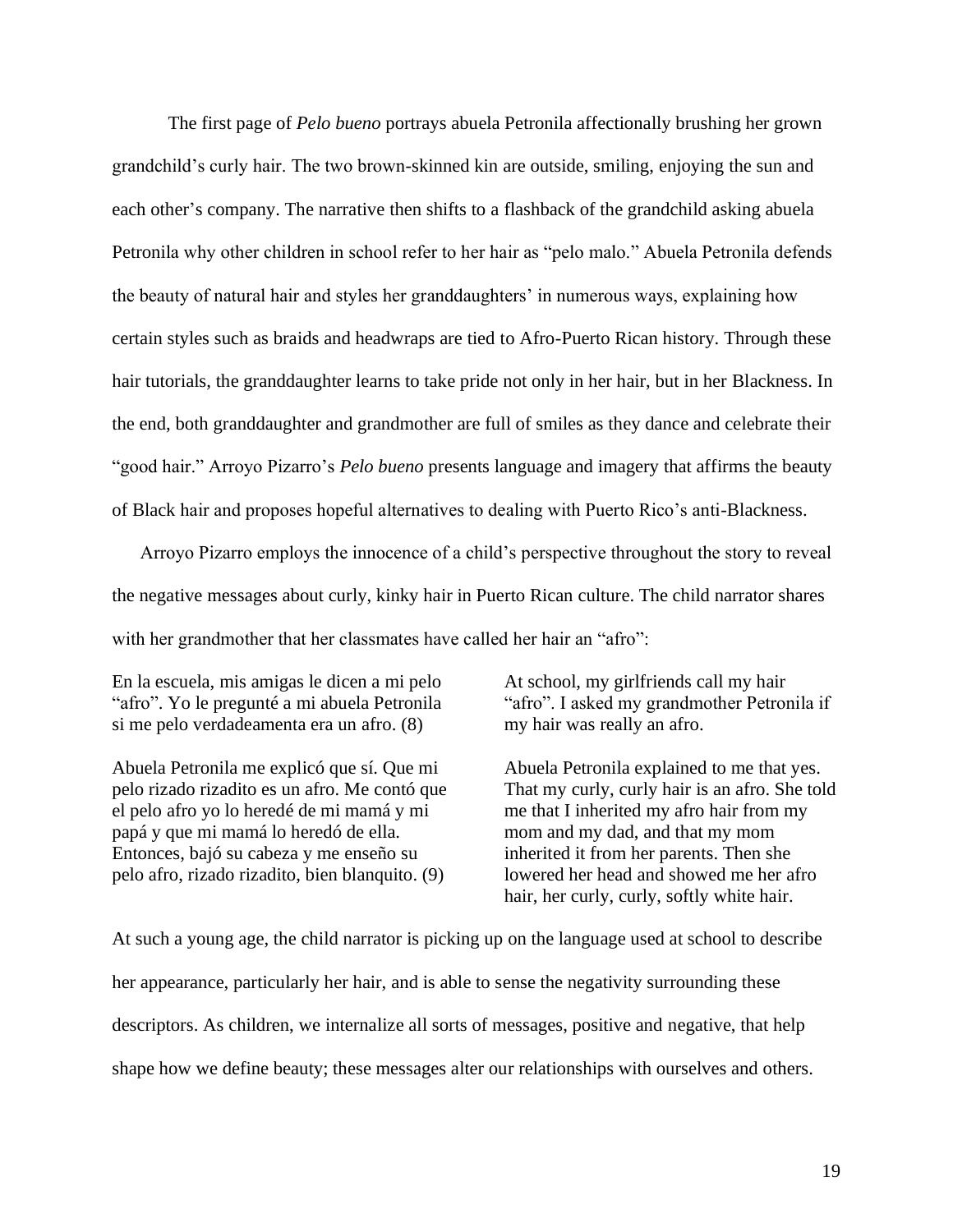Although the term "afro" is not inherently anti-Black or racist, it is clear that the children have learned to associate curly and kinky hair with negative connotations. Her classmates' comments have triggered the need for the child narrator to seek a trusted adult to confirm the validity of these messages. She is sure that her grandmother will be able to tell her the "real" truth. The illustration shows that these racial microaggressions have wounded the child



narrator's confidence as she worriedly looks as up as abuela Petronila touches her hair, confirming it is, in fact, an afro. When abuela Petronila shares that hair texture is hereditary, this allows the child to be able to see her family reflected in her curls. By utilizing the perspective of a child, Arroyo Pizarro is able to expose how Puerto Rican culture normalizes the shaming of curly, kinky hair and how it disempowers Black Puerto Ricans from an early age.

In her response to her grandchild, abuela Petronila is able to debunk the negative connotations surrounding Black hair and restore her grandchild's sense of self. She quickly shuts down the labeling of her grandchild's hair as bad and defends her afro:

Le pregunté a mi abuela Petronila por qué otros niños de la escuela le llaman a mi pelo rizado rizadito, pelo malo. No le hagas caso a esos niños. Tu pelo no es malo, tu pelo no es travieso, tu pelo no es desobediente. Tu pelo no se porta mal, no miente, no ofende, no humilla, no se burla. Por eso tu pelo no puede ser malo. Tu pelo no ha hecho nada malo. – me dijo ella. (10)

I asked my grandmother Petronila why other kids at school call my curly, curly hair, bad hair. Don't listen to those kids. Your hair is not bad, your hair is not mischievous, your hair is not disobedient. Your hair doesn't behave badly, it doesn't lie, it doesn't offend, it doesn't humiliate others, it doesn't scoff at anyone. That's why your hair can't be bad. Your hair hasn't done anything wrong, she told me.

The child has recognized the relationship between bad behavior and bad moral character, so when badness becomes associated with a part of her body, she begins to worry it makes her a bad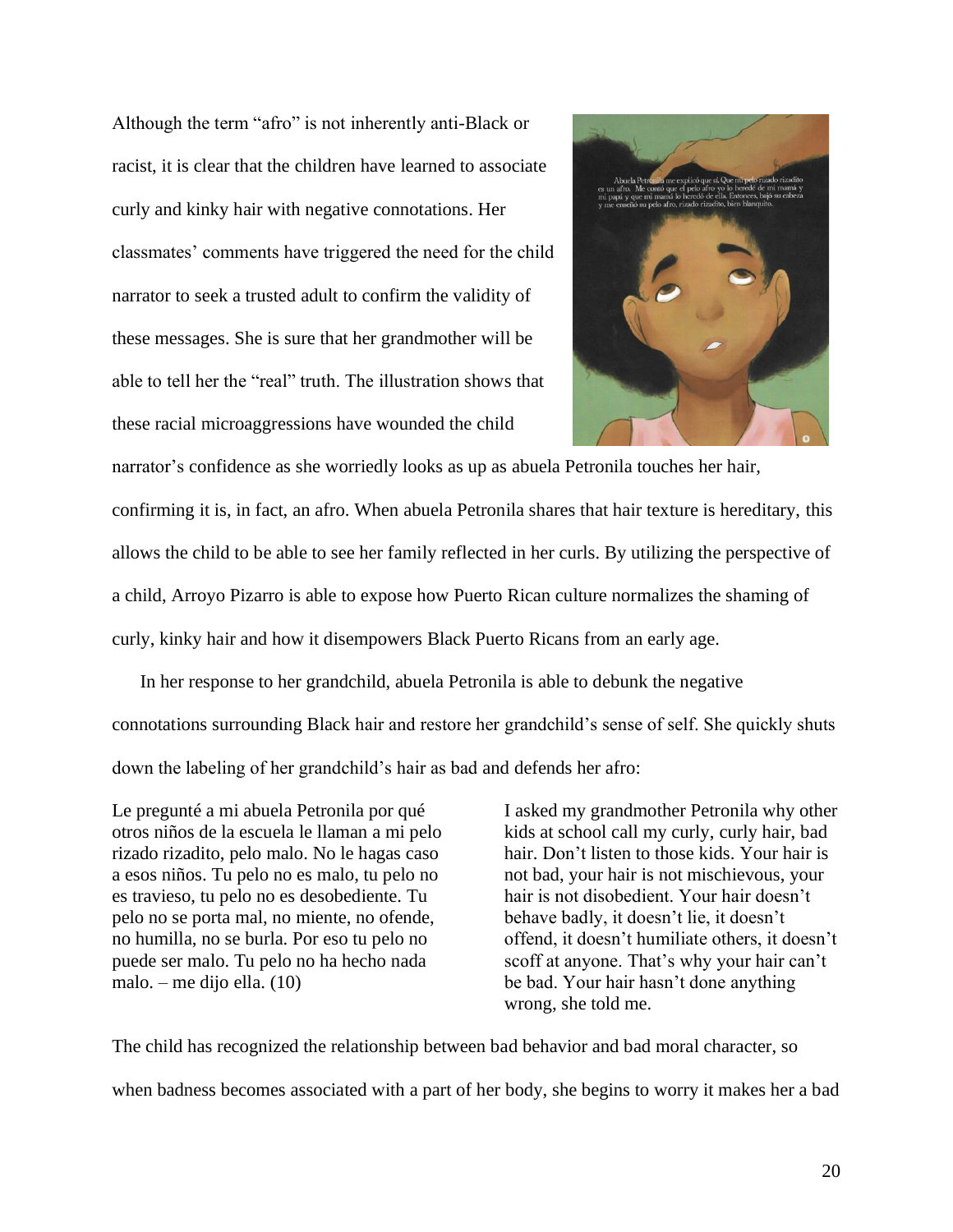person. Abuela Petronila rejects the term "bad hair" and leads her grandchild through a series of verbs that describe actual bad behavior such as lying, offending, and taunting, assuring the child that her hair cannot be classified as bad because it has not done anything bad. On this point, Arroyo Pizarro echoes the important Puerto Rican playwright Luis Rafáel Sánchez, who wrote, in a well-known essay entitled "Pelo malo" (1995),

"racists impose morality or pathology onto hair… There is no single reason to place principles of morality on curly or nappy hair unless you support the idea that black people lack goodness in nature or future. There is also no reason to place principles of health on curly or nappy hair, unless the racial prejudice implies that curly hair or nappy hair are innately sick... bad hair is the one that falls out. Therefore, only bald people have bad hair". (119)

Whereas Rafáel Sánchez chooses humor as a strategy to convey how absurd the connection

between morality and Black hair is, Arroyo Pizarro uses this scenario of teaching instead.

Abuela Petronila not only defends the child's curls, she also playfully demonstrates new ways of styling and caring for them through a game of dress up that preserves the memories of and promotes pride in Afro-Puerto Rican heritage. She explains how their own family's history is a part of a tradition of taking care of one's natural hair:

Ahora a este hermoso pelo rizado rizadito mira cómo puedo hacerle unas trenzas. Recuarda que las trenzas para nuestras abuelas eran muy importantes. Con las trenzas se dibujaban mapas de escape cuando nuestras ancestras eran esclavizadas (12).

Now look how I can make some braids with this beautiful, curly, curly hair. Remember that for our grandmothers, braids were very important. Our ancestors were able to draw escape maps with braids when they were enslaved.

Throughout the story, abuela Petronila affectionately calls her grandchild's afro "pelo rizado rizadito." In Spanish, the suffix -ito added to the end of a word is a diminutive indicating small size, affection, or both. The repetition in "rizado rizadito" emphasizes both how curly *and* how endearing the child's hair is—a message that is lost in the English translation "curly, curly hair."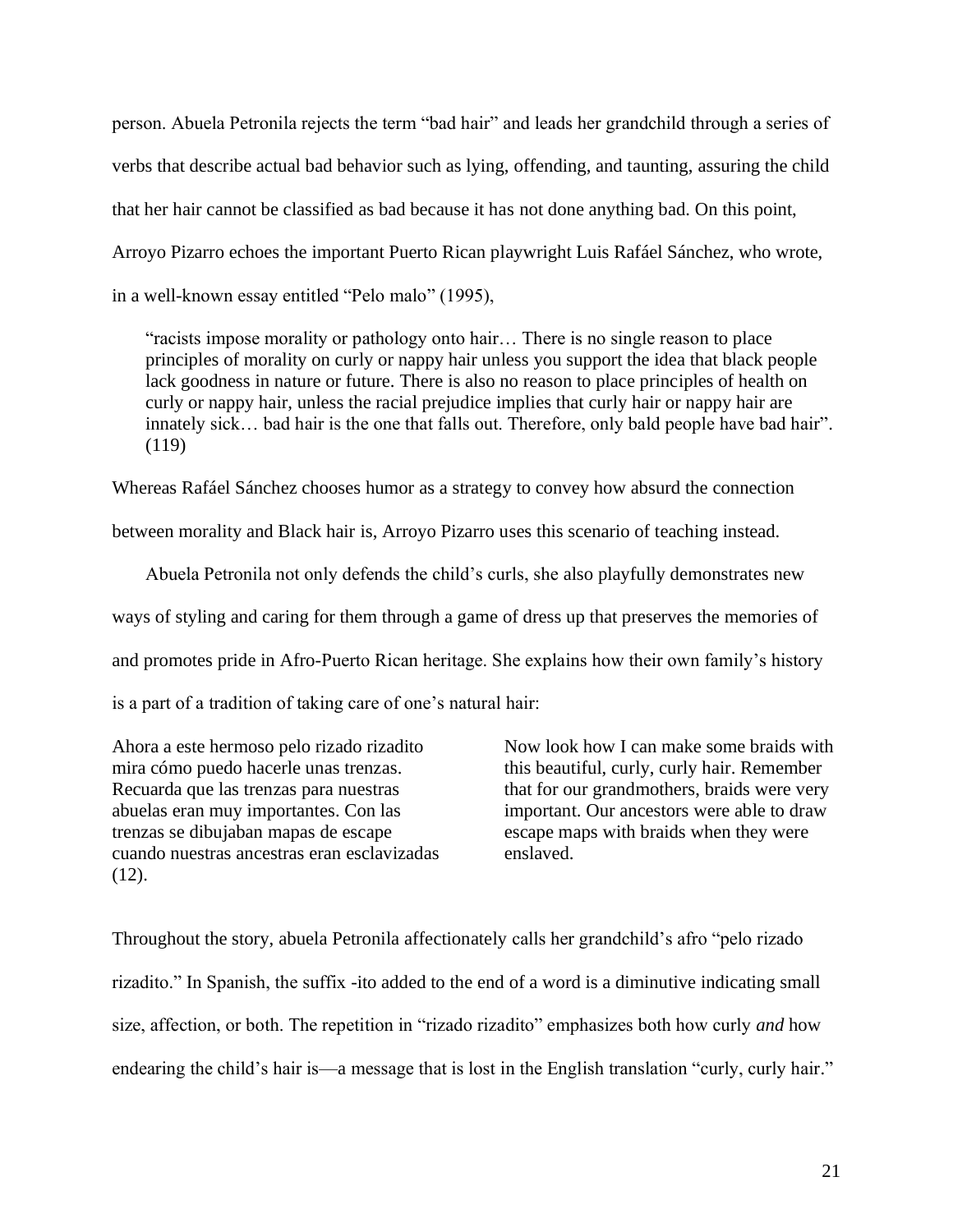In this specific passage, Petronila also calls it "beautiful." In this way, abuela Petronila introduces positive vocabulary to help reframe her granddaughter's experience as an Afro-Puerto Rican. In this excerpt, the child is learning that for her ancestors, natural hair was intimately tied to freedom. Arroyo Pizarro utilizes the phrase "cuando nuestras ancestras eran esclavizadas" (when our ancestors were enslaved) rather than "when our ancestors were slaves" in an attempt to reclaim their personal and historical humanity. The grandmother goes on to style her grandchild's hair



into a crown, saying that she now is "a queen like the queens from our African ancestors" (13). Then she styles the hair like a helmet, "as if you were a Dahomey soldier from Africa" (14).<sup>11</sup> The grandmother continues to praise the beauty of her grandchild's hair, "See how we can place a turban on your beautiful head of hair, and you look as radiant as the black woman Juana Agripina of Ponce?" (16). By mentioning Juana Agripina, an enslaved woman who legally defended and fought for her freedom in nineteenth-century Puerto Rico, the grandmother honors the beauty and history of resistance of Afro-Puerto Ricans. These new styles allow the grandchild not only to see her natural hair in a new light, but also to be introduced to a more varied representation of history that includes images of the strength and beauty of African queens and women warriors. The corresponding illustration shows the child smiling and looking amazed at herself in the mirror as her grandmother makes tangible these fashions of cultural expression. This sequence of dress-up allows abuela Petronila to playfully and pragmatically introduce their history in a way that will allow the child to reflect and associate her hair with joy and resiliency.

<sup>11</sup> Dahomey, now southern Benin, was a precolonial 17th-19th century African kingdom known for its women warriors and for being home to West Africa's largest enslavement port (Helicon 2018).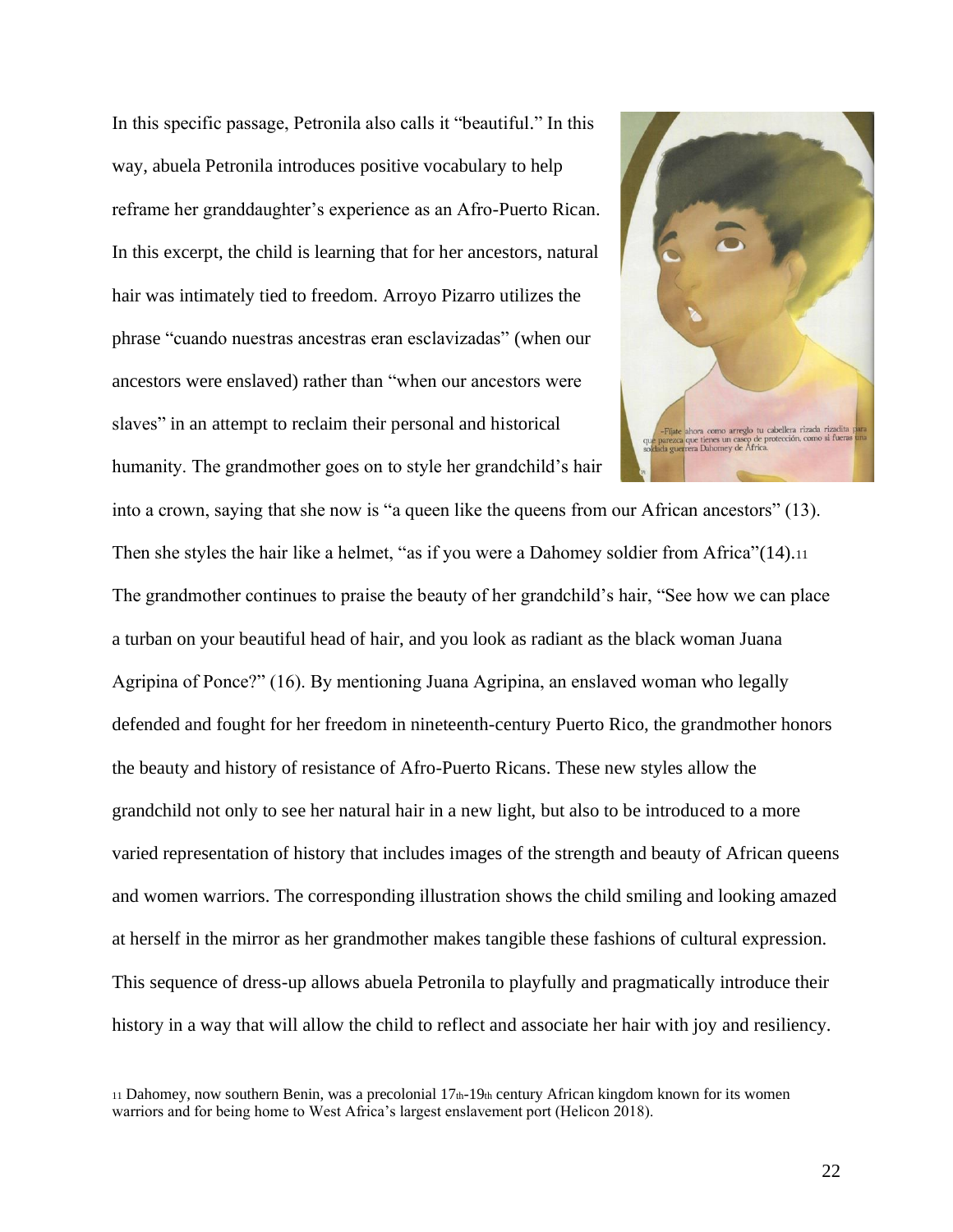The child narrator expresses her gratitude towards her grandmother by asking if she can practice on her afro, exemplifying the power of hair styling as a tradition of nurturing healing relationships among Black women. Abuela Petronila figuratively and literally gives her grandchild the tools she needs in order to practice these cultural expressions of hair dressing:

| Yo muerta de la risa, bailo alrededor de la   | Dying with laughter, I dance around the     |
|-----------------------------------------------|---------------------------------------------|
| habitación. Soy feliz, muy feliz de que la    | room. I am happy, very happy that my        |
| abuela me haya peinado. (18)                  | grandmother has styled my hair.             |
| $-i$ Puedo peinarte tu hermoso afro blanco? – | -Can I comb your beautiful white afro? $-I$ |
| le pregunto a la abuela Petronila.            | ask grandma Petronila.                      |
| Abuela Petronila me entrega la peinilla y la  | Grandma Petronila hands me the comb and     |
| peineta.                                      | the decorative comb.                        |
| $-Claro$ que sí. (19)                         | $-Y$ es, of course.                         |

The grandchild is then seen lovingly and amateurishly styling her grandmother's afro into buns, braids, a crown, with a headwrap, and twists, just like she was taught. Here, the granddaughter is not only practicing the styles on abuela Petronila but also utilizing the language that she taught her as well, calling her white afro beautiful. The grandmother is seen smiling ear to ear in the following seven pages, taking in the goodness of her granddaughter who wants to return the caring and loving gesture. The story ends with this beautiful moment:

Abuela Petronila y yo, mostrando los caracolitos, nos vamos felices a jugar al patio, a bailar y a celebrar nuestro pelo bueno, tan y tan y tan y tan y tan bueno (25). Showing our ringlets, Grandma Petronila and I happily go to play in the yard, to dance and to celebrate our hair that is so  $good - so$ , and so, and so, and so, so good.

The child's confidence and pride in her natural hair has grown exponentially. Arroyo Pizarro emphasizes her joy and need to celebrate her hair by repeating the word "*tan*" (so) five times to emphasize the "goodness" of her natural hair. By having abuela Petronila vindicate curly, kinky hair, Arroyo Pizarro highlights the importance of exposing children to accurate and edifying frameworks for understanding their Blackness early on to combat the anti-Black messages that are ingrained in Puerto Rican culture. The grandmother has taken time to free her grandchild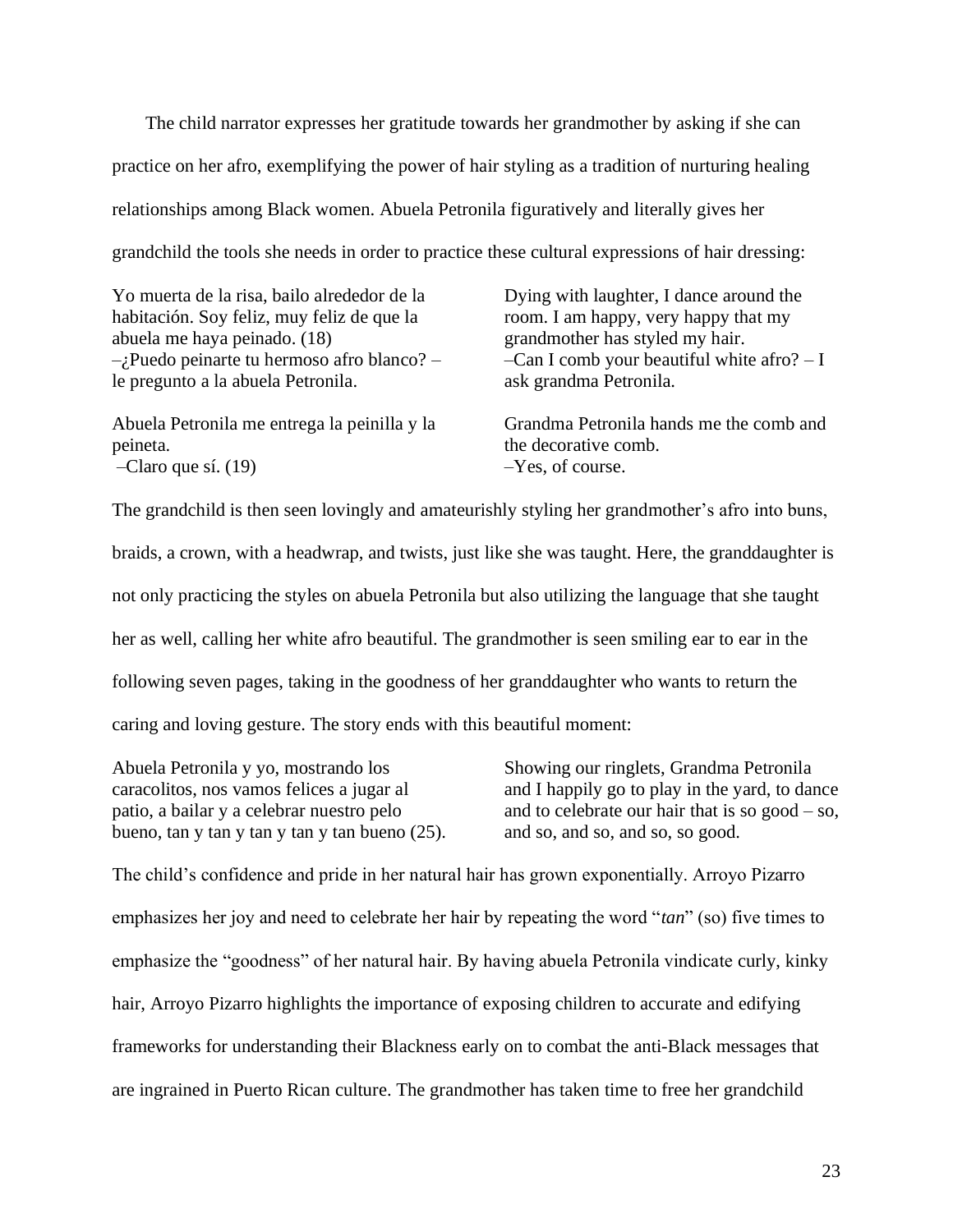<span id="page-29-0"></span>from the fear of having "bad hair," educating her on all the ways her hair is beautiful, powerful, historical, and good. Thus, *Pelo Bueno* serves as a much-needed model for grandparents and parents who want to take the time to nurture this same pride in their children.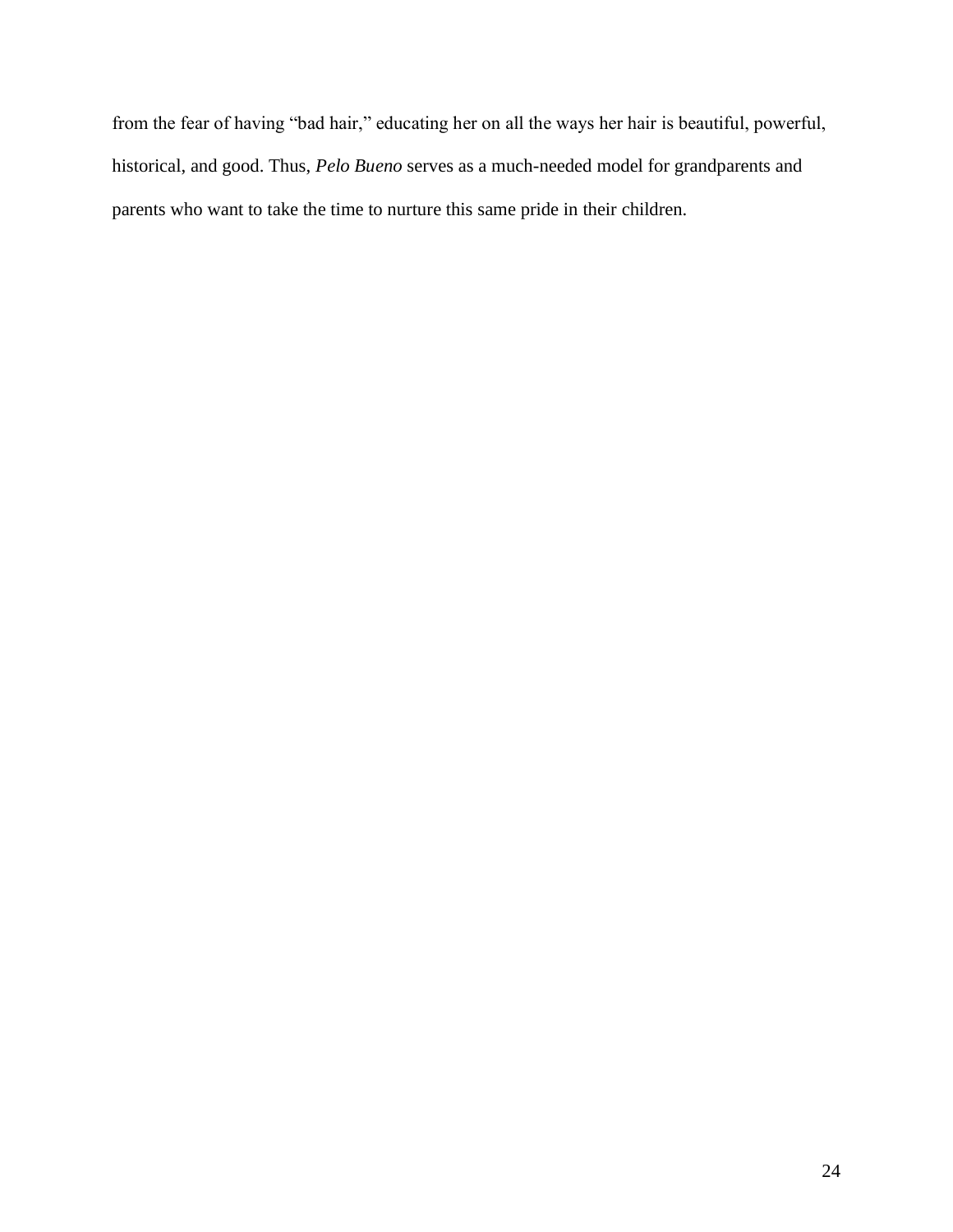# **4. Affirming Black Identities, Bodies, and Histories in Yolanda Arroyo Pizarro's Forthcoming Poetry Collection** *Afrofeministamente*

Although Black feminism has informed the praxis of Afrofeminism, it often fails to acknowledge the experiences of Black women from different continents, cultures, and languages and imposes the experiences of African American women as the dominant discourse. Afrofeminism challenges and expands the global legacy of Black feminism and "insists on grounding analysis and action in the particular and specific histories of colonialism, racial formation and gender hierarchy of the various European nation-states in which Black women live" (Emejulu and Sobande). In January of 2020, Yolanda Arroyo Pizarro set out to create a series of poems under the title *Afrofeministamente* in hopes to contribute to the growing literary tradition of afrofeminist texts geared towards younger audiences and allies. In the blog Afroféminas (https://afrofeminas.com/), Arroyo Pizarro shares that while the book was set to release in April or May of this year, she has decided to release three poems amidst the COVID-19 global pandemic to "keep everyone company during this process of closure, isolation and quarantine".<sup>12</sup> She states that texts from afrofeminists writers such as Chimamanda Ngozi Adichie, Shirley Campbell and Roxane Gay have inspired her to put forward *Afrofeministamente.* Arroyo Pizarro signs off her introduction to the poems with "we continue afroresisting. Your Afro-Puerto Rican, Yolanda". This paratext serves as an intimate letter from writer to reader that further personalizes the reading experience. The poems that she has published and which I discuss here are titled "Tratado de auto-afroreparación" ("Afroselfreparation Treaty/se") published on March 18th; "Credo del pelo afro" ("Afro Hair Creed"), published on March 22nd; and "Afrofeministamente" ("Afrofeministly") on March 31st. <sup>13</sup>

<sup>12</sup> *Afroféminas* is the first online magazine in Spain created by three Black women who have dedicated this space to highlighting the works of afro descendant women in Spanish speaking and Latin American cultures. <sup>13</sup> Title and poetry translations in this essay courtesy of Dr. Alba F. Aragón.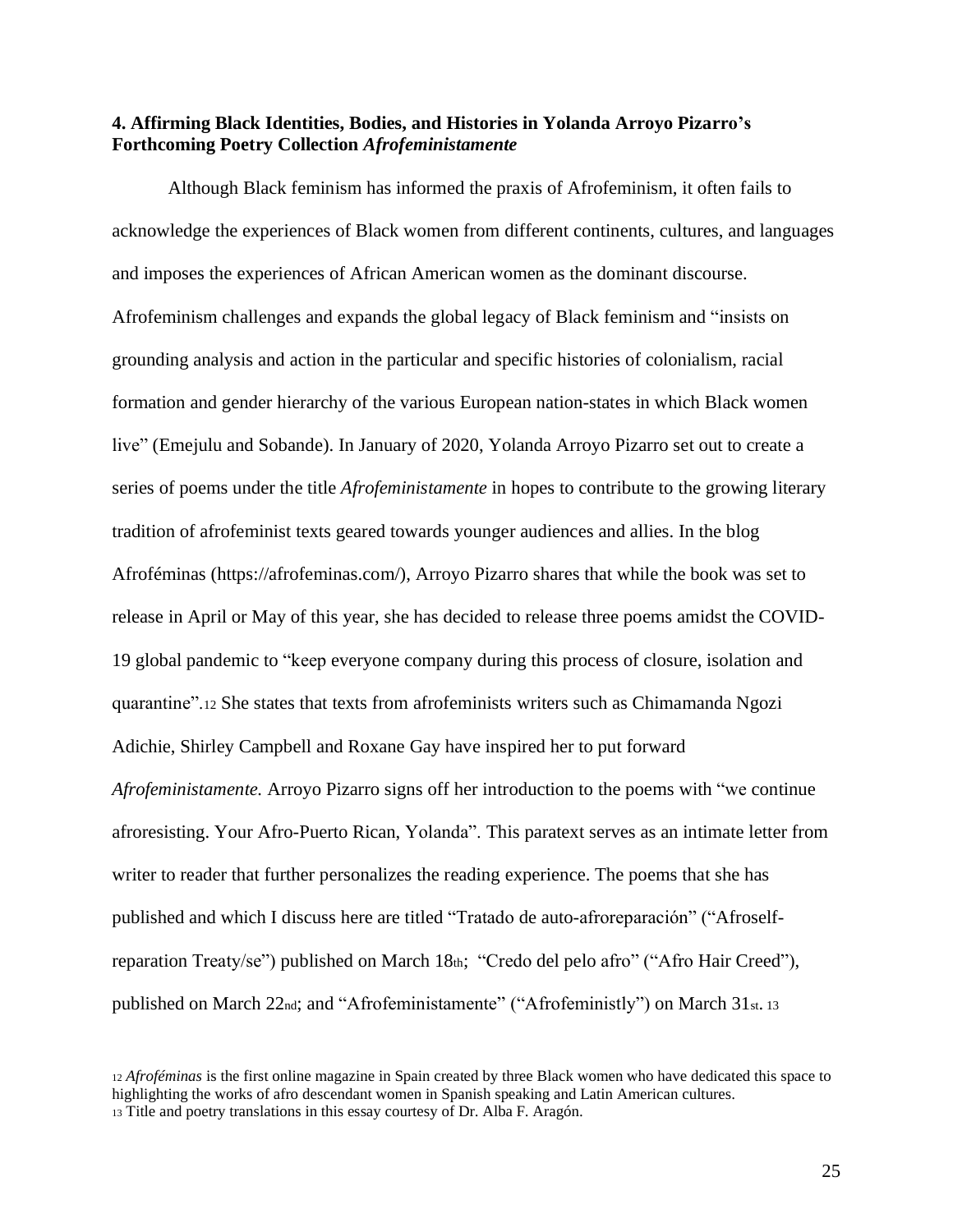The full title of the poetry collection is *Afrofeministamente: «un Tratado de afroamor propio para niñas y jovencitas, niños y jovencitos, niñes todes. Una herramienta de afrodescubrimiento, afroautoestima y afroempoderamiento para adolescentes y tode adultx que necesite estos versos de AfroResistencia.»*. Roughly, the title translates to: "Afrofeministly: a treatise on afroself-love for little girls and young girls, little boys and young boys, children of all genders. A tool for afroself-discovery, afroself-esteem, and afroempowerment for teenagers and adults of all genders who might need these verses of AfroResistance," With this title, Arroyo Pizarro is creating language that not only centers but places "afro" in front of everything. This collection intends to qualify love, discovery, self-esteem, empowerment, and resistance as not simply rooted in the state of being or being identified as "Black" but in the affirmation of and relation to a larger Black heritage, tradition, and history. Notice the lack of hyphenation in these words that she's created; it is a testament to the fact that there cannot be a division of the "afro" from the praxis of love and resistance.

Gender is a prominent grammatical feature in the Spanish language. To resist that, Arroyo Pizarro engages with gender neutral and inclusive languages with the letter substitutions of -e and -x where a male-marking -o or a female-marking -a would normally be placed. In this way, Arroyo Pizarro makes clear that this collection is including everyone, especially children and teens, who are the most impacted by harmful language surrounding race, gender, and sexuality as they look to the adults around them to make sense of their experiences. By creating her own language in which she combats these negative discourses, Arroyo Pizarro engages in what she calls "*AfroResistencia*" ("AfroResistance"), educating the newer generation through positive representations of themselves. The title unapologetically occupies a large area on paper and in a reader's breath, figuratively and literally demanding space and visibility for Blackness.

26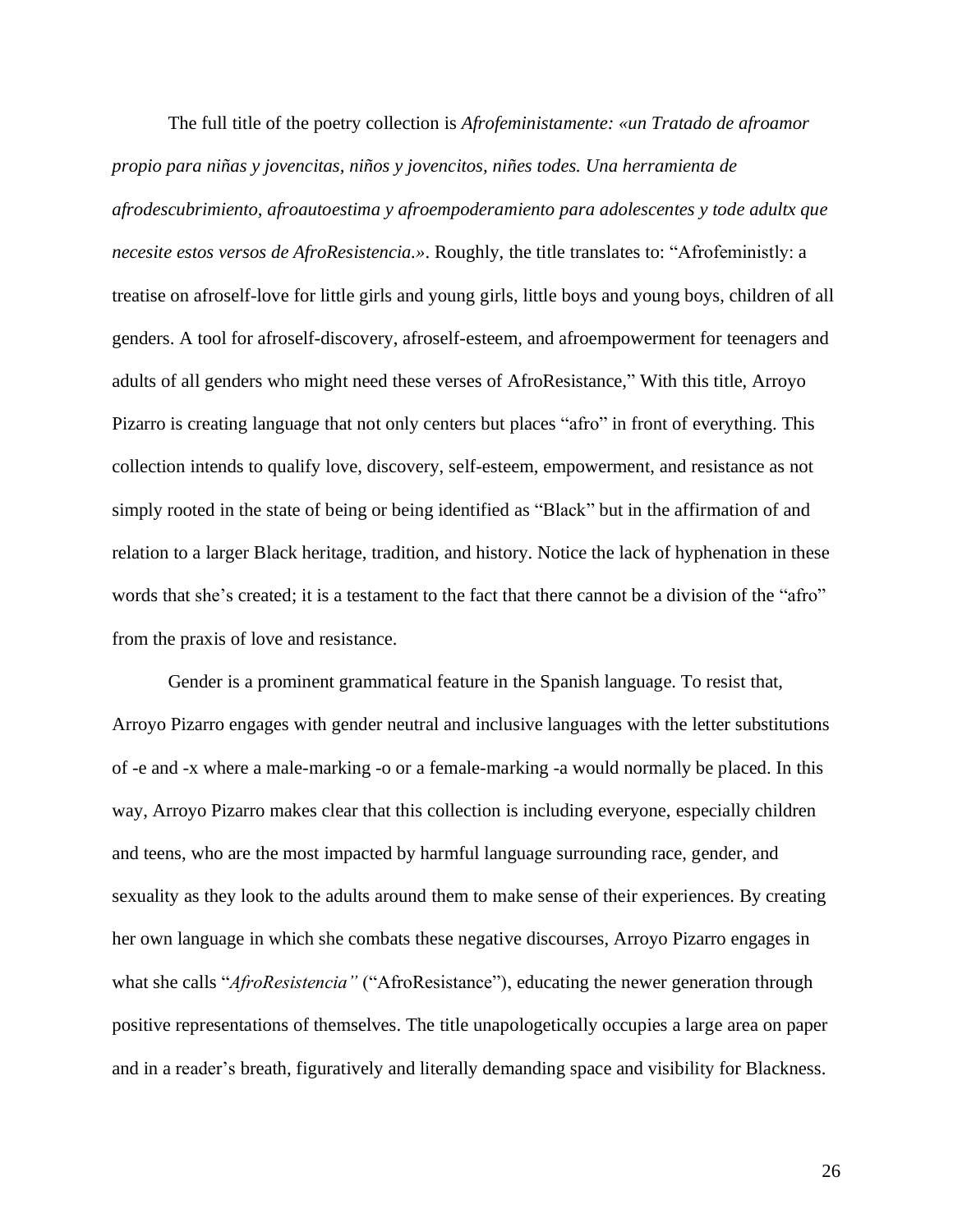This title also suggest that *Afrofeministamente* is more than just a collection of poems,

but a tangible set of tools that Black readers can refer to when on a journey of or in need of selflove, discovery, pride, and empowerment. The neologism "Afrofeministamente" can be roughly translated as "Afrofeministly" (that is, "in an Afrofeminist way"). Arroyo Pizarro wants readers to engage with these poems and not just passively consume them but to see themselves reflected and be moved to share these practices within their communities. In this way, *Afrofeministamente* is an active, vibrant, and evolving philosophy based on the needs of Black people.

In the collection's title poem "Afrofeministamente," Arroyo Pizarro centers her experience as a Black woman in Latin America to explore the ways in which Black womxn can proudly reclaim language and space. In the opening lines the poetic speaker introduces herself and subsequently her audience using terms that convey pride in herself:

Soy una afrofémina puertorriqueña una afroboricua guillá y con babilla una AfroDiva de tres pares de ovarios. (1–3) I am a Puerto Rican afrowoman a gutsy and self-assured afroboricua an AfroDiva with three pairs of ovaries.

Rather than using familiar terms to describe herself as a Black Puerto Rican woman, she uses "afrofémina puertorriqueña" and "afroboricua." She qualifies that identity using imaginative slang such as guillá (having self-pride) and *babilla* (courage) to root herself in a language for and by the people that links her to a distinct Puerto Rican experience that historically been associated with Blackness. With every introduction, the term afro precedes all descriptors, emphasizing the author's pride in her Blackness. In the third line she denotes that she is an "AfroDiva with three pairs of ovaries," mocking the masculinist bravado of having big *cojones* (testicles) to embrace her feminine bravery. Seemingly addressing those who feel antagonized by political correctness, Arroyo Pizarro proudly claims a political correctness centered in Blackness. For Arroyo Pizarro,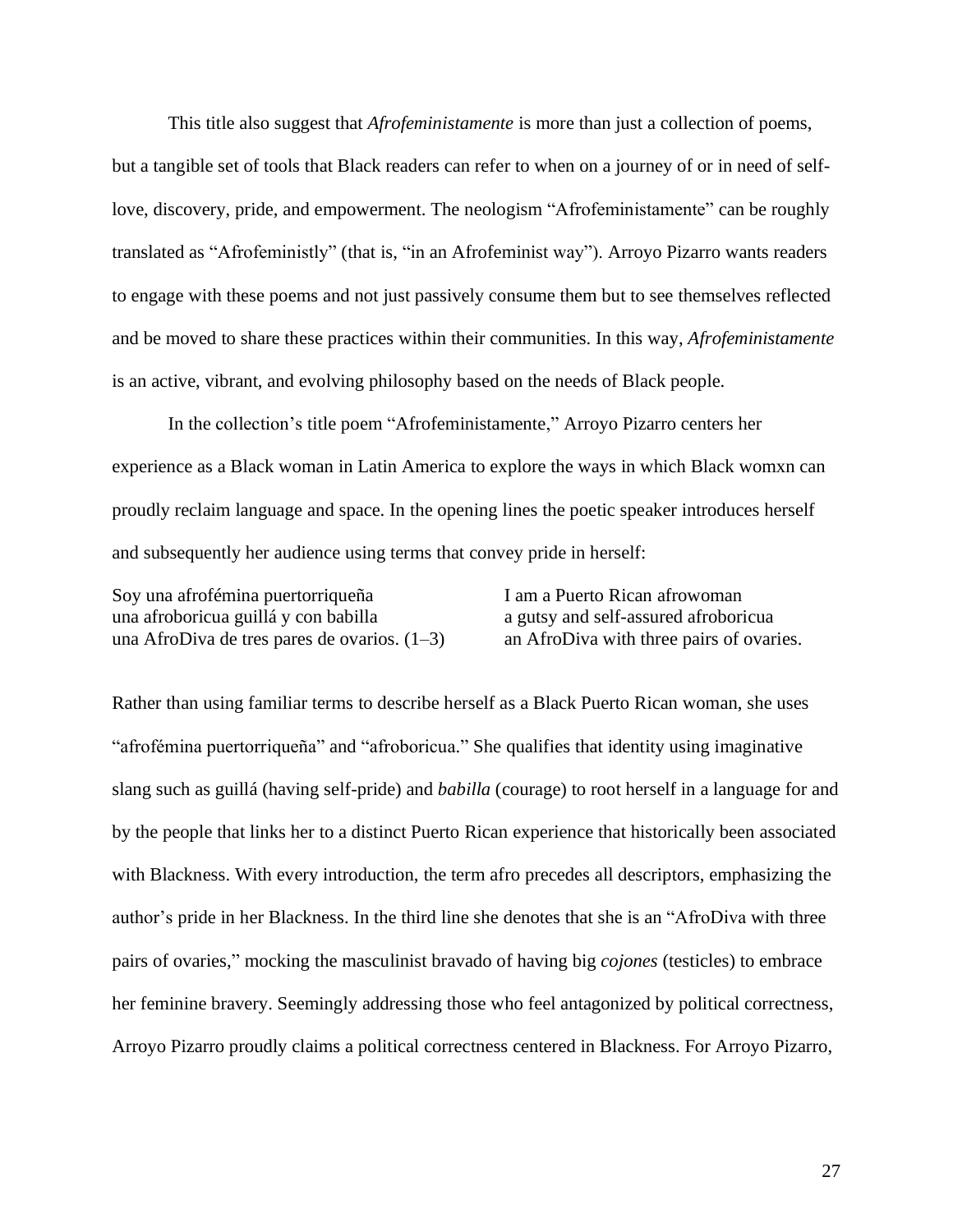## *Afrofeministamente* is an affirmation and moral obligation for the Black womxn in her life both

past and present:

Soy lo afrofeministamente correcto decido por mí por las mujeres que hoy me acompañan por las Negras poderosas que me visitan se me aparecen en sueños me dictan sus leyendas encomiables pueblan mi ejército de poetas (24-29)

Soy lo afrofeministamente correcto y estas son mis AfroAmoras.(38-39) I am what is afrofeministly correct I decide for me for the women that accompany me today for the powerful Black women who visit me who appear in my dreams who dictate their praiseworthy legends to me populating my army of poets

I am what is afrofeministly correct and these women are my AfroLoves.

Arroyo Pizarro evokes her ancestors as those who have shown her how to live in a way that is "afrofeministy correct." She employs the phrase "afrofeministamente correcto" as a play on words for "politically correct," in an attempt to restore a term that has been burned out by those annoyed with the idea of recognizing an Afro-Latin America. In this way, she rejects the claims that political correctness is some new liberal fad, corroborating the existence of a society that still denies its Blackness. She names midwives, educators, breast feeders, and friends as examples of people who make it possible for this philosophy to thrive. Arroyo Pizarro claims all of these ways of being as "afrofeministly" correct and evidence of a legacy of a loving Black tradition.

By modifying Afrofeminism to be the adverb afrofeministically, Arroyo Pizarro declares a new philosophy that attempts to expound how racial justice and equity will be sought. In the second stanza Arroyo Pizarro articulates a series of demands:

exijo igualdad racial para mí y mis hermanes exijo que se reconozcan mis experiencias y las de mi pueblo las de mi genealogía milenaria que sean colocadas en nuestros libros de historia

I demand racial equality for me and my siblings of all genders I demand that my experiences be recognized as well as my people's and those of my millenary genealogy for them to be placed in our history books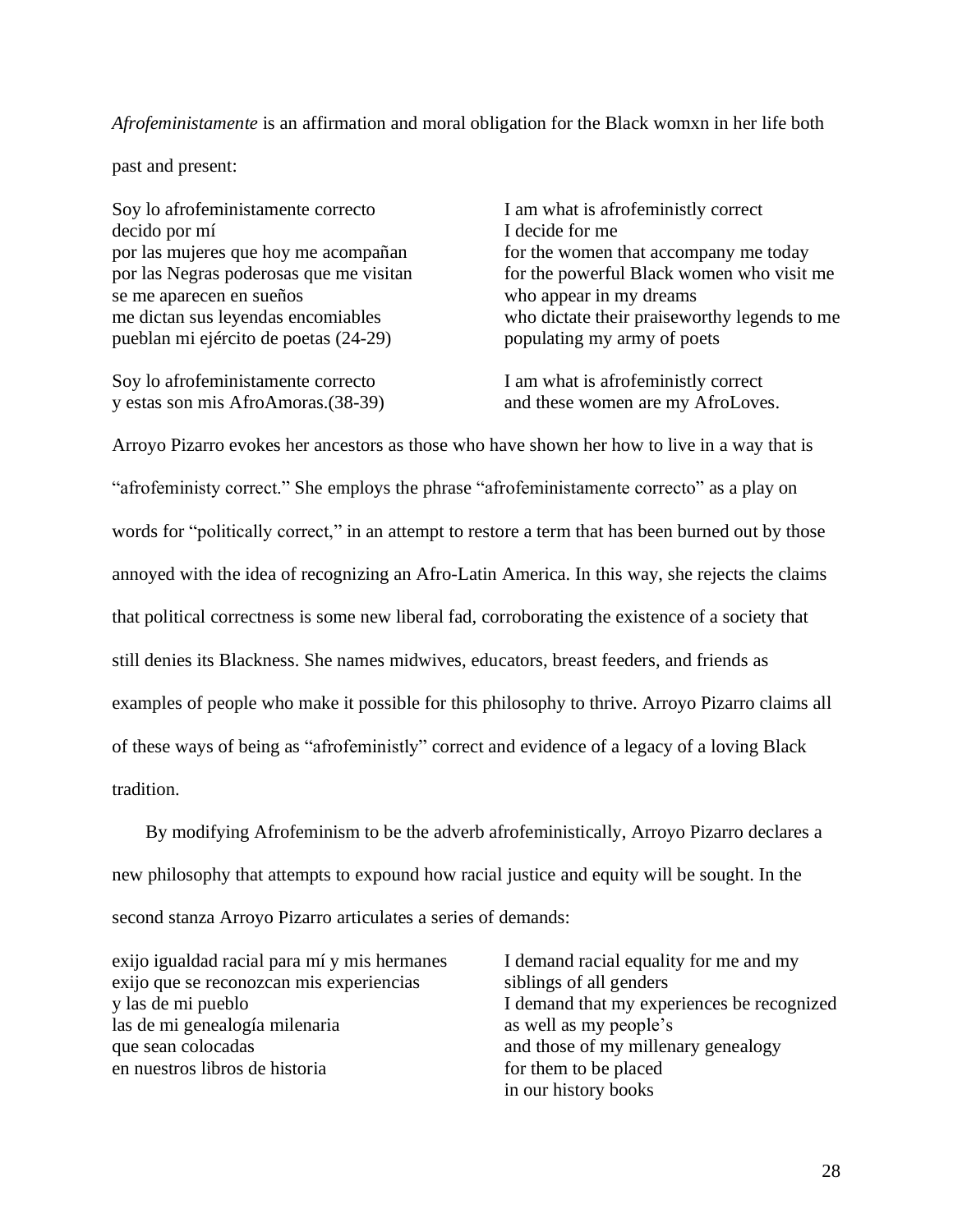nuestros libros de texto en nuestra ficción, narrativa y poética (4- 13).

in our textbooks in our fiction, narrative, and poetry.

As an Afro-Puerto Rican, Arroyo Pizarro is making clear that these demands for her experience as well as those of her African ancestors to be acknowledged are nonnegotiable. Again, she utilizes gender inclusive language with "hermanes" – as opposed to the traditionally gendered nouns hermanos (brothers) and hermanas (sisters) – to stress how her vision of racial justice is not one based in colonial binaries of gender and sexual identities and expressions. Arroyo Pizarro also notes how Black history and experiences are relegated to history books and demands that it be represented in a more present state:

| mis rostros y colores deben aparecer en las | my faces and colors must appear |
|---------------------------------------------|---------------------------------|
| portadas                                    | on the covers                   |
| en los anuncios                             | in the advertisements           |
| en las academias                            | in the academies                |
| las ceremonias                              | the ceremonies                  |
| los murales                                 | the murals                      |
| en las calles y avenidas                    | in streets and avenues          |
| y hasta en el espacio sideral (15-21).      | and even in outer space.        |

Arroyo Pizarro envisions a world in which Blackness is front and center and beautifully in your face. In a world in which representations of Blackness are seen even in outer space, there can be no denial of its presence and even omnipresence. In specifying that her Blackness should flow freely from academia to the streets, Arroyo Pizarro makes clear that celebrations of Blackness must also come with the recognition of a multi-faceted, multi-modal, and even multi-planetary acceptance of Black people. From that perspective, we can see that Arroyo Pizarro is communicating her own exploration and validation of the historical and societal Black experiences.

In her poem "Tratado de auto-afrorreparación" ("Afroself-reparation Treaty/se"), Arroyo Pizarro promotes a self-healing process for afro-descendants that challenges the expectations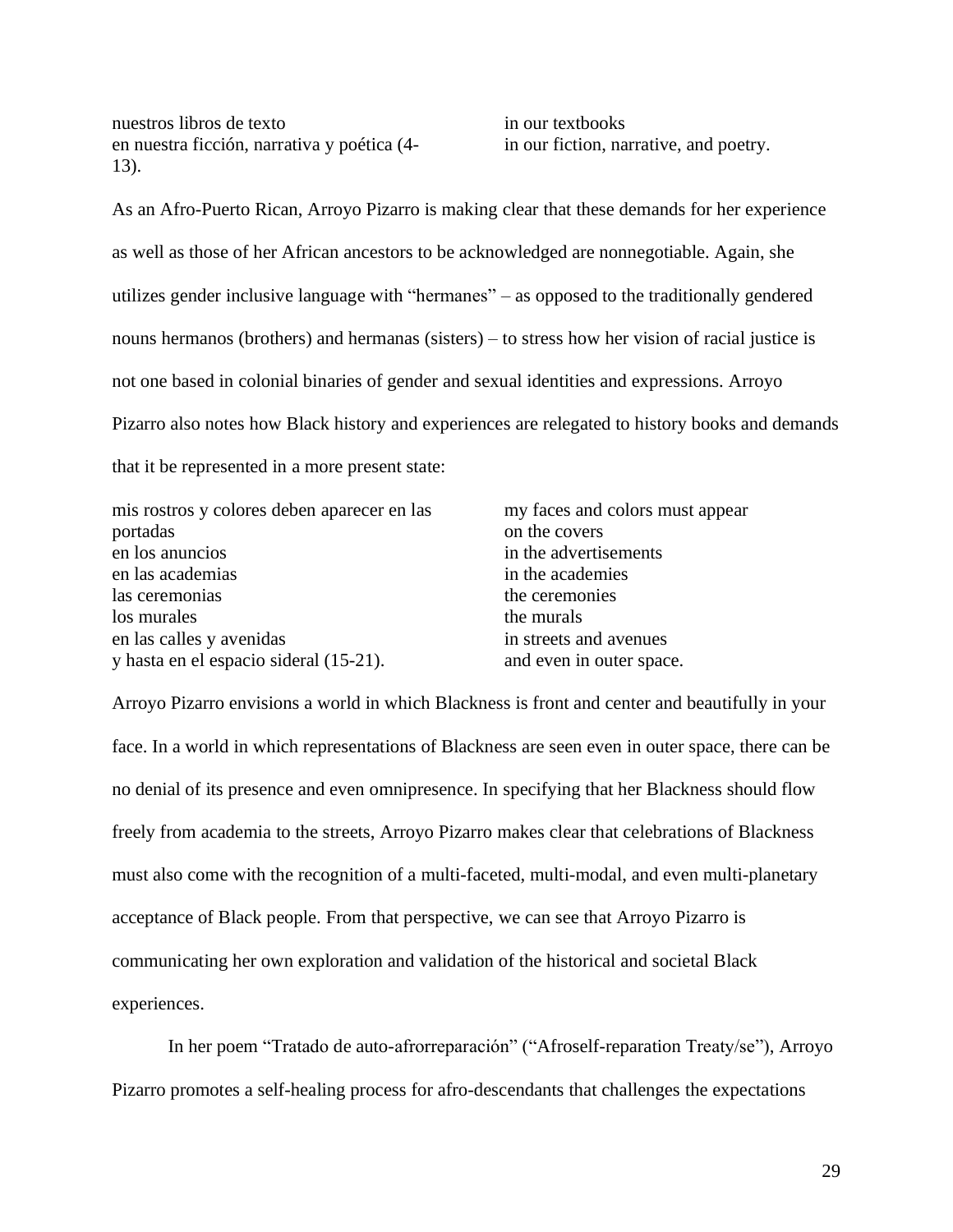associated with the idea of reparations. The title invokes both definitions of "tratado" in Spanish: the first being a treaty and the other a treatise or explanation of a theory. As a treaty, this poem calls for the acknowledgment and implementation of both political and community-based reparations for Black people. The poem recognizes the conflict between the people and institutions that enslaved humans and the African peoples who were enslaved, which would justify the need for reparations. However, Arroyo Pizarro challenges discourses around reparations and argues for Black people to prioritize their own self-healing:

Sanaré la herida y no permitiré que nunca nunca, nunca más alguien me hiera Afrorepararé afrorepárate afroreparemos nuestra familia afroreparemos la escuela afroreparemos la comunidad afroreparémonos todos I will heal the wound And will never, ever, ever again allow anyone to hurt me I will afrorepair Afrorepair yourself Let's afrorepair our family Let's afrorepair our schools Let's afrorepair our community Let's afrorepair ourselves, all of us

afroreparación ahora. (23-32)

Here, the speaker proclaims that Black people can facilitate their own process of healing from the trauma of racial injustice and vows never again to allow someone to open such wounds. The phrase "sanaré la herida" ("I will heal the wound") is repeated in five of the six stanzas of this poem, emphasizing the belief of self-care. The poem concludes with Arroyo Pizarro presenting new modes of self-care that include healing of the family, schools, and community, stressing the urgency of starting a collective Black healing now.

Afroreparation now.

As an explanation of a theory, the poem "Tratado de auto-afrorreparación" ("Afroselfreparation Treaty/se") also works as a guide for afro-descendants to look inwards to care for the wounds caused by their oppressors. Although Arroyo Pizarro's intended audience does not center her oppressors, the poetic voice details the harm that their actions and ideologies cause.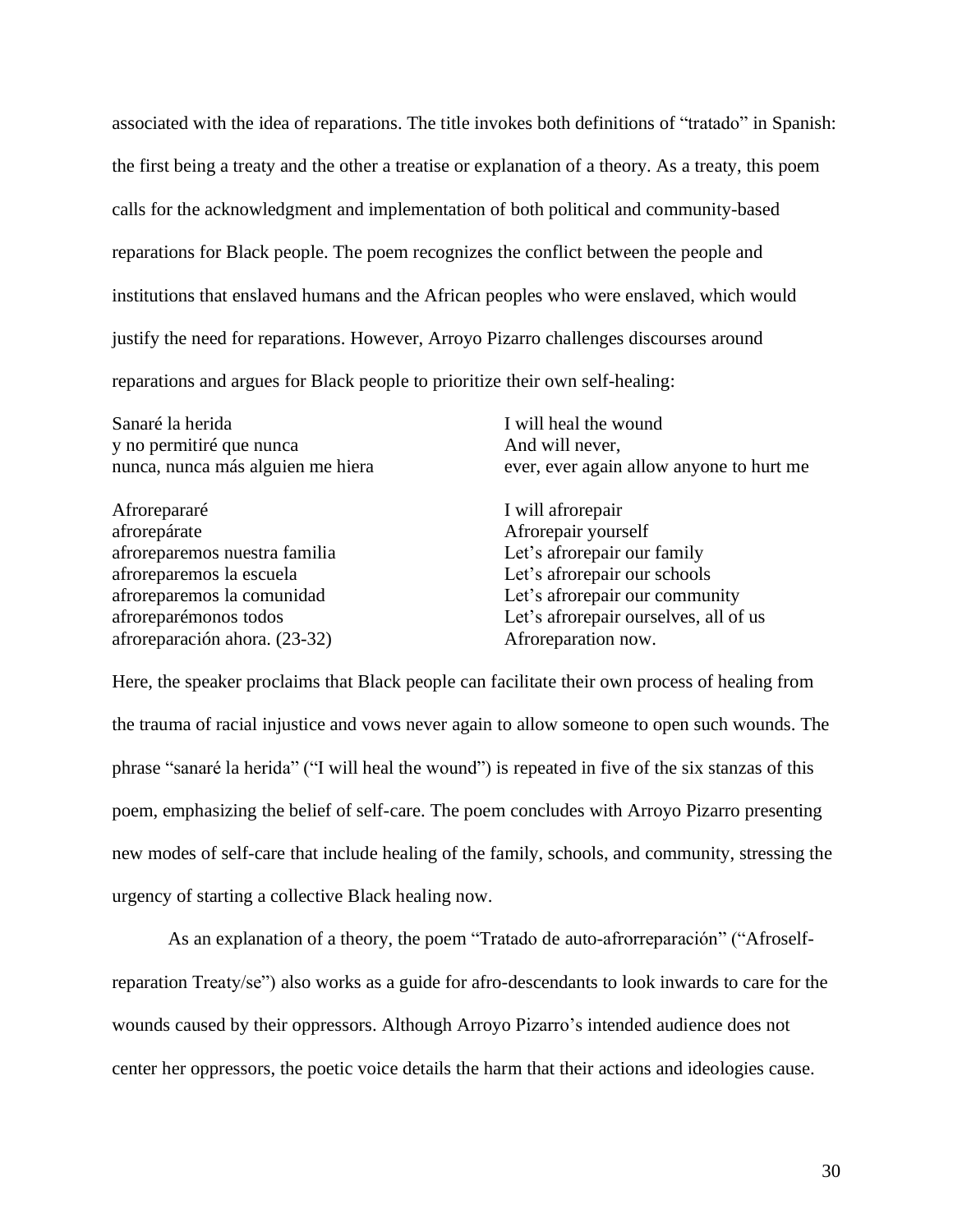The poem does not absolve the need for those who benefited from slavery to make amends, as it names the ways that its injustice still lives in society:

Sanaré la herida racista causada por todo aquel que me ha dicho fea por mi color de piel de quienes han empleado la frase hiriente "mejorar la raza" de aquellos que se han atrevido a llamar a mi afro como "Pelo malo" (1-5).

I will heal the racist wound caused by each person who has called me ugly because of my skin color by those who have used the hurtful phrase "to better the race" for those who have dared to refer to my afro as "bad hair."

The poetic speaker states that they will heal the racist wounds caused by those who have hurtfully made racist remarks about their skin color and hair. Violence towards afro descendants has been normalized in unchecked language and ideologies that promote the silencing, discrimination, and rejection of Blackness in Latin American and Caribbean societies. Here, the narrator calls out racist sayings that are so ingrained and commonplace such as "mejorar la raza" ("to better the race") and "pelo malo" ("bad hair"). These sayings reflect the ways people of Latin American descent are encouraged to highlight their proximity to Whiteness, protect *mestizaje*, and ignore the myriad of other ethnicities, races, and gender identities in hopes to eliminate the presence of Blackness or "otherness" in society. This poem rejects these standards as the poetic speaker chooses to celebrate her "chata nariz" ("flat nose") (13) and her "boca grande" ("big lips") (18) by telling them they are worthy of respect and affection. As such, Arroyo Pizarro suggests that an integral part of reparations is creating spaces that celebrate and honor the beauty of Blackness for and within themselves.

Arroyo Pizarro's poem "Credo del pelo afro"' ("Afro Hair Creed") appropriates the Catholic prayer "The Apostle's Creed" to praise and affirm Blackness. Arroyo Pizarro sanctifies the afro and praises the beauty and power of natural hair:

Creo en mi pelo afro todopoderoso creador de los risos de este mundo

cabellos crespos visibles e invisibles creo en la maranta encaracolada (1-4).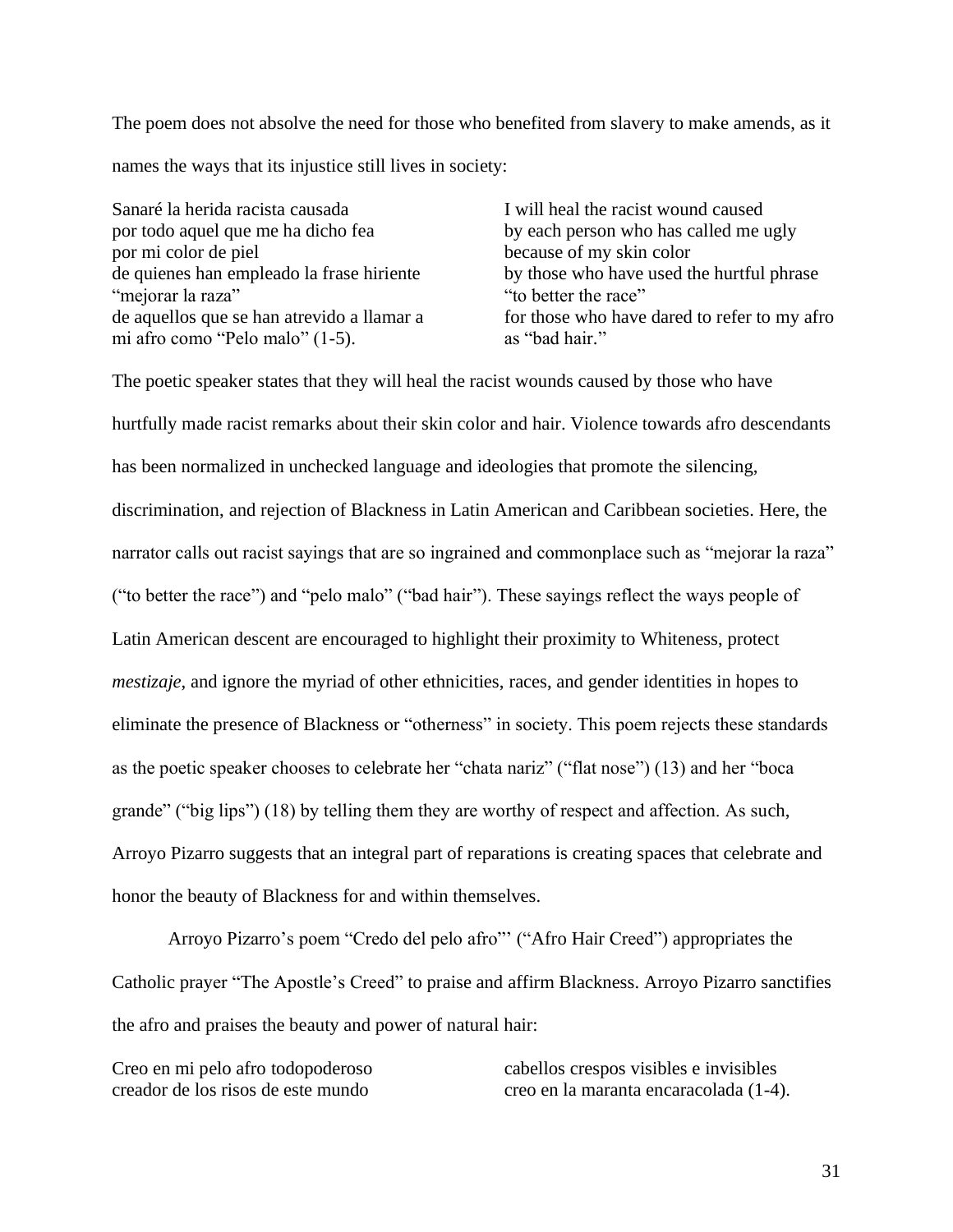I believe in my afro hair, almighty creator of the curls of this world

of visible and invisible curly manes I believe in the prayer plant full of ringlets.

A creed is a statement of belief, and in the first lines the author makes clear her stance that Black hair is all powerful. Arroyo Pizarro has placed afro hair in the place of God, elevating both the hair itself and the Black people it grows from. The poem itself is a spiritual experience: readers are intimately participating in the reciting of this prayer that gives power and validity to a part of the Black body that has been damned as bad, making it worthy of praise instead. Many Catholic enslavers believed that Africans were uncivilized and irreligious to justify the enslavement of Black people and identified people of African descendant not as human, but as property and bodies.<sup>14</sup> The poetic voice celebrates the diverse ways that curls manifest in this world. Arroyo Pizarro invokes the Puerto Rican term "maranta" which compares the appearance of curly hair to the messiness of the prayer plant leaves to reclaim and identify the beauty of hair in its natural, "divine" form. The poetic speaker then shares their hopes in the ending of natural hair's subjugation:

creo en el dubi que se elimina creo en la expulsión de los rolos y de la keratina creo en la destrucción del alisado (1–7). I believe in the banishment of the Doobie hair wrap I believe in the expulsion of rollers and keratin I believe in the destruction of chemical straightening.

Here the speaker acknowledges the different ways Black people have historically tortured and manipulated their natural hair. In doing so, the author compares the afros' experience of being relaxed and straightened to the suffering that Jesus Christ experienced. This also signifies a

<sup>14</sup> We learn from Omi and Winant that racial classification is a historical process reinforced by both social structures and meanings and that the "conquest of America" initiated "first in religious terms, but later in scientific and political ones" racial awareness. Thus, the conquest was the first and "perhaps greatest— racial formation project" and "together with African slavery it produced the master category of race" (Omi and Winant 114).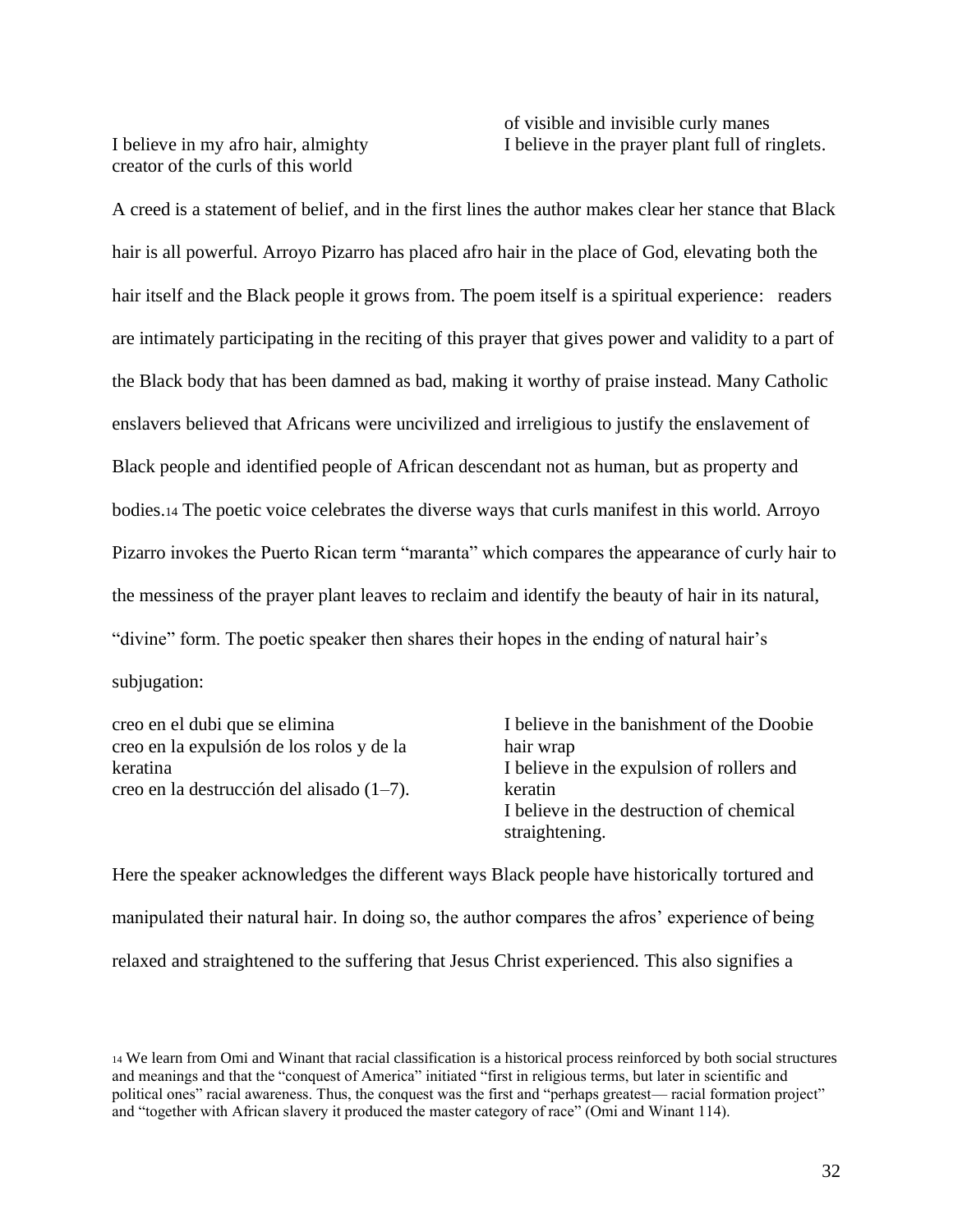demand for the end of this torture and that those with curly, kinky hair should honor their natural hair.

Arroyo Pizarro equates the natural hair journey to a spiritual rebirth in which one can be forgiven for their past hair "sins." The Catholic religion was colonially imposed on Black people, here Arroyo Pizarro criticizes a religion that was used to berate and police Black aesthetics. In the last verse, readers are awakened to a new hair religion based in afro-spirituality:

Creo en el Espíritu rebelde del Afro en la Santa Yemayá de las Zeretas en la Comunión de las trenzas el perdón que brinda el Gran Corte la resurrección del cuero cabelludo y la vida eterna guardada en las leyendas de nuestros turbantes. Amén (17-23).

I believe in the rebellious Spirit of the Afro in Saint Yemayá of the Curly Tresses in the Communion of the braids the forgiveness granted by the Big Chop the resurrection of the scalp and the eternal life recorded in our turbans' legends. Amen.

The holy spirit is replaced by the rebellious spirit of the afro, while the Lord is replaced by Yemayá, the spiritual mother of all and the most powerful orisha or deity in the Afro-Cuban religion Santería. In this poem, she becomes the deity of all things curly and kinky. In this process, Arroyo Pizarro not only praises natural hair, but she vilifies the colonial narratives surrounding this marginalized spiritual tradition. The speaker also analogizes the sacramental powers of braids as facilitators of higher ancestral powers. In the Yoruba tradition, "devotees of certain Yoruba gods and goddesses were required to keep their hair braided in a specific style… because the hair is the closest things to the heavens, communication from the gods and spirits was thought to pass *through* hair to get to the soul" (Byrd and Tharps 4). Caribbean oral traditions assert that during the slave trade enslaved Africans were able to hide dry foods in their braids and weave escape routes on their heads for survival (Carney 1). Braiding continues to be a very intimate transgenerational tradition in which Black people develop relationships with and care for each other. In this new religion the poetic voice has laid out, those who begin to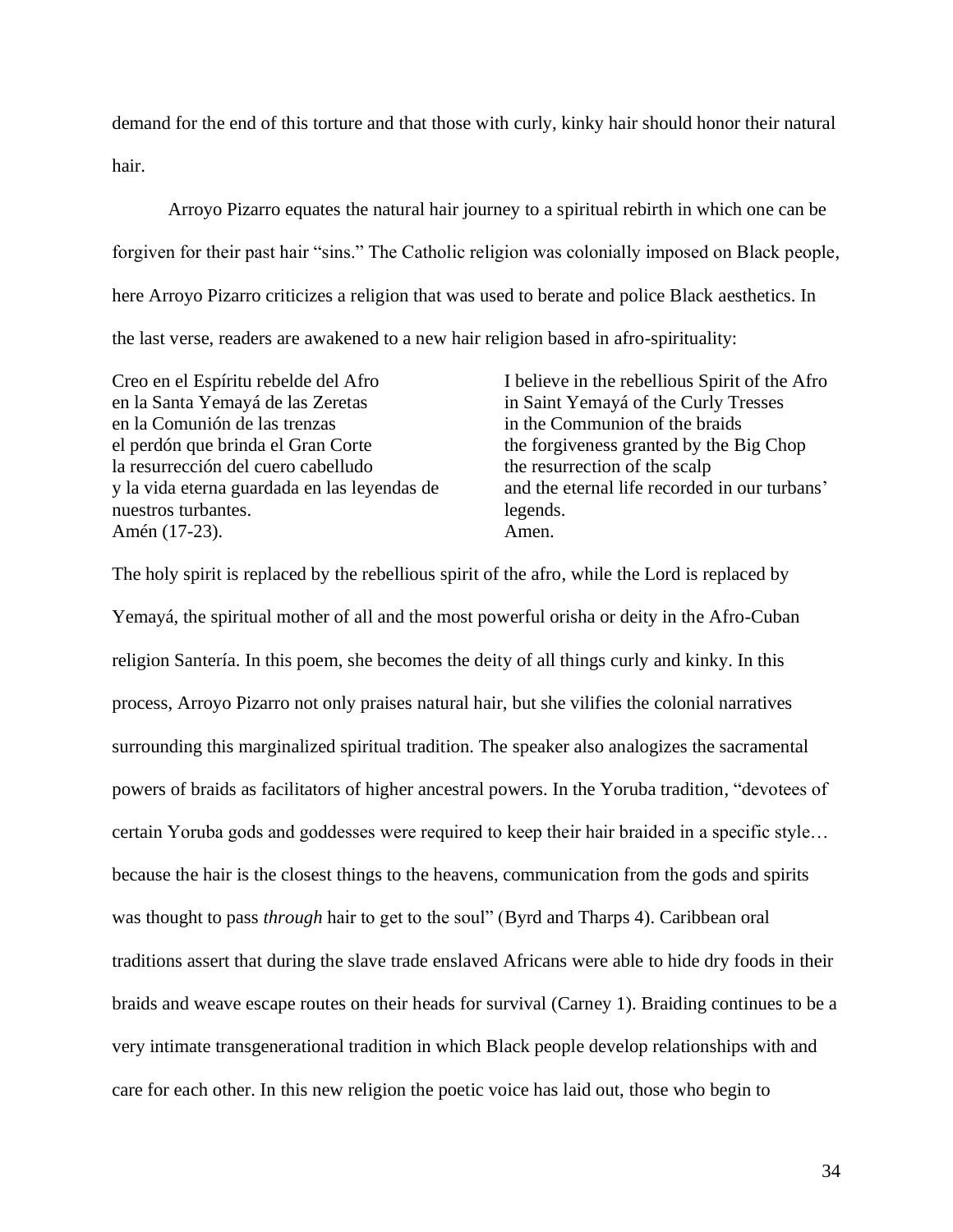"resurrect" their scalps are forgiven and born again. Arroyo Pizarro pens a prayer that demands space for a celebratory denomination of natural hair.

<span id="page-39-0"></span>A world with *Afrofeministamente: «un Tratado de afroamor propio para niñas y jovencitas, niños y jovencitos, niñes todes. Una herramienta de afrodescubrimiento, afroautoestima y afroempoderamiento para adolescentes y tode adultx que necesite estos versos de AfroResistencia.»* excites me. Arroyo Pizarro's works transform our understanding of Blackness and the capacities at which it can be loved, affirmed, and celebrated in Puerto Rico. They reject *mestizaje* and demand an unambiguous claiming of Blackness. The affirmative language she creates counters the hurtful and racist rhetoric that has become so commonplace in the Hispanophone Caribbean. Through *Afrofeministamente,* Yolanda Arroyo Pizarro offer us radical and unapologetic affirmations of Blackness in Puerto Rico that challenge the politics of Black hair.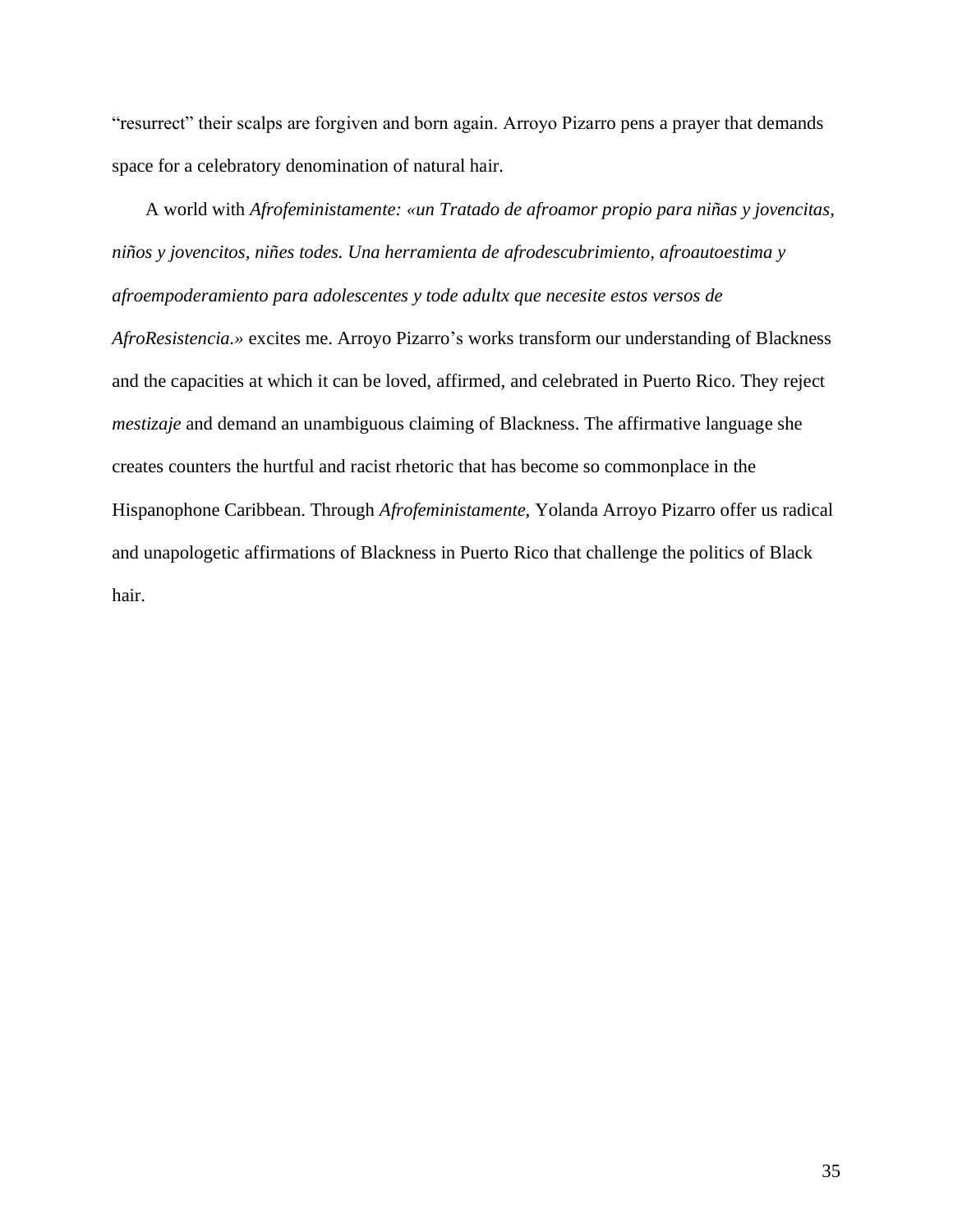### **5. Conclusion**

I believe that Black people should be able to choose freely how to style and wear their hair, whether naturally or not. However, we must recognize and renounce the racist rhetoric that empowers a culture in which Black people feel pressured to "tame" and "conquer" our hair, and, by extension, our Blackness. Particularly in Puerto Rico where hair continues to be a marker of race, affirming Blackness begins with wearing our hair naturally and learning to celebrate the complexities of our Black identities, bodies, and histories in the face of constant erasure, rejection, and systematic oppression. To do so is a courageous act of love.

In chapter one, I recognize that Montañez's novel *Good Hair, Bad Hair* has transformed the lives of many Puerto Ricans' understanding of race and remains an emblematic folkloric text. While Carmen L. Montañez's novel is able to bravely name anti-Blackness in Puerto Rico, its embrace of *mestizaje* reflects the dire need for more literary affirmations of Blackness. Amarilis, like many Black Puerto Ricans, was not raised in an environment where she was affirmed that her natural hair and Blackness was beautiful. Therefore, her decision to straighten her hair is not just a personal preference but a mechanism used to conceal one of her main identifiers of her African ancestry— her *griferia*.

In chapter two, I promote that Yolanda Arroyo Pizarro's children's book *Pelo bueno* reminds us of the importance of cultivating spaces and moments that teach our little ones how to love their Black selves. So many of us have been in the position of the child narrator, when our hair is labeled "pelo malo" for the first time and we don't know what to make of it other than internalizing that there is something "wrong" with us. Affirmations of our hair and our Blackness become armor that combat the anti-Blackness so deep rooted in our language. It is a beautiful thought to know that this generation of Black children will be raised to take pride in their natural

36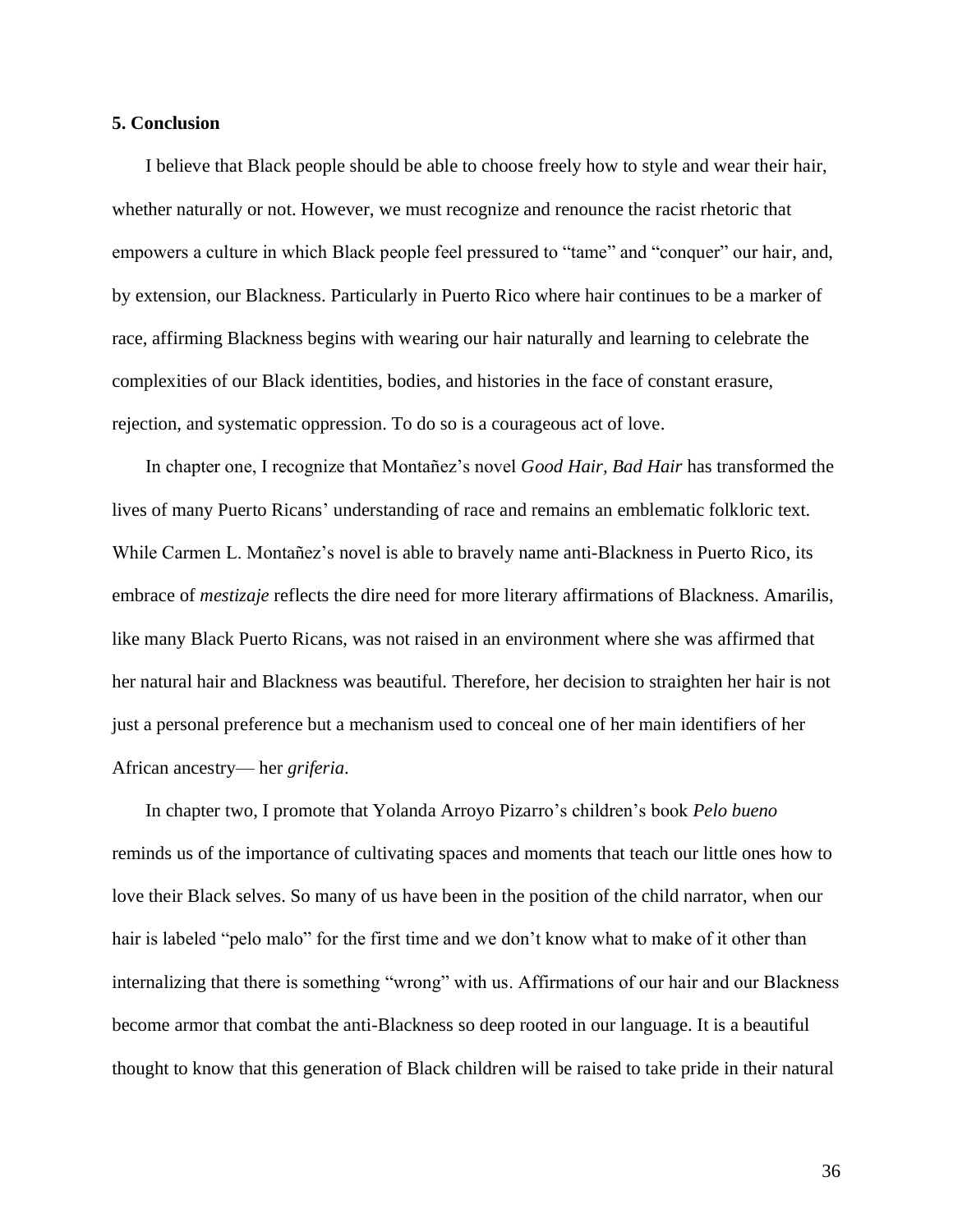hair, not to know the pains of relaxers and hot iron plates, and instead be confident in themselves.

Lastly, in chapter three I praise the three poems Arroyo Pizarro's released from her forthcoming poetry collection *Afrofeministamente* for creating new language that challenges our understanding of affirming Blackness and for demanding more. Released at a time in which the world is practicing social distancing, Arroyo Pizarro *Afrofeministamente* makes space to hold and embrace Blackness as remedy. As Black people of the Hispanophone Caribbean, we are constantly and painfully negotiating and rejecting assumptions about our identities. These literary affirmations of Blackness help to further assert that Puerto Rican identity will not become divided or disrupted by such affirmations but will in fact be strengthened by them. *Afrofeministamente* pushes us to practice loving of Blackness regardless of the colonial discourses that tells us to do differently.

Black affirmations allow us to liberate ourselves from racist pressures and domination that tell us our hair is not beautiful, that we are not beautiful. I also cannot ignore the ways in which I personally have benefited from colorism and my looser curl pattern. As mainstream interpretations of the natural hair movement continue to center lighter skin and looser curls textures and erase the unambiguously Black womxn who created this decolonial space, the necessity for affirmations of kinky textures are even more evident. I offer this thesis as my contribution in creating a world in which tighter, kinkier curls and dark skin are affirmed with greater intensity and tenacity. Loving our Blackness is necessary for our liberation, and as bell hooks has shared, these affirmations become spaces of "reconciliation and forgiveness where we let go of past hurt, fear, and shame" (hooks 9) in which we can unapologetically embrace and celebrate each other.

37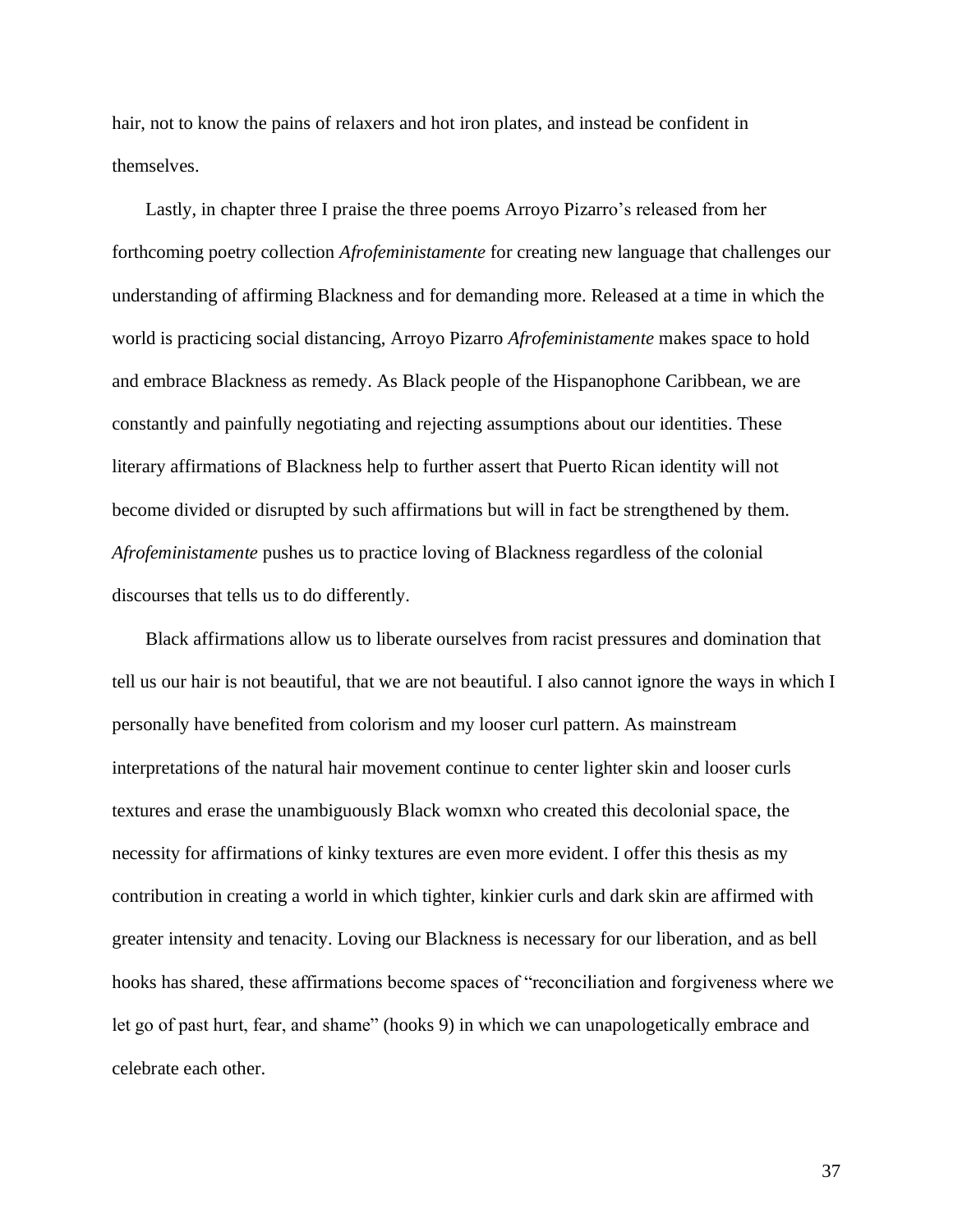# <span id="page-42-0"></span>**6. Bibliography**

- Akwugo, Emejulu, and Sobande Francesca. "Afrofeminism and Black Feminism in Europe." *Pluto Press*, 1 July 2019, https://www.plutobooks.com/blog/europe-black-feminismafrofeminism-emejulu/.
- Arroyo Pizarro, Yolanda, and Brittany Gordon Pabón. *Pelo Bueno*. First, Editorial EDP University, 2018.
- Arroyo Pizarro, Yolanda. "Afrofeministamente." *Afroféminas*, Afroféminas, 18 Mar. 2020, https://afrofeminas.com/2020/03/18/afrofeministamente/.
- ---. "Credo del Pelo Afro." *Afroféminas*, 22 Mar. 2020, https://afrofeminas.com/2020/03/22/credo-del-pelo-afro/.
- ---. "Por las Negras poderosas que me visitan." *Afroféminas*, 31 Mar. 2020, [https://afrofeminas.com/2020/03/31/por-las-negras-poderosas-que-me-visitan/.](https://afrofeminas.com/2020/03/31/por-las-negras-poderosas-que-me-visitan/)
- Byrd, Ayana D., and Lori L. Tharps. Hair Story: Untangling the Roots of Black Hair in America. Revised edition, St. Martin's Griffin, 2014.
- Carney, Judith A. "'With Grains in Her Hair': Rice in Colonial Brazil." Slavery & Abolition, vol. 25, no. 1, Apr. 2004, pp. 1–27. DOI.org (Crossref), doi:10.1080/0144039042000220900.
- Contreras, Carolina. "Meet Miss Rizos, the Woman Behind One of Santo Domingo's Only Natural Hair Salons." Interview by Ghislaine Leon. Remezcla, 30 Dec. 2015, https://remezcla.com/features/culture/meet-miss-rizos-the-woman-behind-santo-domingosfirst-natural-hair-salon/.
- Chasteen, John C. Born in Blood and Fire: A Concise History of Latin America. New York: Norton, 2001.
- Genette, Gérard, and Marie Maclean. "Introduction to the Paratext." New Literary History, vol. 22, no. 2, 1991, pp. 261–262. JSTOR, [www.jstor.org/stable/469037. Accessed 23 Apr.](http://www.jstor.org/stable/469037.%20Accessed%2023%20Apr.%202020)  [2020.](http://www.jstor.org/stable/469037.%20Accessed%2023%20Apr.%202020)
- hooks, bell. "Healing Darkness." *Sisters of the Yam: Black Women and Self-Recovery*, Routledge, 2015, p. 9.
- ---. "Straightening Our Hair." *Talking Back: Thinking Feminist, Thinking Black*, Routledge, Taylor & Francis Group, 2015.
- Lloréns, Hilda. "Beyond Blanqueamiento: Black Affirmation in Contemporary Puerto Rico." Latin American and Caribbean Ethnic Studies, vol. 13, no. 2, May 2018, pp. 157–78. DOI.org (Crossref), doi:10.1080/17442222.2018.1466646.